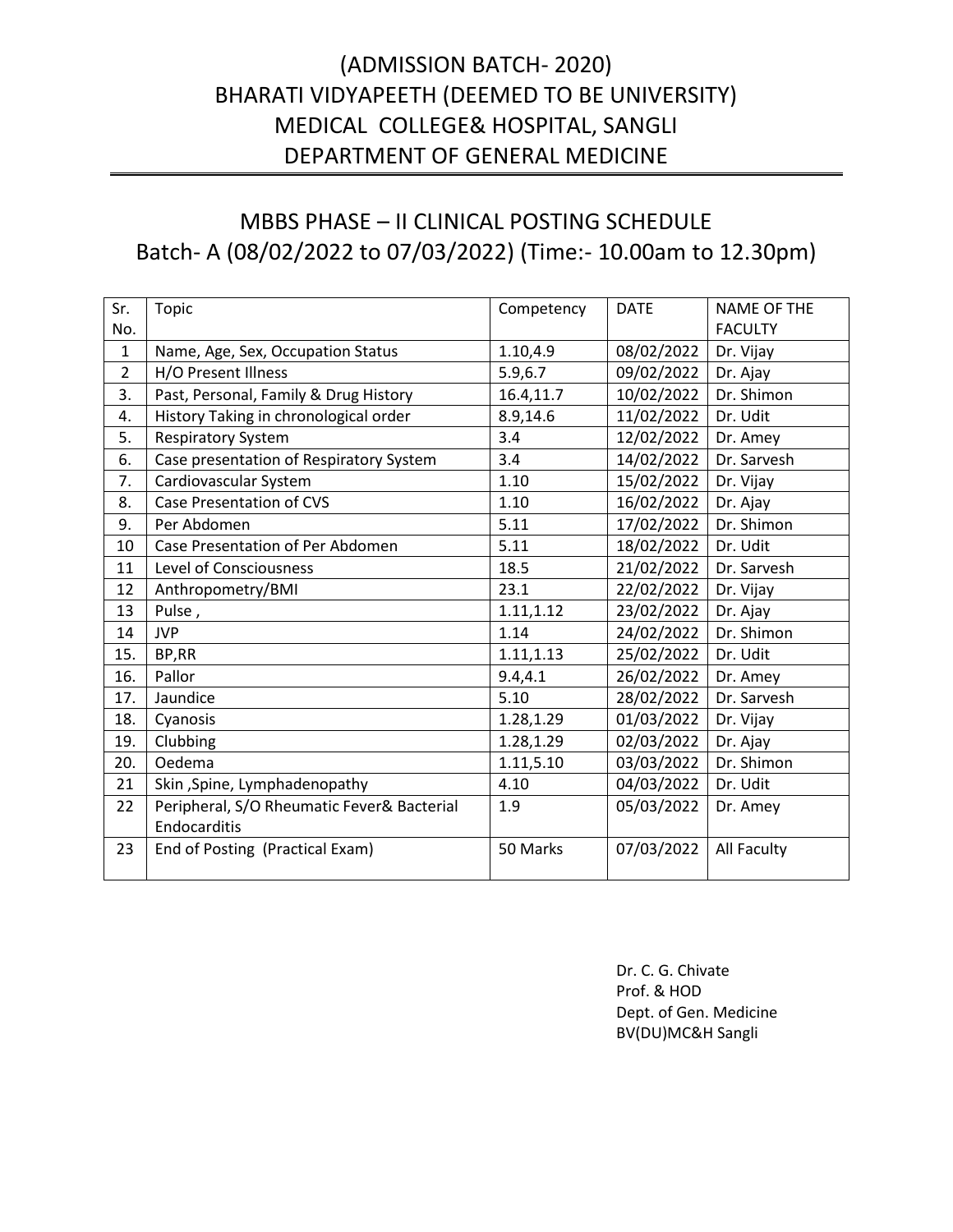# (ADMISSION BATCH- 2020) BHARATI VIDYAPEETH (DEEMED TO BE UNIVERSITY) MEDICAL COLLEGE& HOSPITAL, SANGLI DEPARTMENT OF GENERAL MEDICINE

# MBBS PHASE – II CLINICAL POSTING SCHEDULE Batch- B (08/03/2022 to 04/04/2022)

| Sr.            | Topic                                      | Competency | <b>DATE</b> | <b>NAME OF THE</b> |
|----------------|--------------------------------------------|------------|-------------|--------------------|
| No.            |                                            |            |             | <b>FACULTY</b>     |
| $\mathbf{1}$   | Name, Age, Sex, Occupation Status          | 1.10,4.9   | 08/03/2022  | Dr. Vijay          |
| $\overline{2}$ | H/O Present Illness                        | 5.9,6.7    | 09/03/2022  | Dr. Ajay           |
| 3.             | Past, Personal, Family & Drug History      | 16.4,11.7  | 10/03/2022  | Dr. Shimon         |
| 4.             | History Taking in chronological order      | 8.9,14.6   | 11/03/2022  | Dr. Udit           |
| 5.             | <b>Respiratory System</b>                  | 3.4        | 12/03/2022  | Dr. Amey           |
| 6.             | Case presentation of Respiratory System    | 3.4        | 14/03/2022  | Dr. Sarvesh        |
| 7.             | Cardiovascular System                      | 1.10       | 15/03/2022  | Dr. Vijay          |
| 8.             | Case Presentation of CVS                   | 1.10       | 16/03/2022  | Dr. Ajay           |
| 9.             | Per Abdomen                                | 5.11       | 17/03/2022  | Dr. Shimon         |
| 10             | Case Presentation of Per Abdomen           | 5.11       | 19/03/2021  | Dr. Amey           |
| 11             | <b>Level of Consciousness</b>              | 18.5       | 21/03/2022  | Dr. Sarvesh        |
| 12             | Anthropometry/BMI                          | 23.1       | 22/03/2022  | Dr. Vijay          |
| 13             | Pulse,                                     | 1.11,1.12  | 23/03/2022  | Dr. Ajay           |
| 14             | <b>JVP</b>                                 | 1.14       | 24/03/2022  | Dr. Shimon         |
| 15.            | BP,RR                                      | 1.11,1.13  | 25/03/2022  | Dr. Udit           |
| 16.            | Pallor                                     | 9.4, 4.1   | 26/03/2022  | Dr. Amey           |
| 17.            | Jaundice                                   | 5.10       | 28/03/2022  | Dr. Sarvesh        |
| 18.            | Cyanosis                                   | 1.28,1.29  | 29/03/2022  | Dr. Vijay          |
| 19.            | Clubbing                                   | 1.28,1.29  | 30/03/2022  | Dr. Ajay           |
| 20.            | Oedema                                     | 1.11,5.10  | 31/03/2022  | Dr. Shimon         |
| 21             | Skin, Spine, Lymphadenopathy               | 4.10       | 01/04/2022  | Dr. Udit           |
| 22             | Peripheral, S/O Rheumatic Fever& Bacterial | 1.9        | 03/04/2022  | Dr. Amey           |
|                | Endocarditis                               |            |             |                    |
| 23             | End of Posting (Practical Exam)            | 50 Marks   | 04/04/2022  | All Faculty        |
|                |                                            |            |             |                    |

Dr. C. G. Chivate Prof. & HOD Dept. of Gen. Medicine BV(DU)MC&H Sangli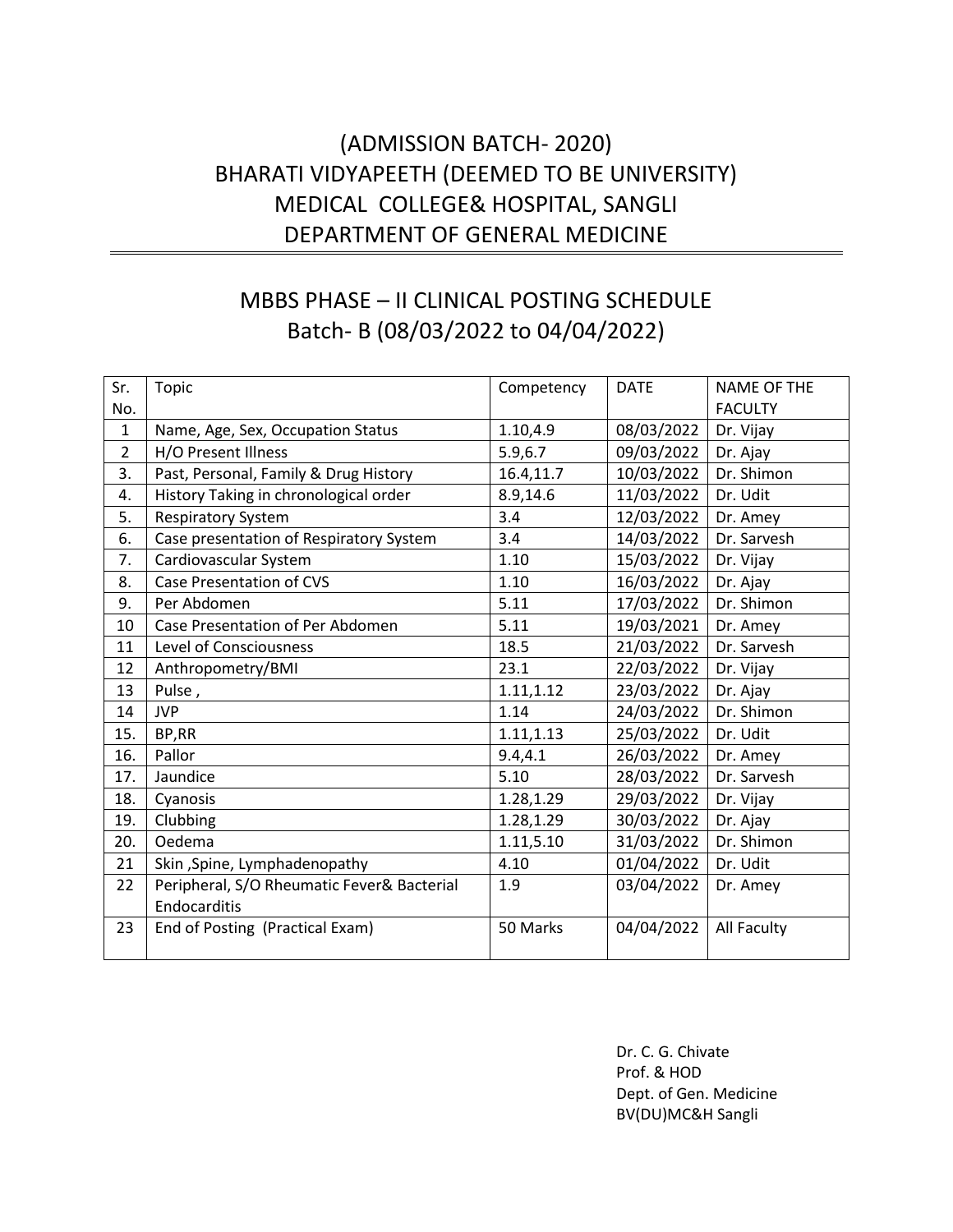# (ADMISSION BATCH- 2020) BHARATI VIDYAPEETH (DEEMED TO BE UNIVERSITY) MEDICAL COLLEGE& HOSPITAL, SANGLI DEPARTMENT OF GENERAL MEDICINE

# MBBS PHASE – II CLINICAL POSTING SCHEDULE Batch- C (05/04/2022 to 02/05/2022)

| Sr.            | Topic                                      | Competency | <b>DATE</b> | <b>NAME OF THE</b> |
|----------------|--------------------------------------------|------------|-------------|--------------------|
| No.            |                                            |            |             | <b>FACULTY</b>     |
| $\mathbf{1}$   | Name, Age, Sex, Occupation Status          | 1.10,4.9   | 05/04/2022  | Dr. Vijay          |
| $\overline{2}$ | H/O Present Illness                        | 5.9,6.7    | 06/04/2022  | Dr. Ajay           |
| 3.             | Past, Personal, Family & Drug History      | 16.4,11.7  | 07/04/2022  | Dr. Shimon         |
| 4.             | History Taking in chronological order      | 8.9,14.6   | 08/04/2022  | Dr. Udit           |
| 5.             | <b>Respiratory System</b>                  | 3.4        | 09/04/2022  | Dr. Amey           |
| 6.             | Case presentation of Respiratory System    | 3.4        | 11/04/2022  | Dr. Sarvesh        |
| 7.             | Cardiovascular System                      | 1.10       | 12/04/2022  | Dr. Vijay          |
| 8.             | <b>Case Presentation of CVS</b>            | 1.10       | 13/04/2022  | Dr. Ajay           |
| 9.             | Per Abdomen                                | 5.11       | 15/04/2022  | Dr. Udit           |
| 10             | Case Presentation of Per Abdomen           | 5.11       | 16/04/2021  | Dr. Amey           |
| 11             | <b>Level of Consciousness</b>              | 18.5       | 18/08/2022  | Dr. Sarvesh        |
| 12             | Anthropometry/BMI                          | 23.1       | 19/04/2022  | Dr. Vijay          |
| 13             | Pulse,                                     | 1.11,1.12  | 20/04/2022  | Dr. Ajay           |
| 14             | <b>JVP</b>                                 | 1.14       | 21/04/2022  | Dr. Shimon         |
| 15.            | BP,RR                                      | 1.11,1.13  | 22/04/2022  | Dr. Udit           |
| 16.            | Pallor                                     | 9.4, 4.1   | 23/04/2022  | Dr. Amey           |
| 17.            | Jaundice                                   | 5.10       | 25/04/2022  | Dr. Sarvesh        |
| 18.            | Cyanosis                                   | 1.28,1.29  | 26/04/2022  | Dr. Vijay          |
| 19.            | Clubbing                                   | 1.28,1.29  | 27/04/2022  | Dr. Ajay           |
| 20.            | Oedema                                     | 1.11,5.10  | 28/04/2022  | Dr. Shimon         |
| 21             | Skin, Spine, Lymphadenopathy               | 4.10       | 29/04/2022  | Dr. Udit           |
| 22             | Peripheral, S/O Rheumatic Fever& Bacterial | 1.9        | 30/04/2022  | Dr. Amey           |
|                | Endocarditis                               |            |             |                    |
| 23             | End of Posting (Practical Exam)            | 50 Marks   | 02/05/2022  | All Faculty        |
|                |                                            |            |             |                    |

Dr. C. G. Chivate Prof. & HOD Dept. of Gen. Medicine BV(DU)MC&H Sangli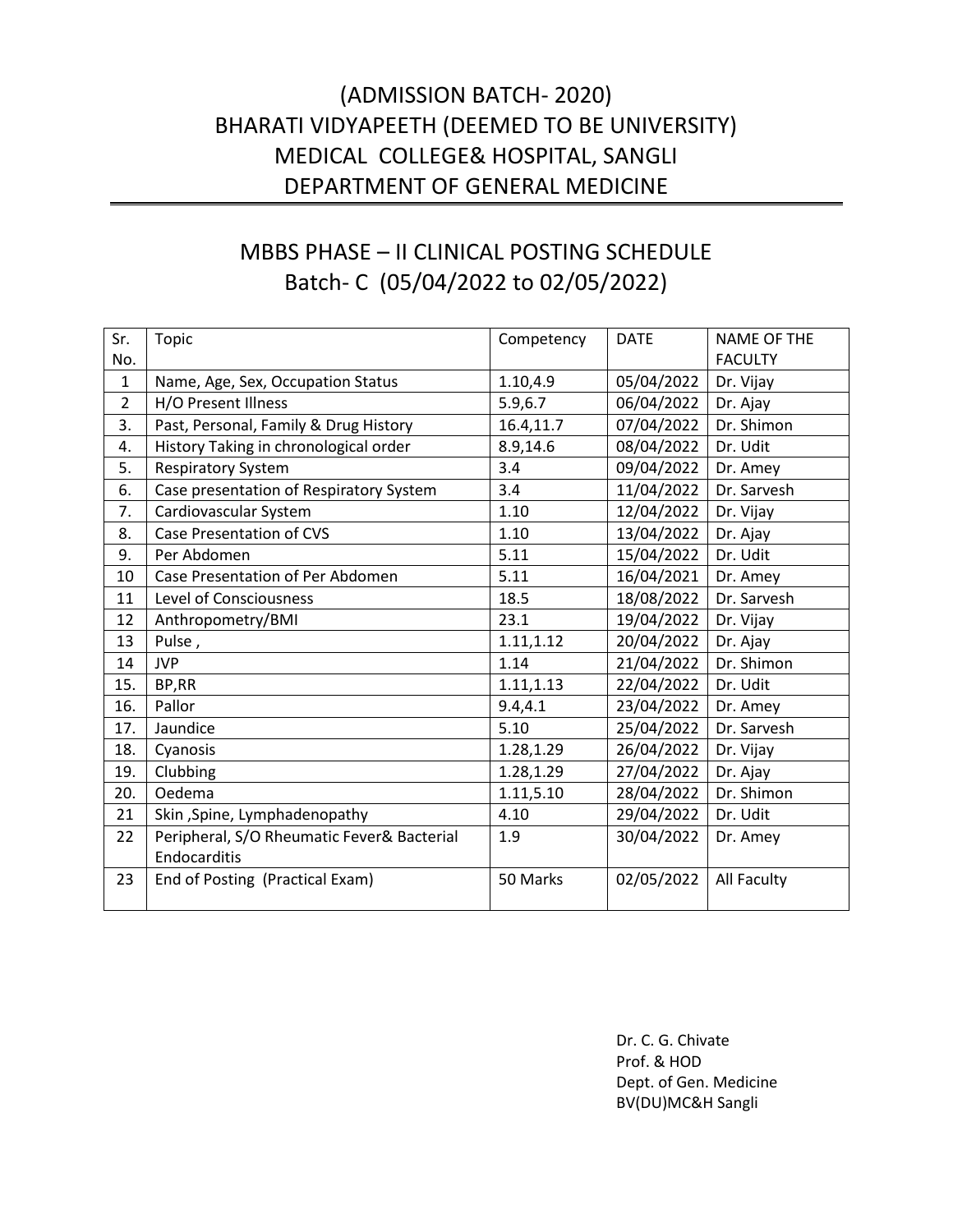## **BHARATI VIDYAPEETH (DEEMED TO BE UNIVERSITY)**

## **MEDICAL COLLEGE & HOSPITAL, SANGLI.**

## **DEPARTMENT OF GENERAL SURGERY**

**-------------------------------------------------------------------------------------**

## **Date: 01.02.2022**

## **Phase – II - CLINICAL POSTING**

#### **End Posting Exam Date:07.03.2022**

**Batch: B- Roll No.51 to 100 = 50 Students [08/02/2022 to 07/03/2022]** 

| .Date      | Topic                                                                | Name of | Competency             |
|------------|----------------------------------------------------------------------|---------|------------------------|
|            |                                                                      | Teacher |                        |
| 08.02.2022 | History taking in General Surgery                                    |         |                        |
| 09.02.2022 | Specific Sign & Symptoms in Surgery                                  |         | SU-18.2, 20.1          |
| 10.02.2022 | Examination, history taking of Swelling                              |         | SU-18.3,               |
| 11.02.2022 | Examination, history taking of Ulcer                                 |         | $SU-5.2$               |
| 12.02.2022 | Examination, history taking of Sinus & Fistula                       |         | SU-                    |
| 14.02.2022 | Examination, history taking of P.V.D & Gangrene                      |         | SU-27.1,27.2,27.3,27.4 |
| 15.02.2022 | Examination, history taking of Varicose veins & Ulcer                |         | $SU-27.6$              |
| 16.02.2022 | Examination, history taking of benign Breast Disease                 |         | SU-25.2,25.5           |
| 17.02.2022 | Examination, history taking of malignant breast lump                 |         | SU-25.3,25.5           |
| 18.02.2022 | Examination, history taking of neck Swelling                         |         | $SU-22.3$              |
| 19.02.2022 | Examination, history taking of cold abscess neck                     |         | SU-27.8,27.7           |
| 21.02.2022 | Examination, history taking of secondary in neck                     |         | SU-26.1,22.3           |
| 22.02.2022 | Examination, history taking of Oral Cavity swelling                  |         | $SU-20.1$              |
| 23.02.2022 | Examination, history taking of Salivary gland Swelling               |         | $SU-21.1$              |
|            | Parotid, Submandibular Gland)                                        |         |                        |
| 24.02.2022 | Examination of thyroid swelling                                      |         | SU-22.3,22.4           |
| 25.02.2022 | Examination of Inguinal Hernia                                       |         | SU-28.2                |
| 26.02.2022 | Examination, history taking of Scrotal Swelling<br>(Testicular)      |         | SU-30.2,30.3           |
| 28.02.2022 | Examination, history taking of Scrotal Swelling                      |         | SU-30.4,30.5,30.6      |
|            | (Hydrocoel))                                                         |         |                        |
| 01.03.2022 | Examination, history taking of Abdominal lump<br>Epigastric)         |         | SU-28.4,28.7           |
| 02.03.2022 | Examination, history taking of Abdominal lump<br>$\overline{ }$      |         | SU-28.18, 28.12        |
|            | Right Hypochondriac)                                                 |         |                        |
| 03.03.2022 | Examination, history taking of Abdominal lump                        |         | SU-28.15               |
| 04.03.2022 | Right Iliac Region)<br>Examination, history taking of Abdominal lump |         | SU-29.4,29.6,28.8      |
|            | (Lump Hypogastiric)                                                  |         |                        |
| 05.03.2022 | Examination, history taking of Anorectal & Prostatic                 |         | SU-29.9,29.10,29.11    |
|            | diseases.                                                            |         |                        |
| 07.03.2022 | End Posting Exam - (50 marks)                                        |         |                        |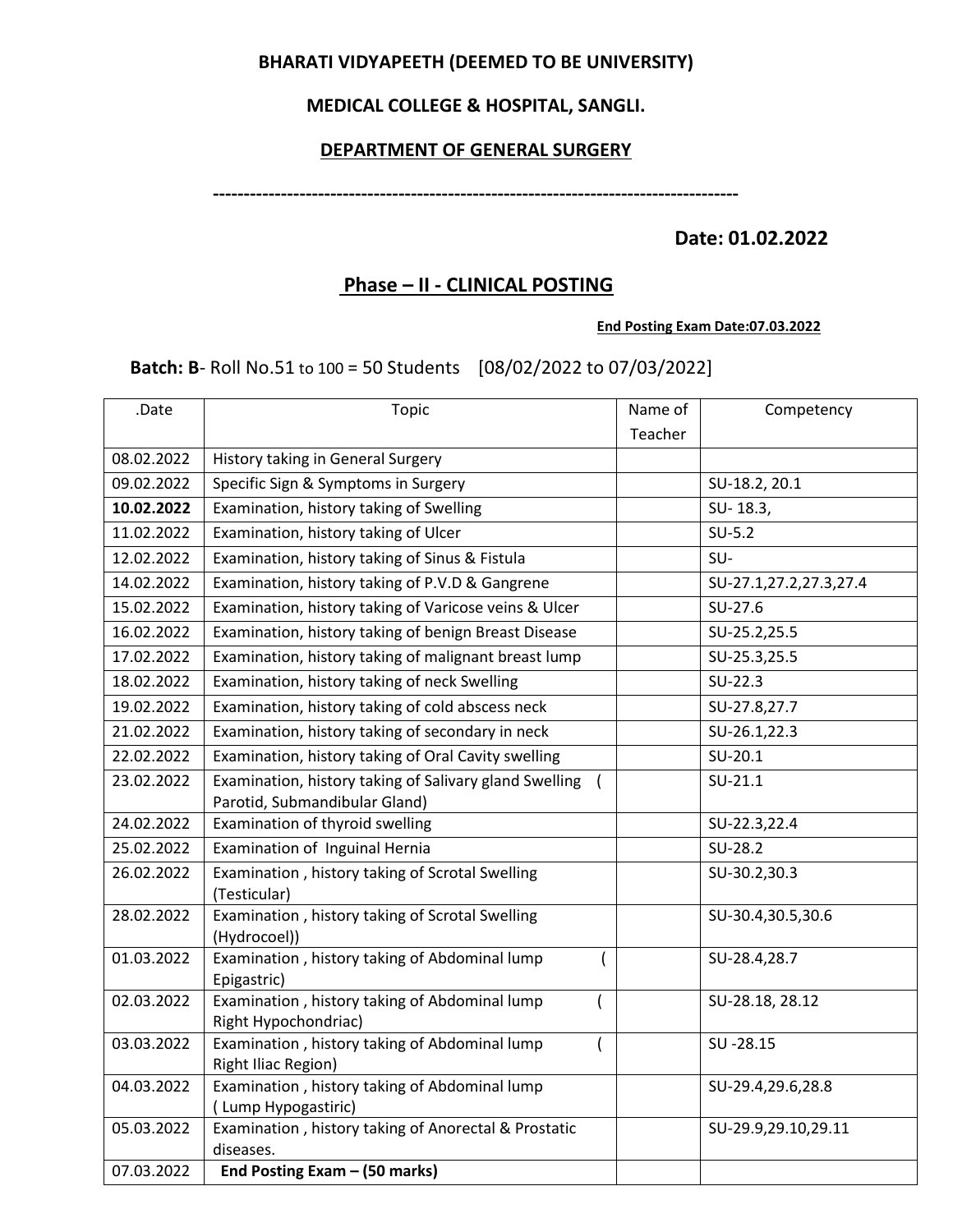## **BHARATI VIDYAPEETH (DEEMED TO BE UNIVERSITY)**

## **MEDICAL COLLEGE & HOSPITAL, SANGLI.**

### **DEPARTMENT OF GENERAL SURGERY**

**-----------------------------------------------------------------------------------**

**Date: 05.03.2022**

## **3 rd TERM CLINICAL POSTING**

#### **End Posting Exam Date : 04.04.2022**

 **Batch: C** - Roll No.101 to 150 = 50 Students [08/03/2022 to 04/04/2022]

| .Date      | <b>Topic</b>                                                                | Name of | Competncy              |
|------------|-----------------------------------------------------------------------------|---------|------------------------|
|            |                                                                             | Teacher |                        |
| 08.03.2022 | History taking in General Surgery                                           |         |                        |
| 09.03.2022 | Specific Sign & Symptoms in Surgery                                         |         | SU-18.2, 20.1          |
| 10.03.2022 | Examination, history taking of Swelling                                     |         | SU-18.3,               |
| 11.03.2022 | Examination, history taking of Ulcer                                        |         | $SU-5.2$               |
| 12.03.2022 | Examination, history taking of Sinus & Fistula                              |         | SU-                    |
| 14.03.2022 | Examination, history taking of P.V.D & Gangrene                             |         | SU-27.1,27.2,27.3,27.4 |
| 15.03.2022 | Examination, history taking of Varicose veins & Ulcer                       |         | SU-27.6                |
| 16.03.2022 | Examination, history taking of benign Breast Disease                        |         | SU-25.2,25.5           |
| 17.03.2022 | Examination, history taking of malignant breast lump                        |         | SU-25.3,25.5           |
| 18.03.2022 | Examination, history taking of neck Swelling                                |         | $SU-22.3$              |
| 19.03.2022 | Examination, history taking of cold abscess neck                            |         | SU-27.8,27.7           |
| 21.03.2022 | Examination, history taking of secondary in neck                            |         | SU-26.1,22.3           |
| 22.03.2022 | Examination, history taking of Oral Cavity swelling                         |         | $SU-20.1$              |
| 23.03.2022 | Examination, history taking of Salivary gland Swelling                      |         | $SU-21.1$              |
|            | Parotid, Submandibular Gland)                                               |         |                        |
| 24.03.2022 | Examination of thyroid swelling                                             |         | SU-22.3,22.4           |
| 25.03.2022 | Examination of Inguinal Hernia                                              |         | SU-28.2                |
| 26.03.2022 | Examination, history taking of Scrotal Swelling<br>(Testicular)             |         | SU-30.2,30.3           |
| 28.03.2022 | Examination, history taking of Scrotal Swelling                             |         | SU-30.4,30.5,30.6      |
|            | (Hydrocoel))                                                                |         |                        |
| 29.03.2022 | Examination, history taking of Abdominal lump<br>Epigastric)                |         | SU-28.4,28.7           |
| 30.03.2022 | Examination, history taking of Abdominal lump                               |         | SU-28.18, 28.12        |
|            | Right Hypochondriac)                                                        |         |                        |
| 31.03.2022 | Examination, history taking of Abdominal lump<br><b>Right Iliac Region)</b> |         | SU-28.15               |
| 01.04.2022 | Examination, history taking of Abdominal lump                               |         | SU-29.4,29.6,28.8      |
|            | (Lump Hypogastiric)                                                         |         |                        |
| 02.04.2022 | Examination, history taking of Anorectal & Prostatic                        |         | SU-29.9,29.10,29.11    |
|            | diseases.                                                                   |         |                        |
| 04.04.2022 | End Posting Exam - (50 marks)                                               |         |                        |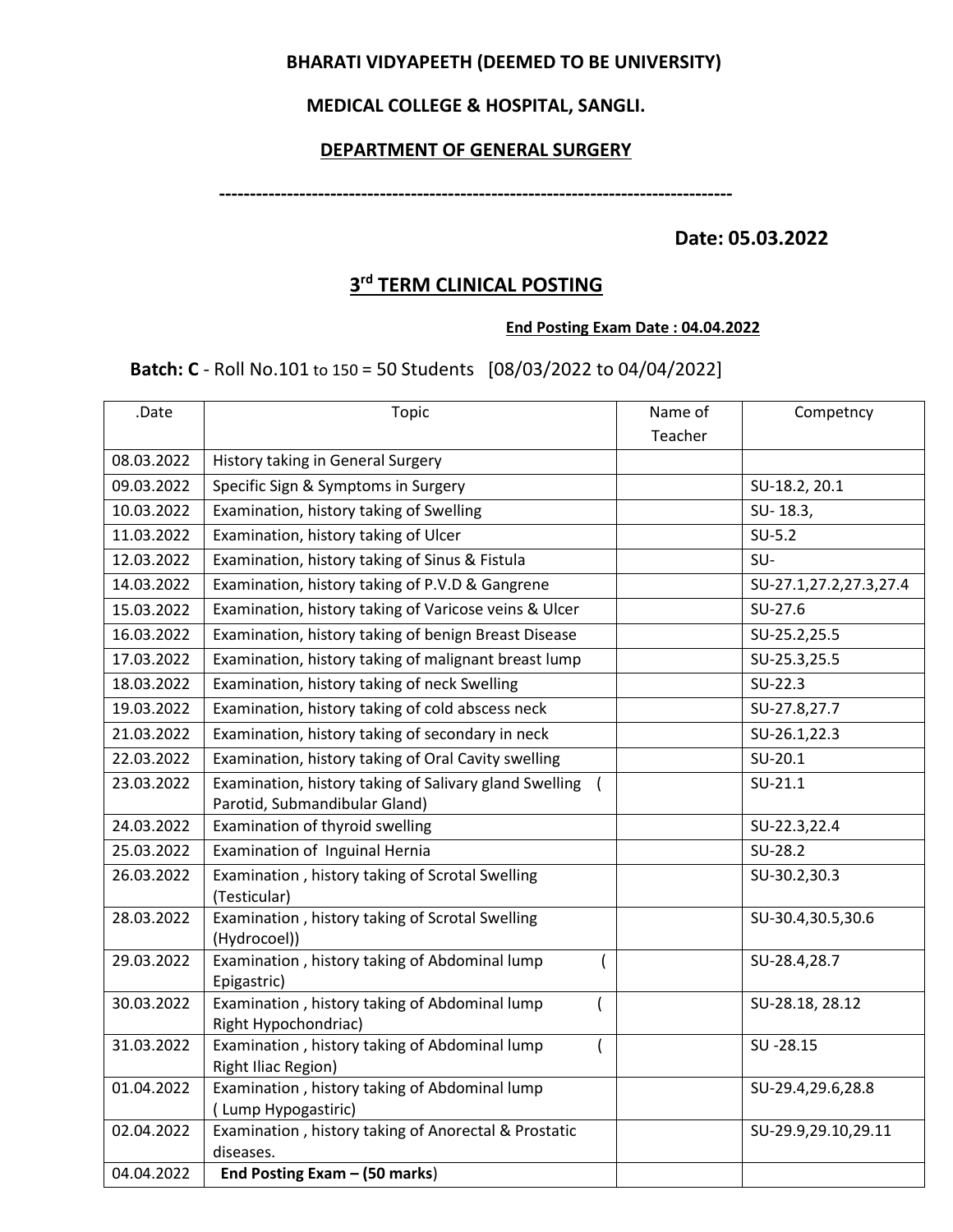## **BHARATI VIDYAPEETH (DEEMED TO BE UNIVERSITY)**

## **MEDICAL COLLEGE & HOSPITAL, SANGLI.**

## **DEPARTMENT OF GENERAL SURGERY**

**-------------------------------------------------------------------------------------**

**Date: 01.04.2022**

# **3 rd TERM CLINICAL POSTING**

## **End Posting Exam Date (05.05.2021)**

 **Batch: A** - Roll No.01 to 50 = 50 Students [05.04.2022 to 05.05.2022]

| .Date                                        | <b>Topic</b>                                                    | Name of Teacher | Competency          |  |  |
|----------------------------------------------|-----------------------------------------------------------------|-----------------|---------------------|--|--|
| 05.04.2022                                   | History taking in General Surgery                               |                 |                     |  |  |
| 06.04.2022                                   | Specific Sign & Symptoms in Surgery                             |                 | SU-18.2, 20.1       |  |  |
| 07.04.2022                                   | Examination, history taking of Swelling                         |                 | SU-18.3,            |  |  |
| 08.04.2022                                   | Examination, history taking of Ulcer                            |                 | $SU-5.2$            |  |  |
| 09.04.2022                                   | Examination, history taking of Sinus & Fistula                  |                 | SU-                 |  |  |
| 11.04.2022                                   | Examination, history taking of P.V.D & Gangrene                 |                 | SU-                 |  |  |
|                                              |                                                                 |                 | 27.1,27.2,27.3,27.4 |  |  |
| 12.04.2022                                   | Examination, history taking of Varicose veins & Ulcer           |                 | $SU-27.6$           |  |  |
| 13.04.2022                                   | Examination, history taking of benign Breast Disease            |                 | SU-25.2,25.5        |  |  |
| 14.04.2022                                   | Examination, history taking of malignant breast lump            |                 | SU-25.3,25.5        |  |  |
| 15.04.2022                                   | Examination, history taking of neck Swelling                    |                 | $SU-22.3$           |  |  |
| 16.04.2022                                   | Examination, history taking of cold abscess neck                |                 | SU-27.8,27.7        |  |  |
| 18.04.2022                                   | Examination, history taking of secondary in neck                |                 | SU-26.1,22.3        |  |  |
| 19.04.2022                                   | Examination, history taking of Oral Cavity swelling             |                 | $SU-20.1$           |  |  |
| 20.04.2022                                   | Examination, history taking of Salivary gland Swelling (        |                 | $SU-21.1$           |  |  |
|                                              | Parotid, Submandibular Gland)                                   |                 |                     |  |  |
| 21.04.2022                                   | Examination of thyroid swelling                                 |                 | SU-22.3,22.4        |  |  |
| 22.04.2022                                   | Examination of Inguinal Hernia                                  |                 | SU-28.2             |  |  |
| 23.04.2022                                   | Examination, history taking of Scrotal Swelling<br>(Testicular) |                 | SU-30.2,30.3        |  |  |
| 25.04.2022                                   | Examination, history taking of Scrotal Swelling                 |                 | SU-30.4,30.5,30.6   |  |  |
|                                              | (Hydrocoel))                                                    |                 |                     |  |  |
| 26.04.2022                                   | Examination, history taking of Abdominal lump                   | $\overline{(}$  | SU-28.4,28.7        |  |  |
| 27.04.2022                                   | Epigastric)<br>Examination, history taking of Abdominal lump    |                 | SU-28.18, 28.12     |  |  |
|                                              | Right Hypochondriac)                                            |                 |                     |  |  |
| 28.04.2022                                   | Examination, history taking of Abdominal lump                   |                 | SU-28.15            |  |  |
|                                              | <b>Right Iliac Region)</b>                                      |                 |                     |  |  |
| 29.04.2022                                   | Examination, history taking of Abdominal lump                   |                 | SU-29.4,29.6,28.8   |  |  |
|                                              | (Lump Hypogastiric)                                             |                 |                     |  |  |
| 30.04.2022                                   | Examination, history taking of Anorectal & Prostatic            |                 | SU-29.9,29.10,29.11 |  |  |
|                                              | diseases.                                                       |                 |                     |  |  |
| 02.05.2022                                   | End Posting Exam - (50 marks)                                   |                 |                     |  |  |
| BHARATI VIDYAPEETH (DEEMED TO BE UNIVERSITY) |                                                                 |                 |                     |  |  |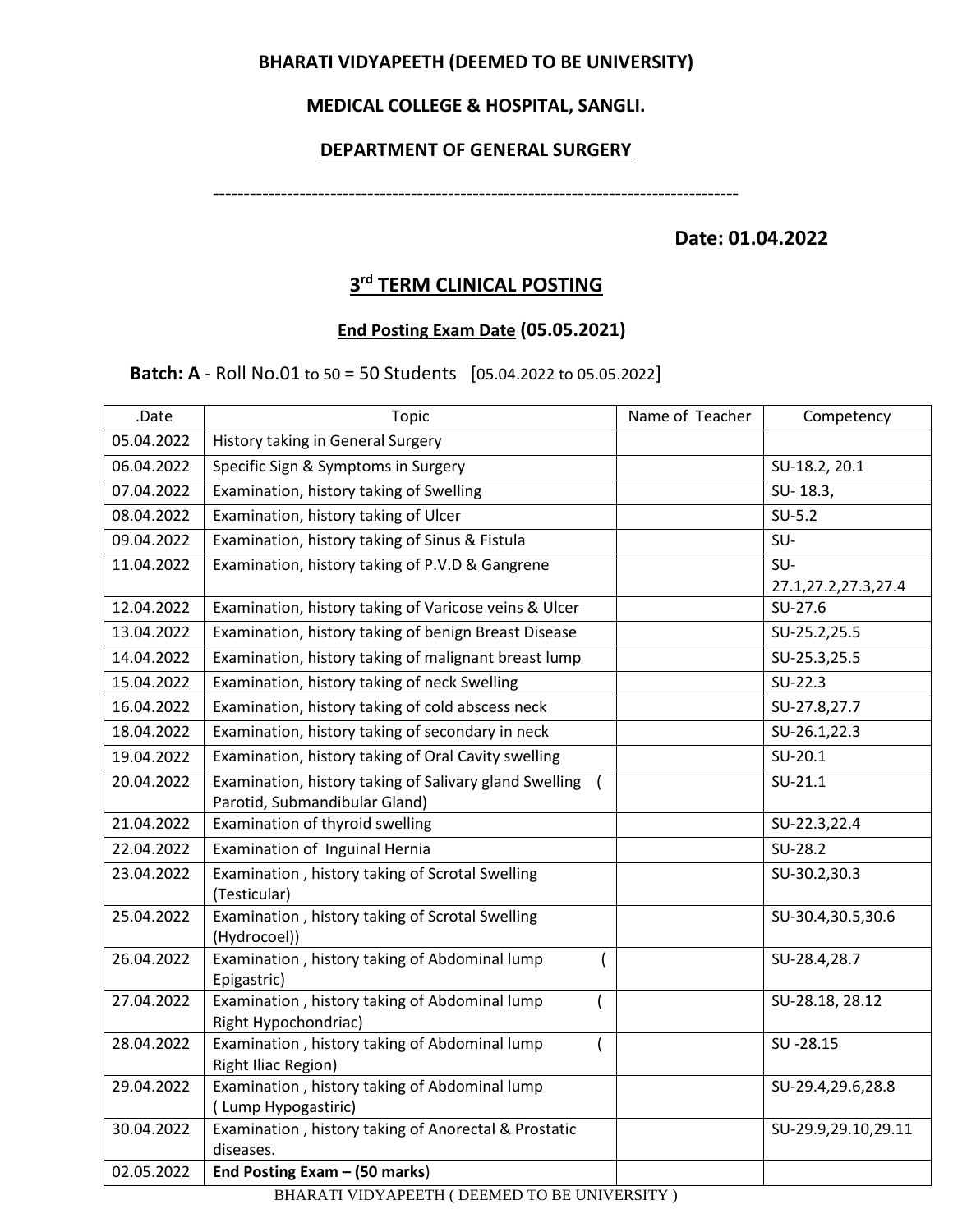#### MEDICAL COLLEGE & HOSPITAL, SANGLI (DEPARTMENT OF OBSTETRIC & GYNAECOLOGY) -----------------------------------------------------------------------------------------------------------------------------------------

Date: -05/01/2022

| <b>Lecture No</b> | Date       | <b>Topic</b>                                                  | Competency       |
|-------------------|------------|---------------------------------------------------------------|------------------|
| $\mathbf{1}$      | 12/02/2022 | Development of Genital tract                                  | 2.1              |
| $\overline{c}$    | 26/02/2022 | Anatomy of Genital tract                                      | 2.1              |
| 3                 | 05/03/2022 | Applied anatomy as related to Ob/Gyn                          | 2.1              |
| $\overline{4}$    | 12/03/2022 | Applied anatomy as related to Ob/Gyn                          | 2.1              |
| 5                 | 19/03/2022 | Physiological of menstruation                                 | 3.1              |
| 6                 | 26/03/2022 | Human Embryogenesis Ovulation conception Implantation         | 3.1              |
|                   |            |                                                               | 4.1              |
| $\overline{7}$    | 9/04/2022  | Development of placenta & functions of placenta               | 4.1              |
| $8\,$             | 16/04/2022 | Diagnosis of Pregnancy                                        | 6.1              |
| 9                 | 23/04/2022 | Maternal Physiological changes in pregnancy                   | 7.1              |
| 10                | 30/04/2022 | Antenatal Care, birth planning, obst examination              | 8.1              |
| 11                | 7/05/2022  | Antenatal screening, genetic counseling of highrish pregnancy | 8.4              |
|                   |            | monitoring fetal well being                                   |                  |
| 12                | 14/05/2022 | Drugs and vaccination during pregnancy teratology             | 8.7              |
| 13                | 21/05/2022 | <b>USG &amp; Obstetrics</b>                                   | $\overline{8.8}$ |
| 14                | 28/05/2022 | <b>Puberty Physiology</b>                                     | 23.1             |
| 15                | 4/06/2022  | Puberty abnormality-Precocious & delayed                      | 23.2             |
|                   |            |                                                               | 23.3             |
| 16                | 11/06/2022 | Menstrual abnormality                                         | 24.1             |
| 17                | 18/06/2022 | Primary amenorrhea                                            | 25.1             |
| 18                | 25/06/2022 | Secondary Amenorrhea                                          | 25.1             |
| 19                | 2/07/2022  | Abortion I - Spontaneous, Complete, incomplete inevitable     | 9.1              |
| 20                | 9/07/2022  | Abortion II -Missed abortion, Septic abortion                 | 9.1              |
| 21                | 16/07/2022 | <b>Ectopic Pregnancy</b>                                      | 9.3              |
| 22                | 23/07/2022 | Gestational tropnoblustic disease ,molar pregnancy            | 9.4              |
| 23                | 30/07/2022 | Hyperemesis gravid arum                                       | 9.5              |
| 24                | 20/08/2022 | Antenatal Assessments of fatal Well being                     | 8.3              |
|                   |            |                                                               | 8.4              |
| 25                | 23/08/2022 | <b>Theory Assessment</b>                                      |                  |
| 26                | 27/08/2022 | Feedback                                                      |                  |

#### PHASE –II Lecture Time table

 Dr. Vidya Jadhav Prof. & H.O.D. Obst. & Gynecology B.V. (D.To.Be U.) Medical College, & Hospital, Sangli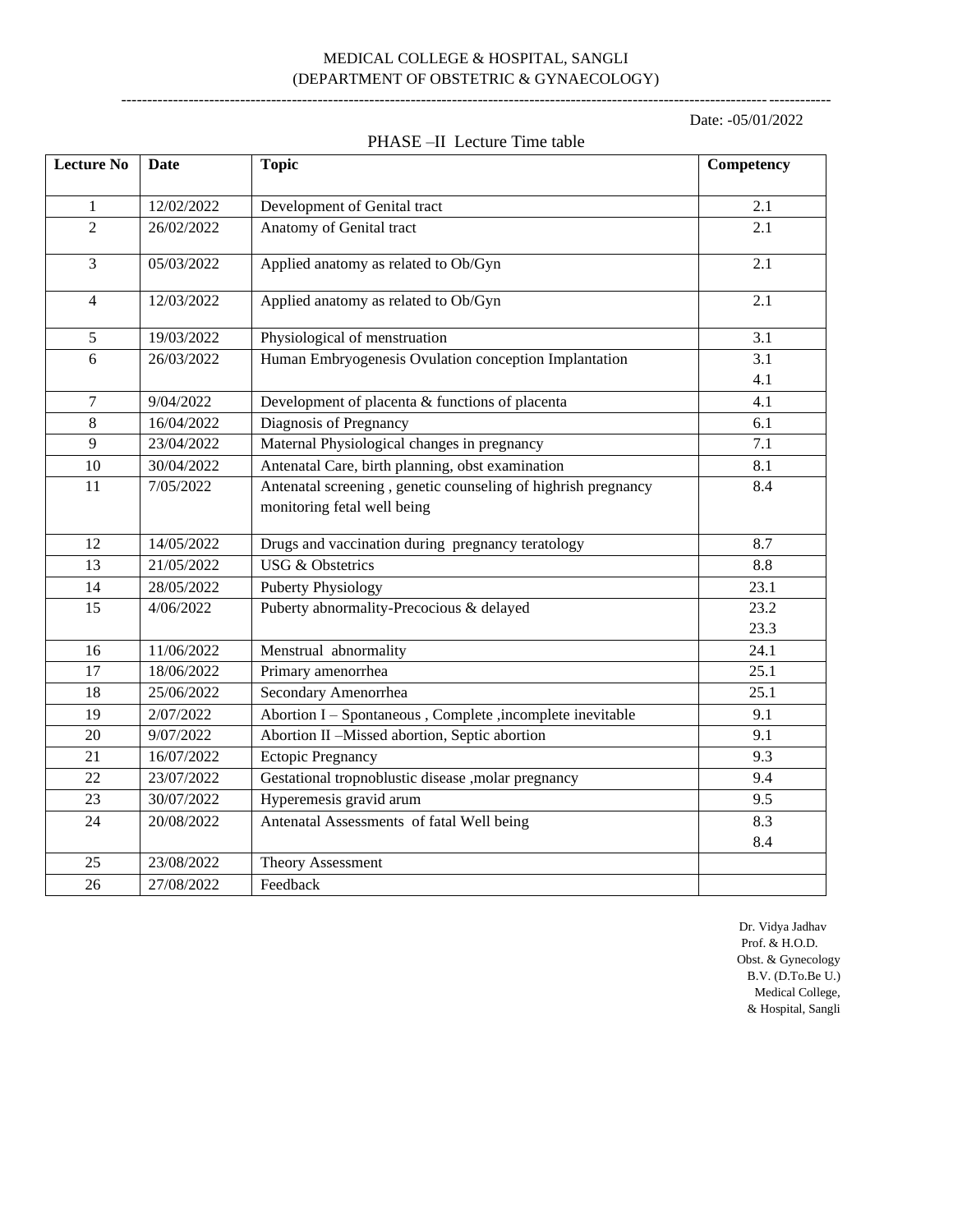## BHARATI VIDYAPEETH (DEEMED TO BE UNIVERSITY) MEDICAL COLLEGE & HOSPITAL, SANGLI MEDICAL COLLEGE & HOSPITAL, SANGLI **(OBSTETRIC & GYNAECOLOGY)**

------------------------------------------------------------------------------------------------------------------------------

Date: - 29/12/2021

## TEACHING PROGRAMME FOR CLINICAL POSTING Phase II Clinical Posting

| Day    | <b>Topic</b>                                    | Competency    |
|--------|-------------------------------------------------|---------------|
| Day 1  | History taking $- i$ ) General<br>ii) Obstetric | OG 35.1       |
| Day2   | <b>History taking Gynecology</b>                | OG 35.1       |
| Day 3  | General Examination & Systemic                  | OG 35.1       |
|        | <b>Examination in Antenatal Care</b>            |               |
| Day4   | *Skill Lab Obstetric Examination                | OG 35.1       |
| Day 5  | Diagnosis of Pregnancy                          | OG 6.1        |
| Day6   | Minor Ailments in Pregnancy                     | OG 6.1,9.5    |
| Day7   | <b>Antenatal Care</b>                           | OG 8.1 TO 8.8 |
| Day 8  | Normal Labour Stages                            | OG 13.1,13.4  |
| Day9   | Normal Labour Management                        | OG 13.4       |
| Day10  | * Skill lab Conduct of Normal<br>Labour         | OG 13.5       |
| Day 11 | Screening for high risk Pregnancy               | OG 5.1,5.2    |
| Day12  | <b>PPH</b>                                      | OG 16.1       |
| Day13  | Normal Puerperium                               | OG 19.1       |
| Day 14 | Demo of PS /PV examination                      | OG 19.1       |
| Day 15 | <b>AbNormal Puerperium</b>                      | OG 17.1       |
| Day16  | <b>Breast Feeding</b>                           | OG 17.1       |
| Day 17 | Abortion -I                                     | OG 9.1        |
| Day 18 | Abortion -II                                    | OG 9.1        |
| Day 19 | *Skill Lab Demo of Episiotomy                   | OG 35.14      |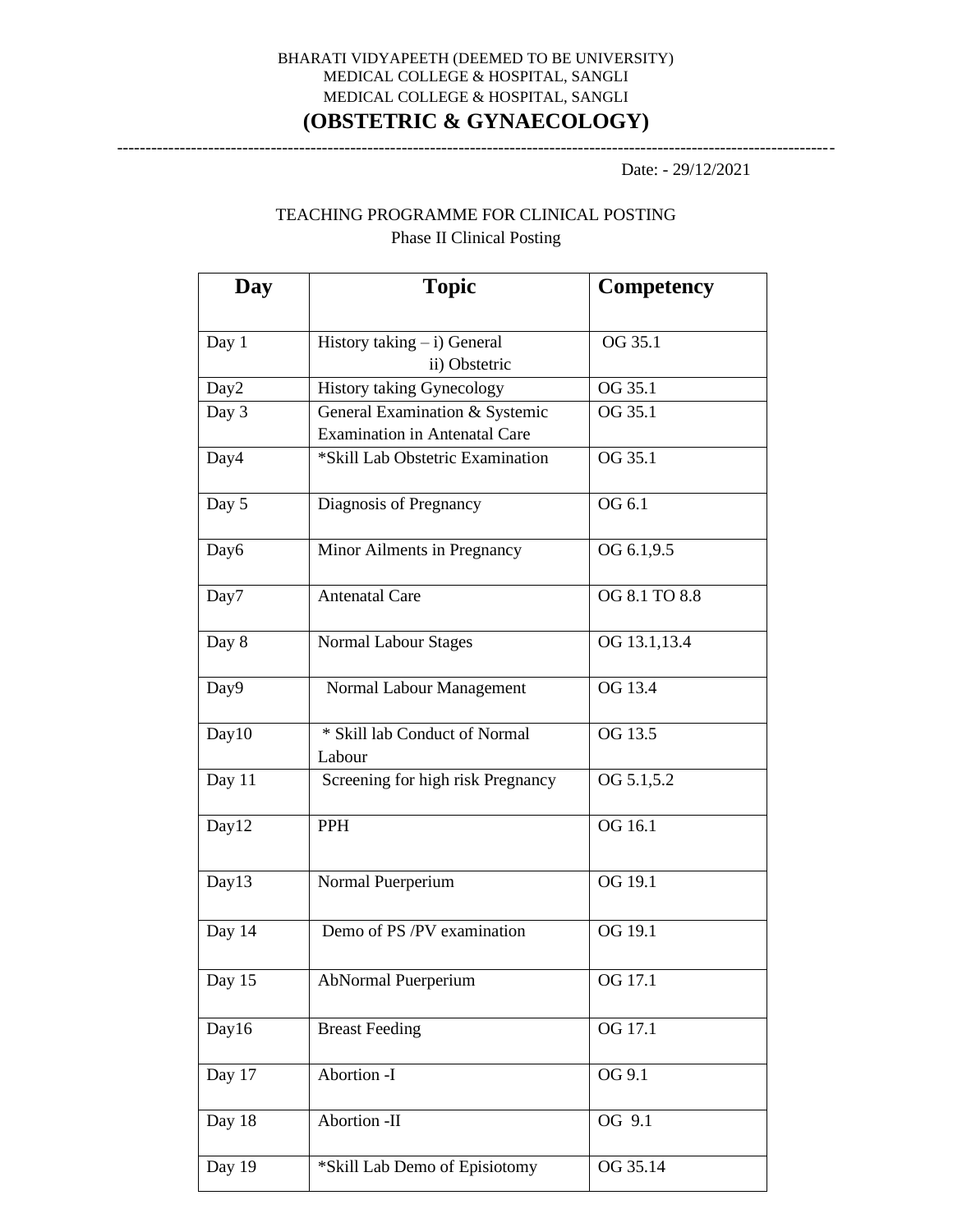| Day 20 | MTP $1st$ trimester                                                        | OG 9.2 |
|--------|----------------------------------------------------------------------------|--------|
| Day 21 | MTP $2^{nd}$ trimester                                                     | OG 9.2 |
| Day 22 | <b>Ectopic Pregnancy</b>                                                   | OG 9.3 |
| Day 23 | End Of posting Assesment & log<br>book checking<br><b>Feedback Session</b> |        |

1 day per week for skill lab

 Dr. Vidya Jadhav Professor & H.O.D. Ob. & Gynecology B.V. (D.TO BE) U. Medical College & Hospital, Sangli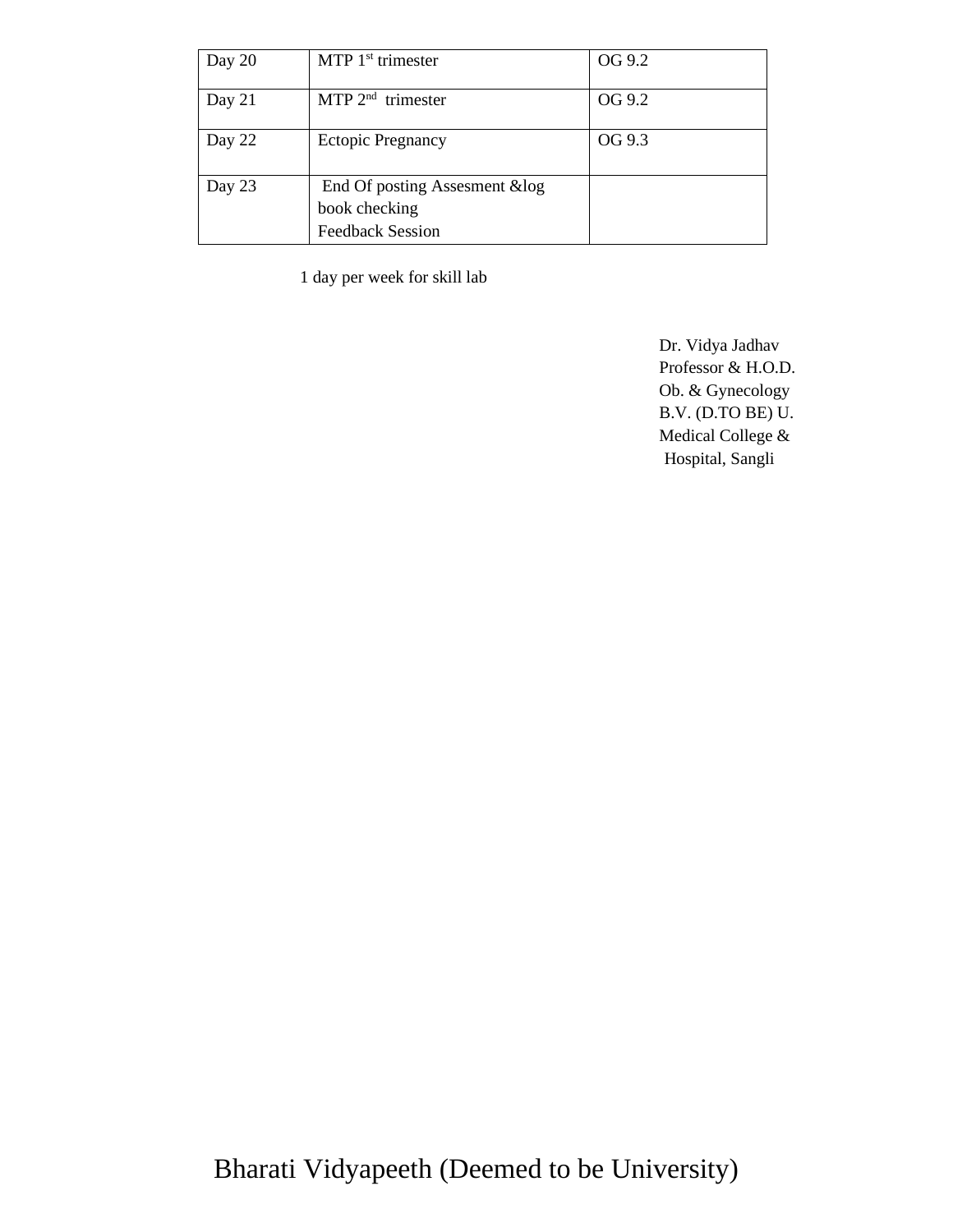# **DEPARTMENT OF PEDIATRIC**

## **3 rd Semester Time Table for Clinical Posting (BATCH – 2020) Batch – A – Roll No. 01 to 50 (50) Dated – 03/05/2022 to 16/05/2022**

| <b>Date</b> | Day       | <b>Name Of the Teacher</b>                     | <b>Time</b>                                                                                                                                                                              | <b>Topic</b>                                                           |
|-------------|-----------|------------------------------------------------|------------------------------------------------------------------------------------------------------------------------------------------------------------------------------------------|------------------------------------------------------------------------|
| 03/05/2022  | Tuesday   | Dr. Suhas Kumbhar                              | 09.30 am to 12.30 pm                                                                                                                                                                     | Introduction                                                           |
| 04/05/2022  | Wednesday | Dr. Sara Dhanawade                             | 09.30 am to 12.30 pm                                                                                                                                                                     | Chief Complaints & ODP                                                 |
| 05/05/2022  | Thursday  | Dr. Rahul Kawade                               | 09.30 am to 12.30 pm                                                                                                                                                                     | Past History & Family History                                          |
| 06/05/2022  | Friday    | Dr. Swapnil Mirajkar                           | 09.30 am to 12.30 pm                                                                                                                                                                     | Birth History and Immunization<br>History<br>(PE19.1, PE19.3)          |
| 07/05/2022  | Saturday  | Dr. Vijay Patil                                | 09.30 am to 12.30 pm                                                                                                                                                                     | <b>Developmental History</b><br>(PE1.5)                                |
| 09/05/2022  | Monday    | Dr. Utkarsha Kinikar                           | 09.30 am to 12.30 pm                                                                                                                                                                     | Nutritional History<br>(PE9.4, PE9.5)                                  |
| 10/05/2022  | Tuesday   | Dr. Ketan Gadre                                | 09.30 am to 12.30 pm                                                                                                                                                                     | Socioeconomic History                                                  |
| 11/05/2022  | Wednesday | Dr. Siddharth Bhave                            | 09.30 am to 12.30 pm                                                                                                                                                                     | Anthropometry<br>(PE1.4)                                               |
| 12/05/2022  | Thursday  | Dr. P. A. Amnapure                             | 09.30 am to 12.30 pm                                                                                                                                                                     | <b>General Examination</b><br>(PE23.9, PE29.11)                        |
| 13/05/2022  | Friday    | Dr. Karthik KM                                 | 09.30 am to 12.30 pm                                                                                                                                                                     | <b>Systemic Examination</b><br>CVS/RS<br>(PE23.10, PE28.18)            |
| 14/05/2022  | Saturday  | Dr. Syed Aafaq                                 | 09.30 am to 12.30 pm                                                                                                                                                                     | <b>Systemic Examination</b><br>CNS & Per Abdomen<br>(PE30.18, PE29.12) |
| 16/05/2022  | Monday    | Dr. Mrunalini Kulkarni<br>09.30 am to 12.30 pm | <b>End of Posting Exam</b><br>[Theory Exam $(MCQ) (10 M) + Practical Exam (15 M)$ ]<br>Total - 25 Marks<br>[Log Book $(20 M)$ + Journal $(5 M)$ ] Total - 25 Marks<br>$Total = 50 Marks$ |                                                                        |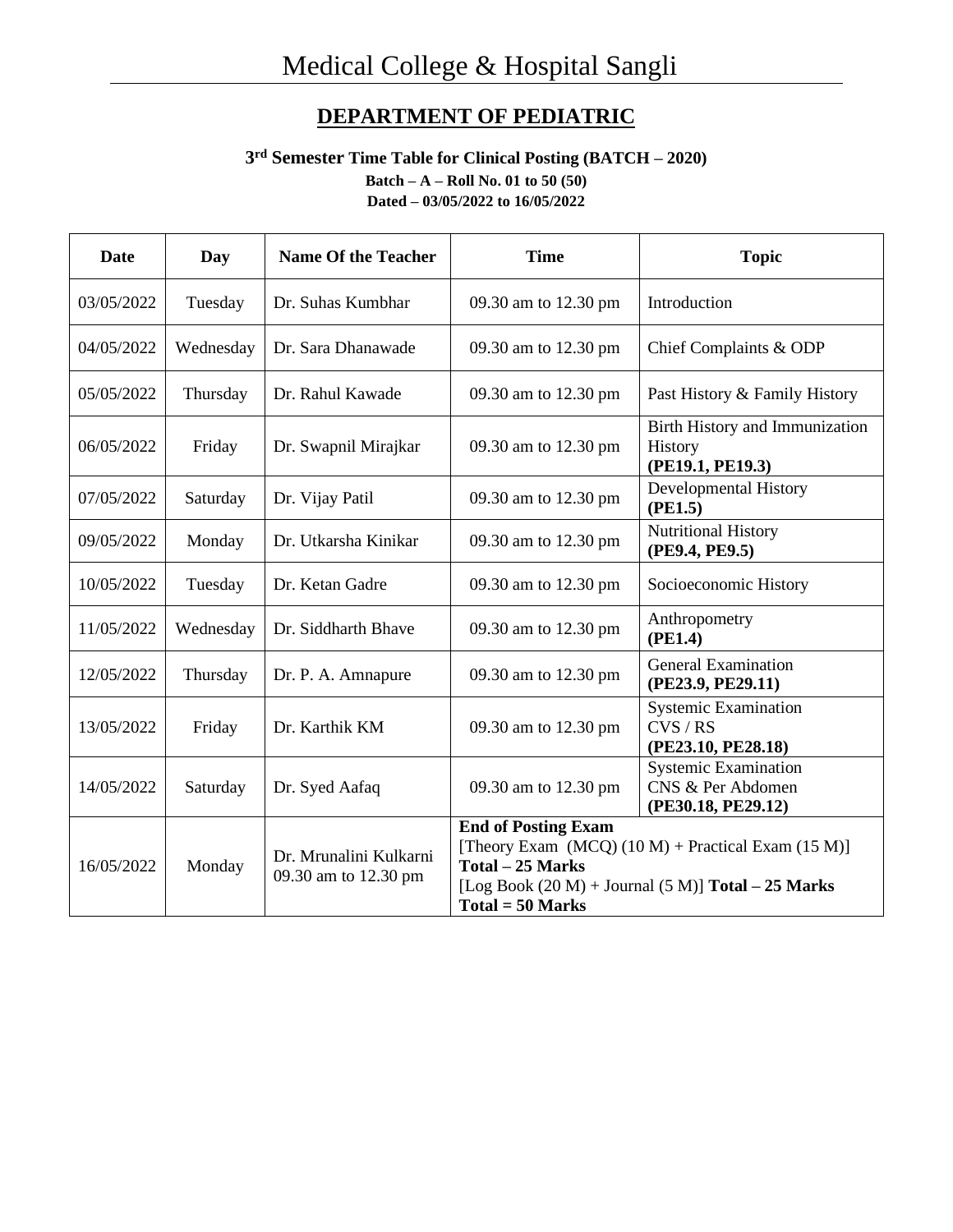# **DEPARTMENT OF PEDIATRIC**

### **3 rd Semester Time Table for Clinical Posting (BATCH – 2020) Batch – B – Roll No. 51 to 100 (50) Dated 17/05/2022 to 30/05/2022**

| <b>Date</b> | Day       | <b>Name Of the Teacher</b>                   | <b>Time</b>                                                                                                                                                                             | <b>Topic</b>                                                           |
|-------------|-----------|----------------------------------------------|-----------------------------------------------------------------------------------------------------------------------------------------------------------------------------------------|------------------------------------------------------------------------|
| 17/05/2022  | Tuesday   | Dr. Suhas Kumbhar                            | 09.30 am to 12.30 pm                                                                                                                                                                    | Introduction                                                           |
| 18/05/2022  | Wednesday | Dr. Sara Dhanawade                           | 09.30 am to 12.30 pm                                                                                                                                                                    | Chief Complaints & ODP                                                 |
| 19/05/2022  | Thursday  | Dr. Rahul Kawade                             | 09.30 am to 12.30 pm                                                                                                                                                                    | Past History & Family History                                          |
| 20/05/2022  | Friday    | Dr. Swapnil Mirajkar                         | 09.30 am to 12.30 pm                                                                                                                                                                    | Birth History and Immunization<br>History<br>(PE19.1, PE19.3)          |
| 21/05/2022  | Saturday  | Dr. Vijay Patil                              | 09.30 am to 12.30 pm                                                                                                                                                                    | Developmental History<br>(PE1.5)                                       |
| 23/05/2022  | Monday    | Dr. Utkarsha Kinikar                         | 09.30 am to 12.30 pm                                                                                                                                                                    | <b>Nutritional History</b><br>(PE9.4, PE9.5)                           |
| 24/05/2022  | Tuesday   | Dr. Ketan Gadre                              | 09.30 am to 12.30 pm                                                                                                                                                                    | Socioeconomic History                                                  |
| 25/05/2022  | Wednesday | Dr. Siddharth Bhave                          | 09.30 am to 12.30 pm                                                                                                                                                                    | Anthropometry<br>(PE1.4)                                               |
| 26/05/2022  | Thursday  | Dr. P. A. Amnapure                           | 09.30 am to 12.30 pm                                                                                                                                                                    | <b>General Examination</b><br>(PE23.9, PE29.11)                        |
| 27/05/2022  | Friday    | Dr. Karthik KM                               | 09.30 am to 12.30 pm                                                                                                                                                                    | <b>Systemic Examination</b><br>CVS/RS<br>(PE23.10, PE28.18)            |
| 28/05/2022  | Saturday  | Dr. Syed Aafaq                               | 09.30 am to 12.30 pm                                                                                                                                                                    | <b>Systemic Examination</b><br>CNS & Per Abdomen<br>(PE30.18, PE29.12) |
| 30/05/2022  | Monday    | Dr. Swapnil Mirajkar<br>09.30 am to 12.30 pm | <b>End of Posting Exam</b><br>[Theory Exam $(MCQ) (10 M) + Practical Exam (15 M)]$<br>Total - 25 Marks<br>[Log Book $(20 M)$ + Journal $(5 M)$ ] Total – 25 Marks<br>$Total = 50 Marks$ |                                                                        |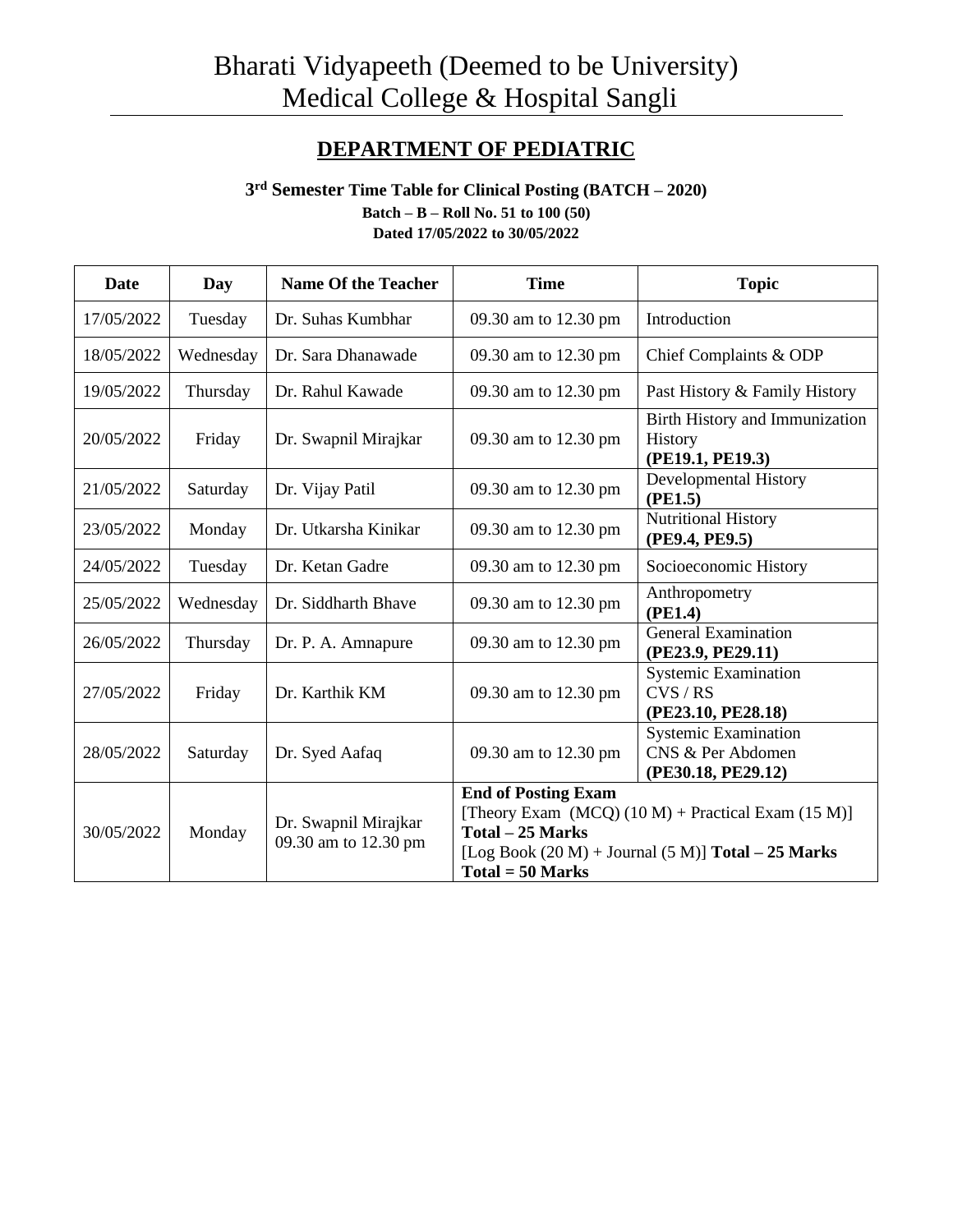# **DEPARTMENT OF PEDIATRIC**

### **3 rd Semester Time Table for Clinical Posting (BATCH – 2020) Batch – C – Roll No. 101 to 150 (50) Dated 31/05/2022 to 13/06/2022**

| <b>Date</b> | Day       | <b>Name Of the Teacher</b>               | <b>Time</b>                                                                                                                                                                                | <b>Topic</b>                                                           |
|-------------|-----------|------------------------------------------|--------------------------------------------------------------------------------------------------------------------------------------------------------------------------------------------|------------------------------------------------------------------------|
| 31/05/2022  | Tuesday   | Dr. Suhas Kumbhar                        | 09.30 am to 12.30 pm                                                                                                                                                                       | Introduction                                                           |
| 01/06/2022  | Wednesday | Dr. Sara Dhanawade                       | 09.30 am to 12.30 pm                                                                                                                                                                       | Chief Complaints & ODP                                                 |
| 02/06/2022  | Thursday  | Dr. Rahul Kawade                         | 09.30 am to 12.30 pm                                                                                                                                                                       | Past History & Family History                                          |
| 03/06/2022  | Friday    | Dr. Swapnil Mirajkar                     | 09.30 am to 12.30 pm                                                                                                                                                                       | Birth History and<br><b>Immunization History</b><br>(PE19.1, PE19.3)   |
| 04/06/2022  | Saturday  | Dr. Vijay Patil                          | 09.30 am to 12.30 pm                                                                                                                                                                       | <b>Developmental History</b><br>(PE1.5)                                |
| 06/06/2022  | Monday    | Dr. Utkarsha Kinikar                     | 09.30 am to 12.30 pm                                                                                                                                                                       | Nutritional History<br>(PE9.4, PE9.5)                                  |
| 07/06/2022  | Tuesday   | Dr. Ketan Gadre                          | 09.30 am to 12.30 pm                                                                                                                                                                       | Socioeconomic History                                                  |
| 08/06/2022  | Wednesday | Dr. Siddharth Bhave                      | 09.30 am to 12.30 pm                                                                                                                                                                       | Anthropometry<br>(PE1.4)                                               |
| 09/06/2022  | Thursday  | Dr. P. A. Amnapure                       | 09.30 am to 12.30 pm                                                                                                                                                                       | <b>General Examination</b><br>(PE23.9, PE29.11)                        |
| 10/06/2022  | Friday    | Dr. Karthik KM                           | 09.30 am to 12.30 pm                                                                                                                                                                       | <b>Systemic Examination</b><br>CVS/RS<br>(PE23.10, PE28.18)            |
| 11/06/2022  | Saturday  | Dr. Syed Aafaq                           | 09.30 am to 12.30 pm                                                                                                                                                                       | <b>Systemic Examination</b><br>CNS & Per Abdomen<br>(PE30.18, PE29.12) |
| 13/06/2022  | Monday    | Dr. Rahul Kawade<br>09.30 am to 12.30 pm | <b>End of Posting Exam</b><br>[Theory Exam (MCQ) $(10 M)$ + Practical Exam $(15 M)$ ]<br>Total - 25 Marks<br>[Log Book $(20 M)$ + Journal $(5 M)$ ] Total - 25 Marks<br>$Total = 50 Marks$ |                                                                        |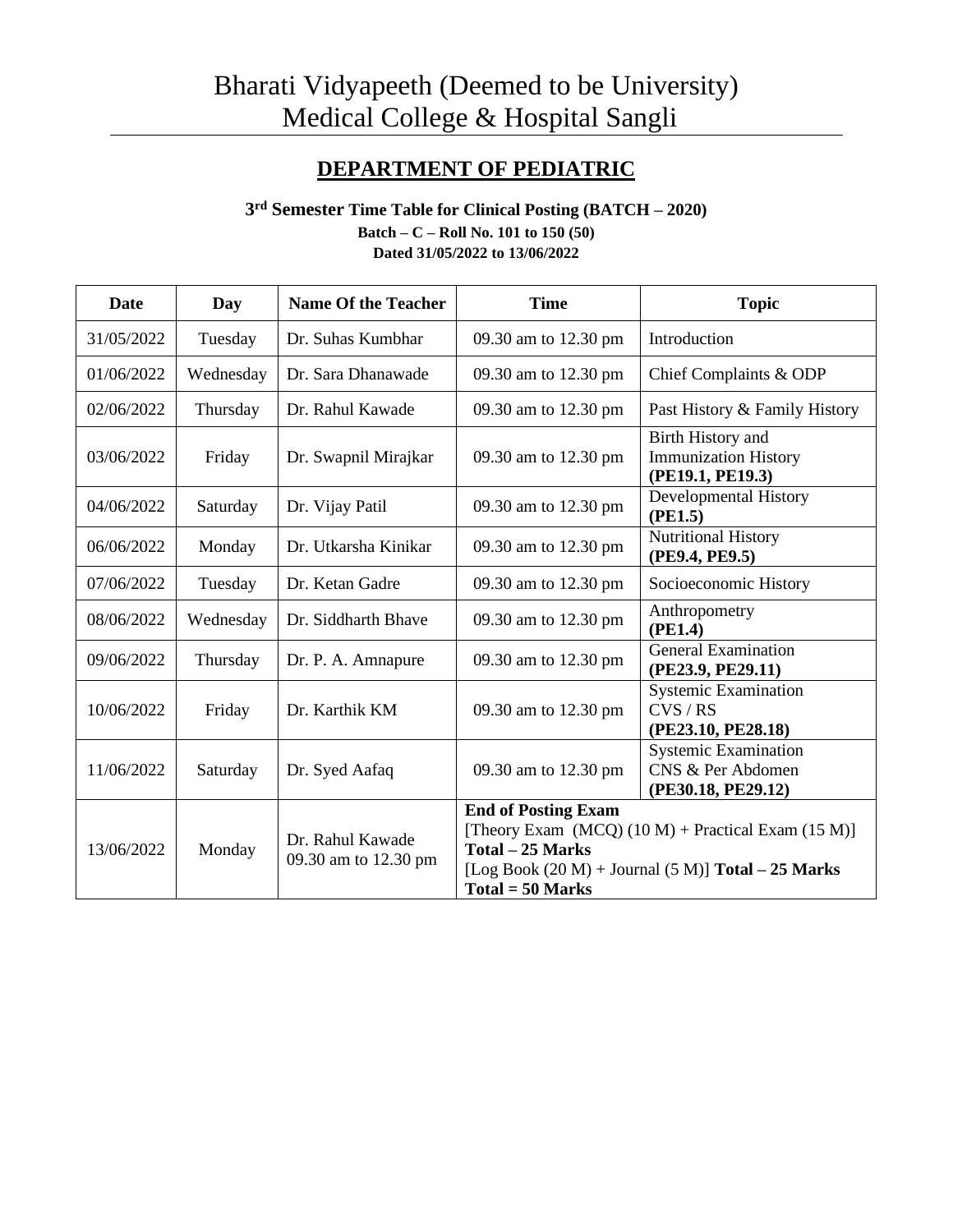# **BHARATI VIDYAPEETH (DEEMED TO BE UNIVERSITY) MEDICAL COLLEGE & HOSPITAL,SANGLI DEPARTMENT OF ORTHOPAEDIC 3 rd Semester Clinical Posting Phase II Batch B1-51 to 74 , B2-75 to 100**

| Date.    | Competency<br>addressed | <b>Learning objective</b>                                    | <b>Timing</b> |
|----------|-------------------------|--------------------------------------------------------------|---------------|
| 03/05/22 | OR1.1                   | Principles of triage                                         | 10 To 12.30   |
| 04/05/22 | OR1.1                   | First aid management of trauma patient at pre hospital level | 10 To 12.30   |
| 05/01/22 | OR1.1                   | Casualty management of a trauma patient                      | 10 To 12.30   |
| 06/05/22 | OR1.5                   | History taking in orthopaedics                               | 10 To 12.30   |
| 07/05/22 | Skill module            | Skill module                                                 | 10 To 12.30   |
| 09/05/22 | OR1.5                   | Hip joint examination                                        | 10 To 12.30   |
| 10/05/22 | OR1.5                   | Knee joint examination                                       | 10 To 12.30   |
| 11/05/22 | OR1.5                   | Shoulder/elbow joint examination                             | 10 To 12.30   |
| 12/05/22 | OR1.5                   | Wrist/ankle/other joints examination                         | 10 To 12.30   |
| 13/05/22 | Skill module            | Skill module                                                 | 10 To 12.30   |
| 14/05/22 | Assesement              | 10 To 12.30                                                  |               |
| 16/05/22 | Feedback                | 10 To 12.30                                                  |               |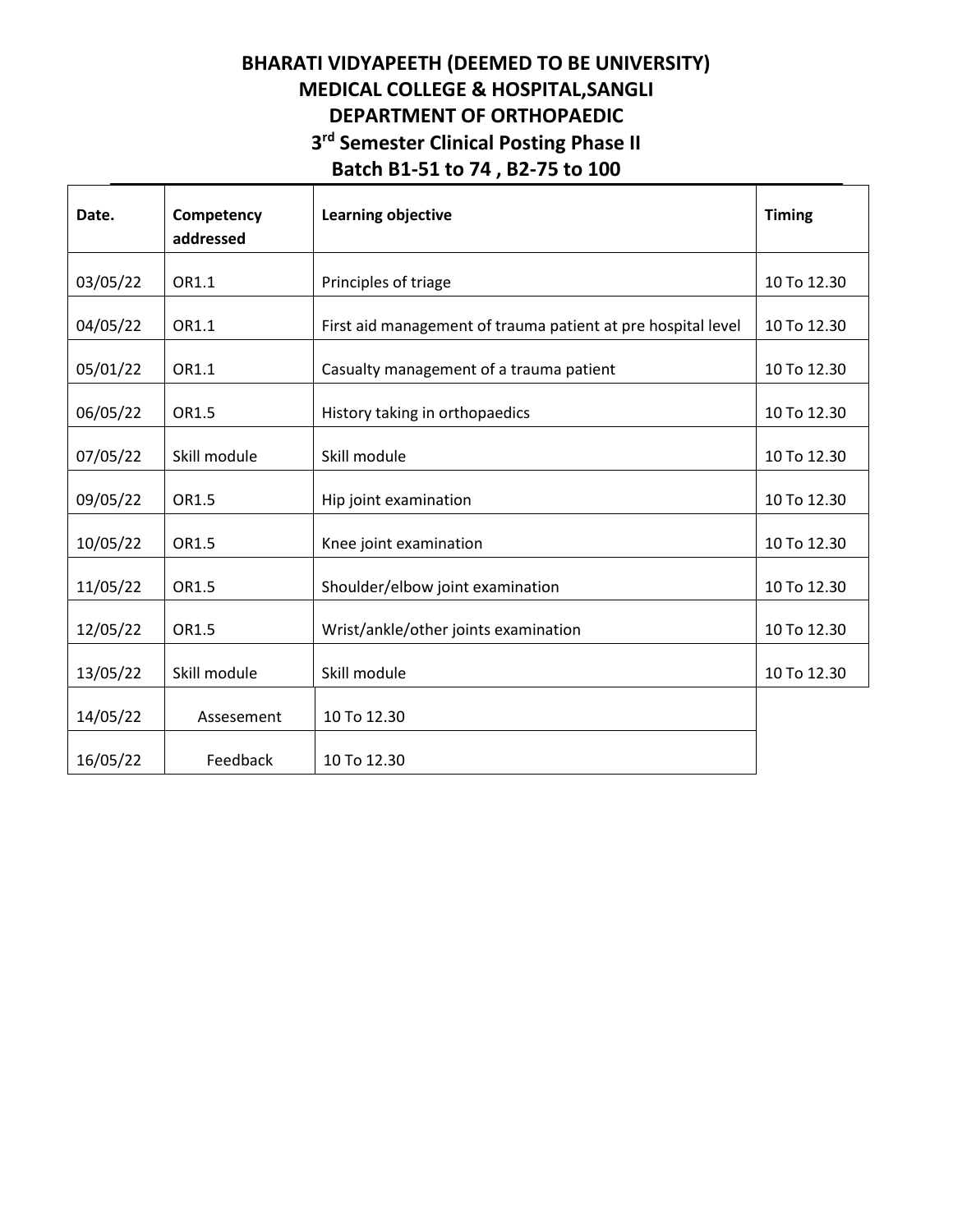# **BHARATI VIDYAPEETH (DEEMED TO BE UNIVERSITY) MEDICAL COLLEGE & HOSPITAL,SANGLI DEPARTMENT OF ORTHOPAEDIC 3 rd Semester Clinical Posting Phase II Batch C1-101 to 124 , C2-125 to 150**

| Date.    | Competency<br>addressed | <b>Learning objective</b>                                       | <b>Timing</b> |
|----------|-------------------------|-----------------------------------------------------------------|---------------|
| 17/05/22 | OR1.1                   | Principles of triage                                            | 10 To 12.30   |
| 18/05/22 | OR1.1                   | First aid management of trauma patient at<br>pre hospital level | 10 To 12.30   |
| 19/01/22 | OR1.1                   | Casualty management of a trauma patient                         | 10 To 12.30   |
| 20/05/22 | OR1.5                   | History taking in orthopaedics                                  | 10 To 12.30   |
| 21/05/22 | Skill module            | Skill module                                                    | 10 To 12.30   |
| 23/05/22 | OR1.5                   | Hip joint examination                                           | 10 To 12.30   |
| 24/05/22 | OR1.5                   | Knee joint examination                                          | 10 To 12.30   |
| 25/05/22 | OR1.5                   | Shoulder/elbow joint examination                                | 10 To 12.30   |
| 26/05/22 | OR1.5                   | Wrist/ankle/other joints examination                            | 10 To 12.30   |
| 27/05/22 | Skill module            | Skill module                                                    | 10 To 12.30   |
| 28/05/22 | Assesement              | 10 To 12.30                                                     |               |
| 30/05/22 | Feedback                | 10 To 12.30                                                     |               |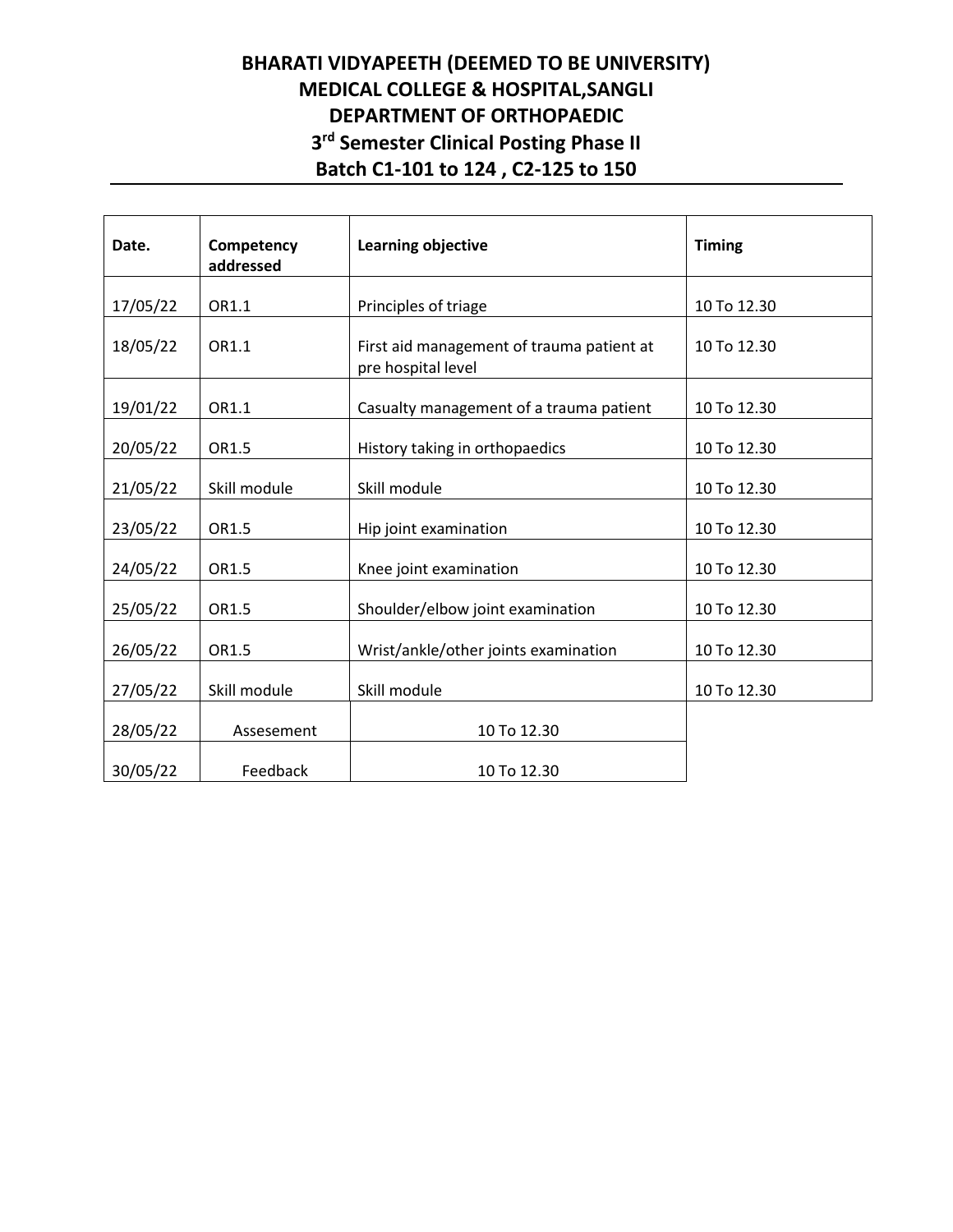# **BHARATI VIDYAPEETH (DEEMED TO BE UNIVERSITY) MEDICAL COLLEGE & HOSPITAL,SANGLI DEPARTMENT OF ORTHOPAEDIC 3 rd Semester Clinical Posting Phase II Batch A1-01 to 25 , A2-26 to 50**

| Date.    | Competency<br>addressed | Learning objective                                           | <b>Timing</b> |
|----------|-------------------------|--------------------------------------------------------------|---------------|
| 31/05/22 | OR1.1                   | Principles of triage                                         | 10 To 12.30   |
| 01/06/22 | OR1.1                   | First aid management of trauma patient at pre hospital level | 10 To 12.30   |
| 02/06/22 | OR1.1                   | Casualty management of a trauma patient                      | 10 To 12.30   |
| 03/06/22 | OR1.5                   | History taking in orthopaedics                               | 10 To 12.30   |
| 04/06/22 | Skill module            | Skill module                                                 | 10 To 12.30   |
| 06/06/22 | OR1.5                   | Hip joint examination                                        | 10 To 12.30   |
| 7/06/22  | OR1.5                   | Knee joint examination                                       | 10 To 12.30   |
| 8/06/22  | OR1.5                   | Shoulder/elbow joint examination                             | 10 To 12.30   |
| 9/06/22  | OR1.5                   | Wrist/ankle/other joints examination                         | 10 To 12.30   |
| 10/06/22 | Skill module            | Skill module                                                 | 10 To 12.30   |
| 11/06/22 | Assesement              | 10 To 12.30                                                  |               |
| 13/06/22 | Feedback                | 10 To 12.30                                                  |               |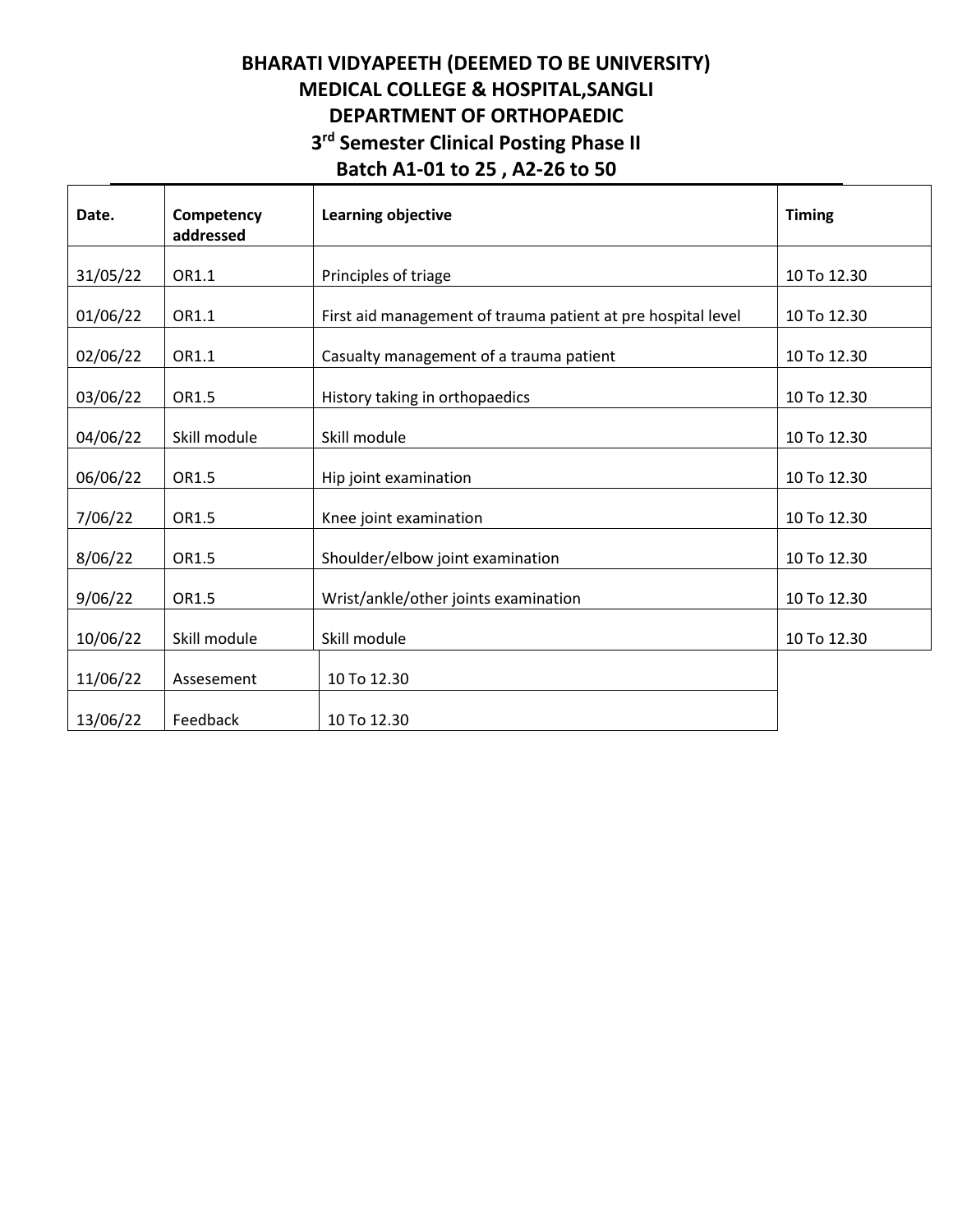### **BHARATI VIDYAPEETH (DEEMED TO BE UNIVERSITY) MEDICAL COLLEGE & HOSPITAL,** WANLESSWADI, SANGLI **RADIO-DIAGNOSIS DEPARTMENT**

#### **3 rd Semester Clinic Posting Batch:- 'C' Roll No – 101 to 150 ( Total 50 Students) Date:- 3/5/2022 to 16/5/2022 Time: 10:00 am to 12:30 pm**

\_\_\_\_\_\_\_\_\_\_\_\_\_\_\_\_\_\_\_\_\_\_\_\_\_\_\_\_\_\_\_\_\_\_\_\_\_\_\_\_\_\_\_\_\_\_\_\_\_\_\_\_\_\_\_\_\_\_\_\_\_\_\_\_\_\_

| Date/Day  | Competency<br>No. | <b>Clinic Topic</b>                             | <b>Teaching/Learning</b><br><b>Method</b> | <b>Teacher</b>         |
|-----------|-------------------|-------------------------------------------------|-------------------------------------------|------------------------|
| 3/5/2022  | AN 13.4           | Identify the bones and joints of upper limb     | Practical , Small group                   | Dr. Asit Natekar       |
| Tuesday   |                   | seen in anteroposterior and lateral view        | discussion, DOAP                          | Dr. Vijaykumar Mane    |
|           |                   | radiographs of shoulder region, arm, elbow,     | session                                   |                        |
|           |                   | forearmand hand                                 |                                           |                        |
| 4/5/2022  | AN 20.6           | Identify the bones and joints of lower limb     | Lecture, Small                            | Dr Nikit Mehta         |
| Wednesday |                   | seen in anteroposteriorand lateral view         | group discussion,                         | Dr. Abhijeet Nagpurkar |
|           |                   | radiographs of various regions of lower limb    | DOAP session                              |                        |
| 5/5/2022  | AN 25.7           | Identify structures seen on a plain x-ray chest | Practical, DOAP                           | Dr. Manisha Patil      |
| Thursday  |                   | (PA view)                                       | session                                   | Dr. Asit Natekar       |
|           | AN 25.8           | Identify and describe in brief a barium         |                                           | Dr. Tanvi Kelkar       |
|           |                   | swallow                                         |                                           |                        |
| 6/5/2022  |                   | Role of Interventional Radiology in common      | Lecture,                                  | Dr. Abhinav Mohan      |
| Friday    | RD1.9             | clinicalconditions                              | Demonstration                             |                        |
| 7/5/2022  | AN 43.7           | Identify the anatomical structures in 1) Plain  | Practical                                 | Dr. Priyanka Pawar     |
| Saturday  |                   | x ray skull, 2) AP viewand lateral view 3)      |                                           | Dr. Manisha Patil      |
|           |                   | Plain x ray cervical spine - AP and lateral     |                                           |                        |
|           |                   | view                                            |                                           |                        |
|           |                   | 4) Plain x ray of paranasal sinuses             |                                           |                        |
| 9/5/2022  | AN 43.9           | Identify anatomical structures in carotid       | Practical                                 | Dr. Abhinav Mohan      |
| Monday    |                   | angiogram and vertebralangiogram                |                                           |                        |
| 10/5/2022 | AN 54.1           | Describe & identify features of plain X ray     | Lecture, DOAP                             | Dr. Vijaykumar Mane    |
| Tuesday   |                   | abdomen                                         | session                                   | Dr. Tanvi Kelkar       |
| 11/5/2022 | PE 21.12          | Interpret report of Plain radiograph of KUB     | Bedside clinics,                          | Dr Nikit Mehta         |
| Wednesday |                   |                                                 | Skills lab                                | Dr. Abhijeet Nagpurkar |
| 12/5/2022 | IM 6.12           | Enumerate the indications and describe the      | Small group                               | Dr. Tanvi Kelkar       |
| Thursday  |                   | findings for CT/MRI of the chest and brain.     | discussion. Lecture                       | Dr Nikit Mehta         |
|           |                   |                                                 | , Bedside clinics                         |                        |
| 13/5/2022 | RD 1.11           | Describe preparation of patient for common      | Lecture,                                  | Dr. Vijaykumar Mane    |
| Friday    |                   | imaging procedures                              | Demonstration                             | Dr. Manisha Patil      |
|           |                   |                                                 |                                           |                        |
|           | PE 34.8           | Interpret a Chest radiograph                    | Bedside clinics,                          | Dr. Abhijeet Nagpurkar |
|           |                   |                                                 | Skills lab                                |                        |
| 14/5/2022 | AN 54.2           | Describe & identify the special radiographs of  | Lecture, DOAP                             | Dr. Diksha Goyal       |
| Saturday  |                   | abdominopelvic region (contrast X ray Barium    | session                                   | Dr. Priyanka Pawar     |
|           |                   | swallow, Barium meal, Barium enema,             |                                           |                        |
|           |                   | Cholecystography, Intravenous pyelography       |                                           |                        |
|           |                   | &Hysterosalpingography)                         |                                           |                        |
| 16/5/2022 |                   | EOP Exam, Feedback & Logbook assessment         |                                           | Dr. Asit Natekar       |
| Monday    |                   |                                                 |                                           | Dr. Abhinav Mohan      |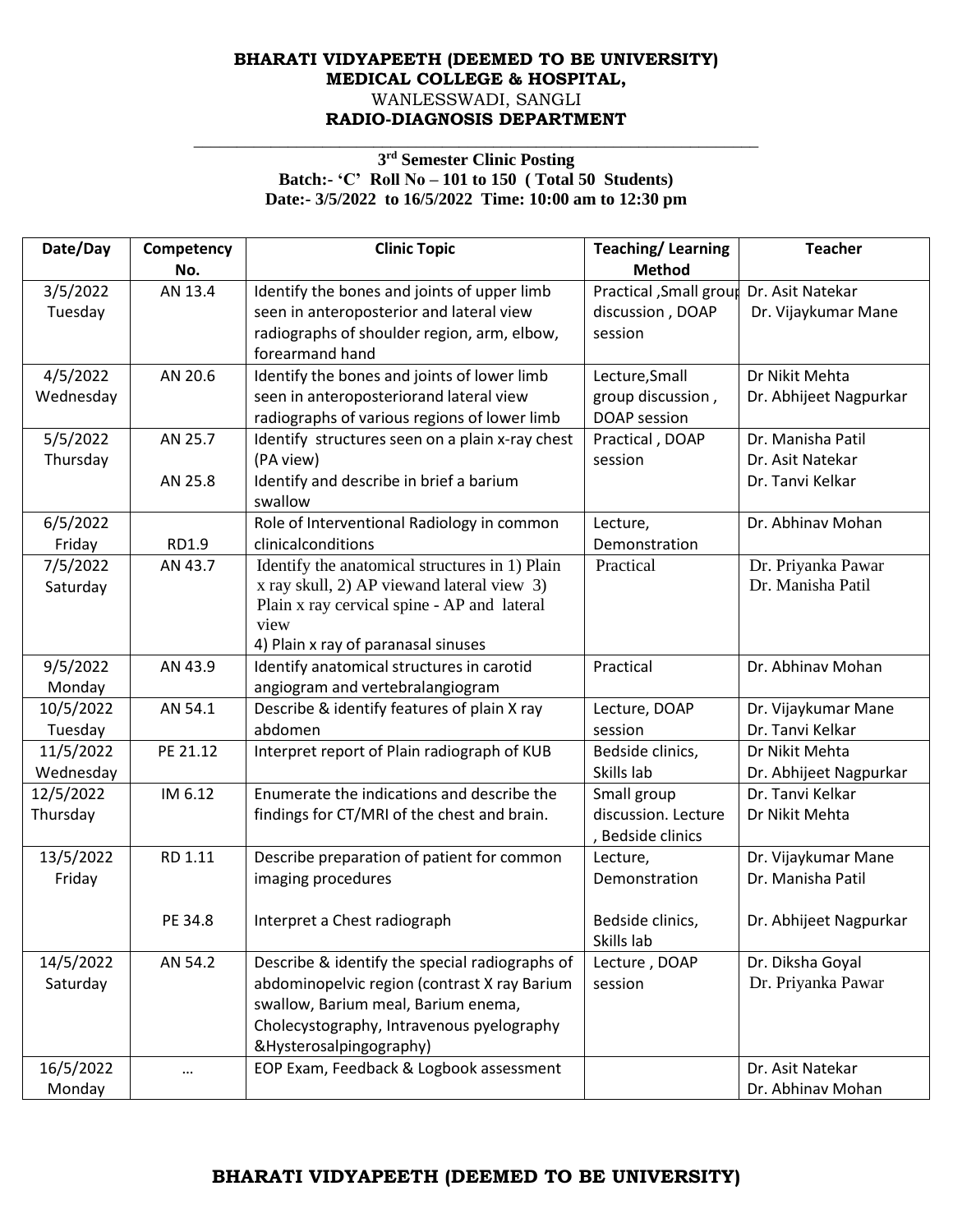## **MEDICAL COLLEGE & HOSPITAL,** WANLESSWADI, SANGLI **RADIO-DIAGNOSIS DEPARTMENT**

## **3 rd Semester Clinic Posting Batch:- 'A' Roll No – 1 to 50 ( Total 50 Students) Date:- 17/5/2022 to 30/5/2022 Time: 10:00 am to 12:30 pm**

\_\_\_\_\_\_\_\_\_\_\_\_\_\_\_\_\_\_\_\_\_\_\_\_\_\_\_\_\_\_\_\_\_\_\_\_\_\_\_\_\_\_\_\_\_\_\_\_\_\_\_\_\_\_\_\_\_\_\_\_\_\_\_\_\_\_

| Date/Day  | Competency<br>No. | <b>Clinic Topic</b>                             | <b>Teaching/Learning</b><br><b>Method</b> | <b>Teacher</b>         |
|-----------|-------------------|-------------------------------------------------|-------------------------------------------|------------------------|
| 17/5/2022 | AN 13.4           | Identify the bones and joints of upper limb     | Practical , Small group                   | Dr. Asit Natekar       |
| Tuesday   |                   | seen in anteroposterior and lateral view        | discussion, DOAP                          | Dr. Vijaykumar Mane    |
|           |                   | radiographs of shoulder region, arm, elbow,     | session                                   |                        |
|           |                   | forearmand hand                                 |                                           |                        |
| 18/5/2022 | AN 20.6           | Identify the bones and joints of lower limb     | Lecture, Small                            | Dr Nikit Mehta         |
| Wednesday |                   | seen in anteroposteriorand lateral view         | group discussion,                         | Dr. Abhijeet Nagpurkar |
|           |                   | radiographs of various regions of lower limb    | DOAP session                              |                        |
| 19/5/2022 | AN 25.7           | Identify structures seen on a plain x-ray chest | Practical, DOAP                           | Dr. Manisha Patil      |
| Thursday  |                   | (PA view)                                       | session                                   | Dr. Asit Natekar       |
|           | AN 25.8           | Identify and describe in brief a barium         |                                           | Dr. Tanvi Kelkar       |
|           |                   | swallow                                         |                                           |                        |
| 20/5/2022 | RD1.9             | Role of Interventional Radiology in common      | Lecture,                                  | Dr. Abhinav Mohan      |
| Friday    |                   | clinicalconditions                              | Demonstration                             |                        |
| 21/5/2022 | AN 43.7           | Identify the anatomical structures in 1) Plain  | Practical                                 | Dr. Priyanka Pawar     |
| Saturday  |                   | x ray skull, 2) AP viewand lateral view 3)      |                                           | Dr. Manisha Patil      |
|           |                   | Plain x ray cervical spine - AP and lateral     |                                           |                        |
|           |                   | view                                            |                                           |                        |
|           |                   | 4) Plain x ray of paranasal sinuses             |                                           |                        |
| 23/5/2022 | AN 43.9           | Identify anatomical structures in carotid       | Practical                                 | Dr. Abhinav Mohan      |
| Monday    |                   | angiogram and vertebralangiogram                |                                           |                        |
| 24/5/2022 | AN 54.1           | Describe & identify features of plain X ray     | Lecture, DOAP                             | Dr. Vijaykumar Mane    |
| Tuesday   |                   | abdomen                                         | session                                   | Dr. Tanvi Kelkar       |
| 25/5/2022 | PE 21.12          | Interpret report of Plain radiograph of KUB     | Bedside clinics,                          | Dr Nikit Mehta         |
| Wednesday |                   |                                                 | Skills lab                                | Dr. Abhijeet Nagpurkar |
| 26/5/2022 | IM 6.12           | Enumerate the indications and describe the      | Small group                               | Dr. Tanvi Kelkar       |
| Thursday  |                   | findings for CT/MRI of the chest and brain.     | discussion. Lecture                       | Dr Nikit Mehta         |
|           |                   |                                                 | , Bedside clinics                         |                        |
| 27/5/2022 | RD 1.11           | Describe preparation of patient for common      | Lecture,                                  | Dr. Vijaykumar Mane    |
| Friday    |                   | imaging procedures                              | Demonstration                             | Dr. Manisha Patil      |
|           |                   |                                                 |                                           |                        |
|           | PE 34.8           | Interpret a Chest radiograph                    | Bedside clinics,                          | Dr. Abhijeet Nagpurkar |
|           |                   |                                                 | Skills lab                                |                        |
| 28/5/2022 | AN 54.2           | Describe & identify the special radiographs of  | Lecture, DOAP                             | Dr. Diksha Goyal       |
| Saturday  |                   | abdominopelvic region (contrast X ray Barium    | session                                   | Dr. Priyanka Pawar     |
|           |                   | swallow, Barium meal, Barium enema,             |                                           |                        |
|           |                   | Cholecystography, Intravenous pyelography       |                                           |                        |
|           |                   | &Hysterosalpingography)                         |                                           |                        |
| 30/5/2022 | $\cdots$          | EOP Exam, Feedback & Logbook assessment         |                                           | Dr. Asit Natekar       |
| Monday    |                   |                                                 |                                           | Dr. Abhinav Mohan      |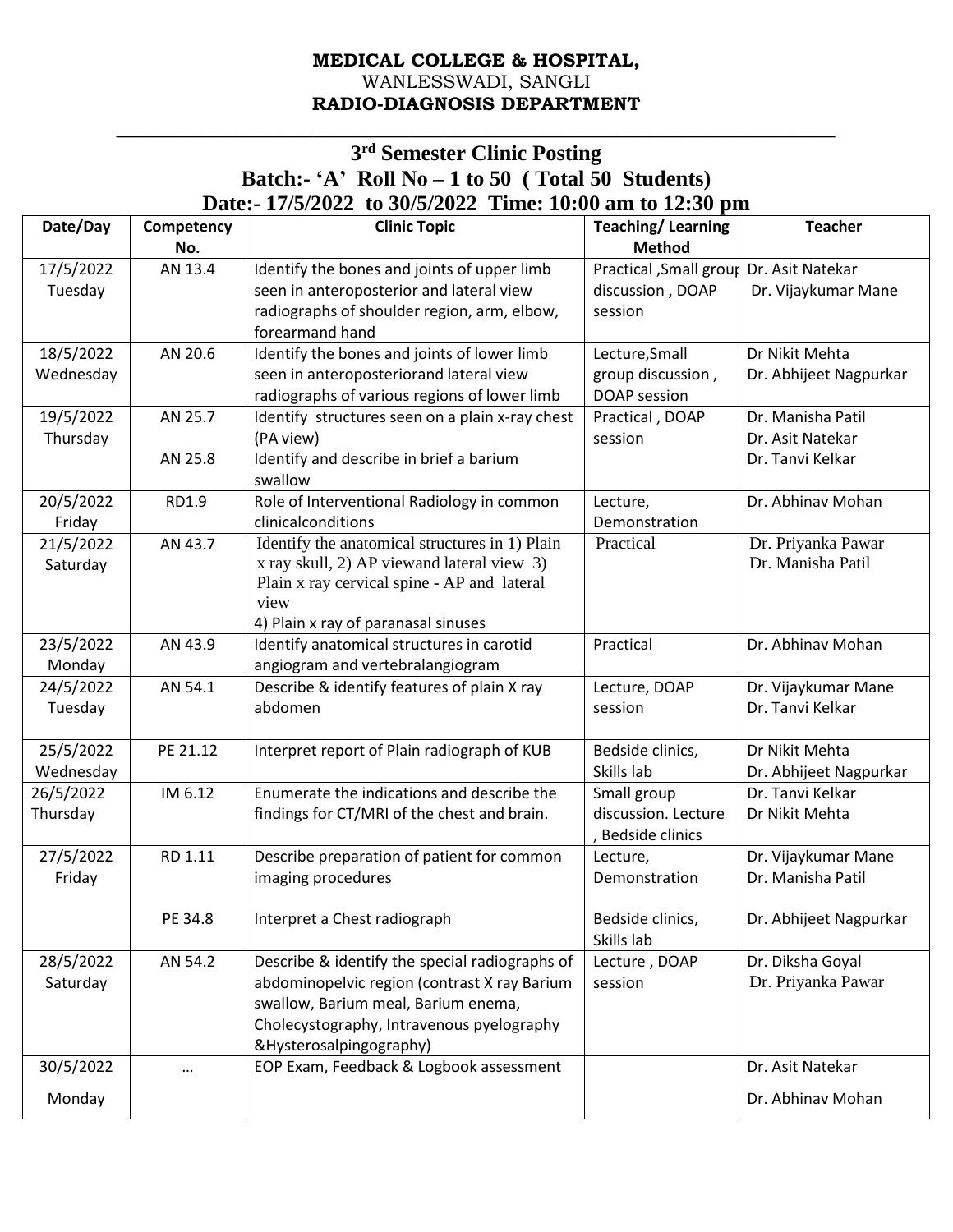## **BHARATI VIDYAPEETH (DEEMED TO BE UNIVERSITY) MEDICAL COLLEGE & HOSPITAL,** WANLESSWADI, SANGLI **RADIO-DIAGNOSIS DEPARTMENT**

## **3 rd Semester Clinic Posting Batch:- 'B' Roll No – 51 to100 ( Total 50 Students) Date:- 31/5/2022 to 13/6/2022 Time: 10:00 am to 12:30 pm**

 $\overline{\phantom{a}}$  , and the contribution of the contribution of the contribution of the contribution of the contribution of the contribution of the contribution of the contribution of the contribution of the contribution of the

| Date/Day             | Competenc | <b>Clinic Topic</b>                             | Teaching/                          | <b>Teacher</b>         |
|----------------------|-----------|-------------------------------------------------|------------------------------------|------------------------|
|                      | у         |                                                 | <b>Learning Method</b>             |                        |
|                      | No.       |                                                 |                                    |                        |
| 31/5/202             | AN 13.4   | Identify the bones and joints of upper limb     | <b>Practical</b> , Small grou      | Dr. Asit Natekar       |
| 2 Tuesday            |           | seen in anteroposterior and lateral view        | discussion, DOAP                   | Dr. Vijaykumar Mane    |
|                      |           | radiographs of shoulder region, arm, elbow,     | session                            |                        |
|                      |           | forearmand hand                                 |                                    |                        |
| 1/6/2022             | AN 20.6   | Identify the bones and joints of lower limb     | Lecture, Small                     | Dr Nikit Mehta         |
| Wednesd              |           | seen in anteroposteriorand lateral view         | group discussion,                  | Dr. Abhijeet Nagpurkar |
| ay                   |           | radiographs of various regions of lower limb    | DOAP session                       |                        |
| 2/6/2022             | AN 25.7   | Identify structures seen on a plain x-ray chest | Practical, DOAP                    | Dr. Manisha Patil      |
| Thursday             |           | (PA view)                                       | session                            | Dr. Asit Natekar       |
|                      | AN 25.8   | Identify and describe in brief a barium         |                                    |                        |
|                      |           | swallow                                         |                                    | Dr. Tanvi Kelkar       |
| 3/6/2022             |           | Role of Interventional Radiology in common      | Lecture,                           | Dr. Abhinav Mohan      |
| Friday               | RD1.9     | clinicalconditions                              | Demonstration                      |                        |
| 4/6/2022             | AN 43.7   | Identify the anatomical structures in 1) Plain  | Practical                          | Dr. Priyanka Pawar     |
| Saturday             |           | x ray skull, 2) AP viewand lateral view 3)      |                                    | Dr. Manisha Patil      |
|                      |           | Plain x ray cervical spine - AP and lateral     |                                    |                        |
|                      |           | view                                            |                                    |                        |
|                      |           | 4) Plain x ray of paranasal sinuses             |                                    |                        |
| 6/6/2022             | AN 43.9   | Identify anatomical structures in carotid       | Practical                          | Dr. Abhinav Mohan      |
| Monday               |           | angiogram and vertebralangiogram                |                                    |                        |
| 7/6/2022             | AN 54.1   | Describe & identify features of plain X ray     | Lecture, DOAP                      | Dr. Vijaykumar Mane    |
| Tuesday              |           | abdomen                                         | session                            | Dr. Tanvi Kelkar       |
| 8/6/2022             | PE 21.12  | Interpret report of Plain radiograph of KUB     | Bedside clinics,                   | Dr Nikit Mehta         |
| Wednesd              |           |                                                 | Skills lab                         | Dr. Abhijeet Nagpurkar |
| ay                   |           |                                                 |                                    | Dr. Tanvi Kelkar       |
|                      | IM 6.12   | Enumerate the indications and describe the      | Small group<br>discussion. Lecture | Dr Nikit Mehta         |
| 9/6/2022             |           | findings for CT/MRI of the chest and brain.     | <b>Bedside clinics</b>             |                        |
| Thursday<br>10/6/202 | RD 1.11   | Describe preparation of patient for common      | Lecture,                           | Dr. Vijaykumar Mane    |
| 2                    |           |                                                 |                                    | Dr. Manisha Patil      |
| Friday               |           | imaging procedures                              | Demonstration                      |                        |
|                      | PE 34.8   | Interpret a Chest radiograph                    | Bedside clinics,                   | Dr. Abhijeet Nagpurkar |
|                      |           |                                                 | Skills lab                         |                        |
| 11/6/202             | AN 54.2   | Describe & identify the special radiographs of  | Lecture, DOAP                      | Dr. Diksha Goyal       |
| 2                    |           | abdominopelvic region (contrast X ray Barium    | session                            | Dr. Priyanka Pawar     |
| Saturday             |           | swallow, Barium meal, Barium enema,             |                                    |                        |
|                      |           | Cholecystography, Intravenous pyelography       |                                    |                        |
|                      |           | &Hysterosalpingography)                         |                                    |                        |
| 13/6/202             |           | EOP Exam, Feedback & Logbook assessment         |                                    | Dr. Asit Natekar       |
| 2                    |           |                                                 |                                    | Dr. Abhinav Mohan      |
| Monday               |           |                                                 |                                    |                        |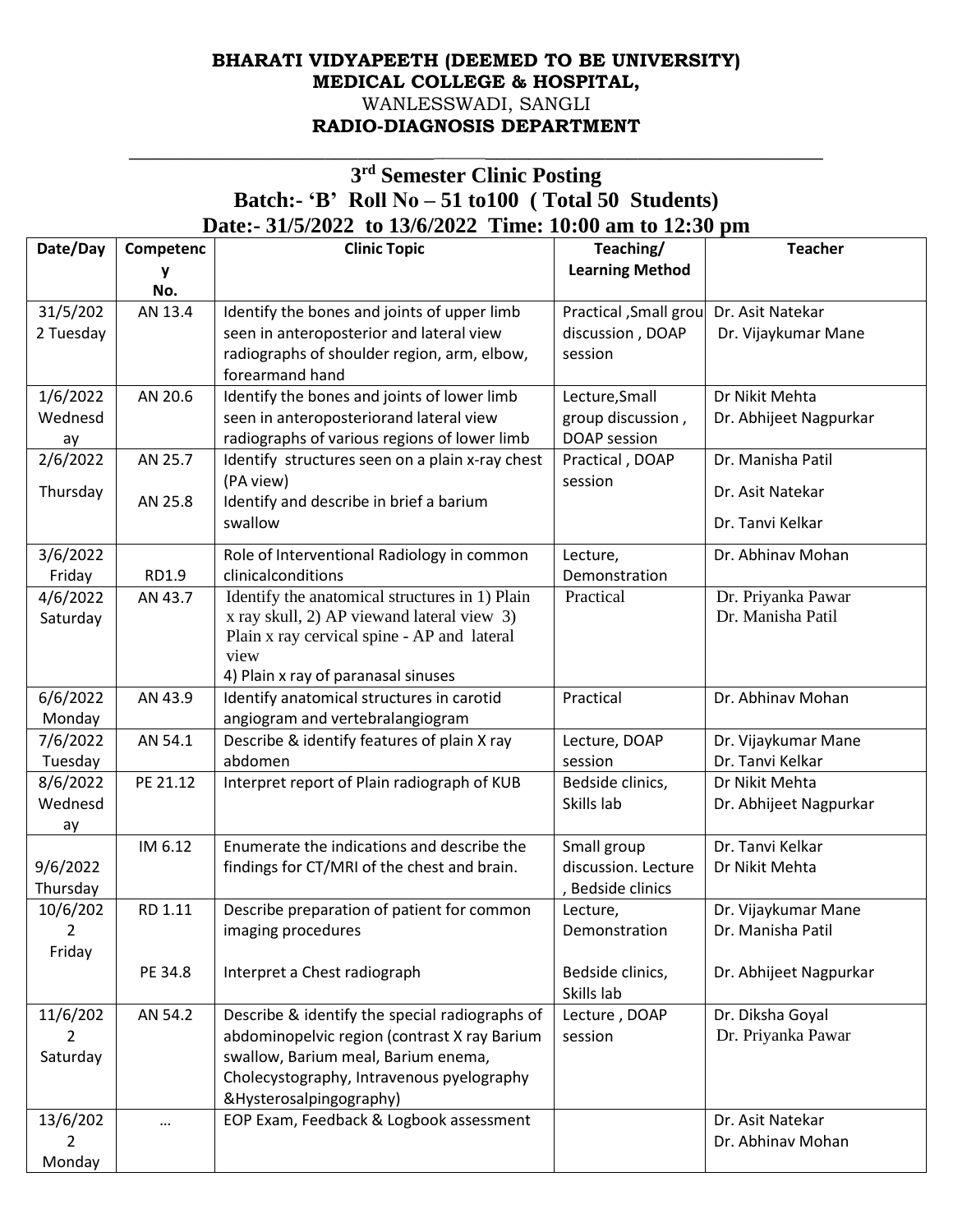# **BHARATI VIDYAPEETH (DEEMED TO BE UNIVERSITY) MEDICAL COLLEGE & HOSPITAL , SANGLI**

**---------------------------------------------------------------------------------------------------**

### **CLINICAL POSTING Date:07/01/2022**

# **MBBS Phase III Part I [2020 BATCH] 16/6/2022 to 20/9/2022**

| S.NO | <b>DAY</b> | <b>COMPETANCY</b> | <b>TOPIC</b>                                                                                                                                                                                                                                                            |
|------|------------|-------------------|-------------------------------------------------------------------------------------------------------------------------------------------------------------------------------------------------------------------------------------------------------------------------|
| 1.   | 01         | OP 2.2            | Symptoms and clinical signs of common Ophthalmological<br>conditions                                                                                                                                                                                                    |
| 02   | 02         | OP 1.3            | Visual Acuity [ Skill lab -VISUAL ACUITY; Pre test and<br>Post test]                                                                                                                                                                                                    |
| 03   | 03         | OP 1.2            | Refractive errors and Refraction (Part-I)                                                                                                                                                                                                                               |
| 04   | 04         | OP 1.2            | Refractive errors and Refraction (Part-II)                                                                                                                                                                                                                              |
| 05   | 05         | OP 2.1            | Common conditions of the lid and adnexa including hordeolum<br>externum and hordeolum internum, belpharitis, pre septal<br>cellulitis, Dacryocystitis, Hemangioma,<br>dermoid, ptosis, entropion, lidlag, lagophthalmos.                                                |
| 06   | 06         | OP 2.3            | Bells phenomenon, assessment of entropion/ectropion,<br>regurgitation test of lacrimal sac, massage technique in<br>congenital decayocystitis                                                                                                                           |
| 07   | 07         | OP 3.1            | Presentation of an appropriate history in a patient<br>presenting with 'red eye' (congestion, discharge and<br>pain).                                                                                                                                                   |
| 08   | 08         | OP 3.2            | Examination of a case of 'red eye' including vision<br>assessment, corneal luster, pupil abnormality, ciliary<br>tenderness.                                                                                                                                            |
| 09   | 09         | OP 3.3            | Conjunctivitis (Bacterial, Viral and Non infective)                                                                                                                                                                                                                     |
| 10   | 10         | OP 3.5            | Vernal Catarrh (Allergic Conjunctivitis)                                                                                                                                                                                                                                |
| 11   | 11         | OP 3.6            | Pterygium                                                                                                                                                                                                                                                               |
| 12   | 12         | OP 6.7            | Enumerate and discuss the etiology, the clinical distinguishing<br>features of various glaucoma and associated with shallow and<br>deep anterior chamber. Choose appropriate investigations and<br>treatment. [ Skill lab-DIGITAL TONOMETRY; Pre test and<br>Post test] |
| 13   | 13         | OP 4.1            | Corneal Ulcer-Types and Causes                                                                                                                                                                                                                                          |
| 14   | 14         | OP 4.3            | Corneal Edema and Corneal Opacity                                                                                                                                                                                                                                       |
| 15   | 15         | OP 4.2            | <b>Infective Keratitis</b>                                                                                                                                                                                                                                              |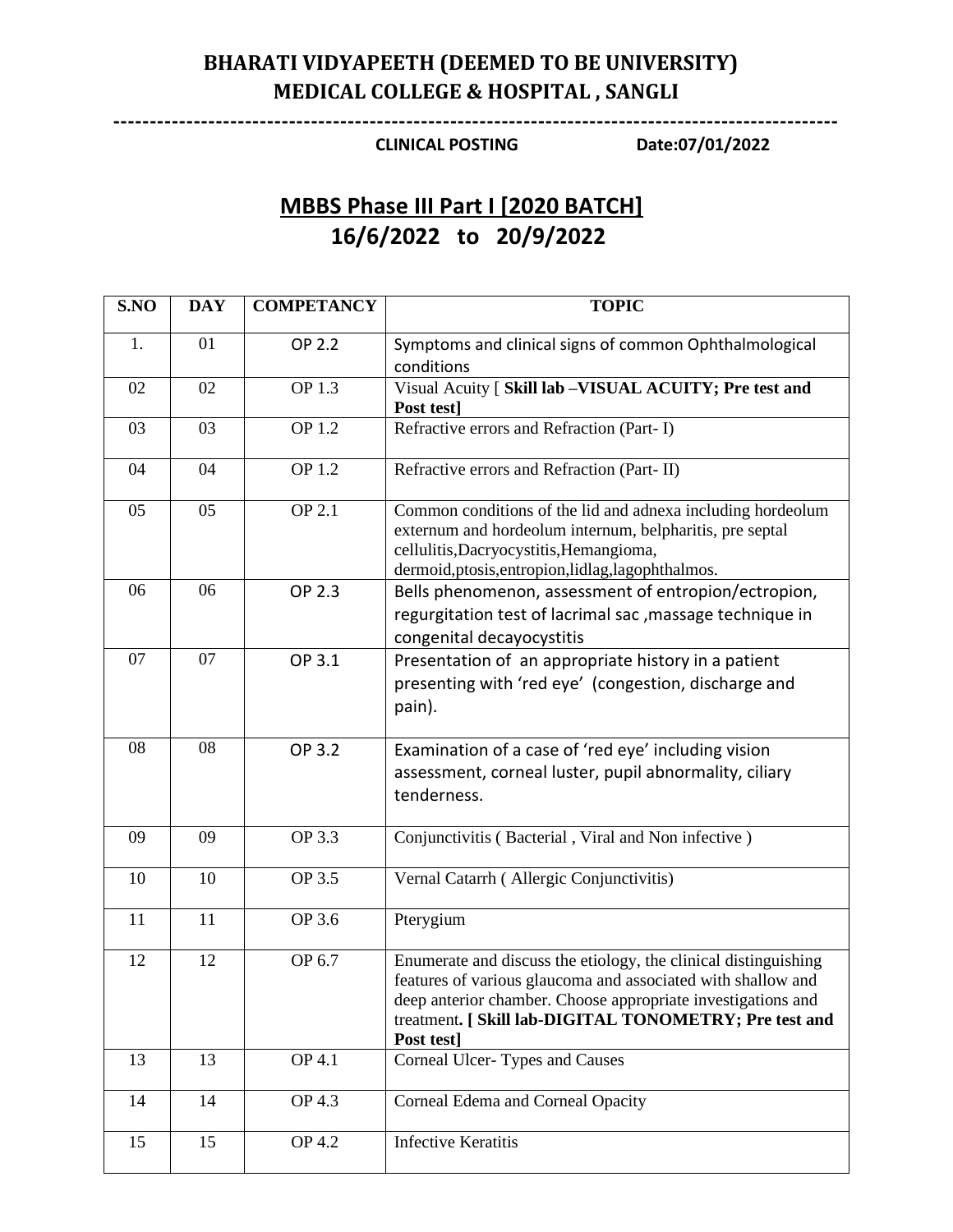| 16 | 16 | OP 4.5          | <b>Corneal Blindness</b>                                                                                                                 |
|----|----|-----------------|------------------------------------------------------------------------------------------------------------------------------------------|
| 17 | 17 | <b>OP 4.8</b>   | Foreign Body removal from cornea                                                                                                         |
| 18 | 18 | OP 5.1          | Episcleritis                                                                                                                             |
| 19 | 19 | OP 6.1          | Iridocyclitis                                                                                                                            |
| 20 | 20 | OP 3.9          | Demonstrate the correct technique of <b>instillation</b> of eye drops<br>in a simulated environment [Skill lab; Pre test and Post test ] |
| 21 | 21 | OP 7.1 & OP 7.2 | Cataract- Anatomy & Metabolism, Aetiopathogenesis, Stages<br>of Maturation and Complications                                             |
| 22 | 22 | OP 7.3          | Ocular examination in a patient with a cataract                                                                                          |
| 23 | 23 | <b>OP</b> 7.4   | Cataract Surgery-Types, Steps, Intra op and Post op<br>Complications                                                                     |
| 24 | 24 |                 | <b>END OF POSTING EXAM</b>                                                                                                               |
| 25 | 25 |                 | <b>END OF POSTING EXAM</b>                                                                                                               |
| 26 | 26 |                 | <b>FEEDBACK</b>                                                                                                                          |

\*Excluding 4 Sundays\*

Dr. Rajesh B Gotekar Dr. Ajit K. Joshi

Ophthalmology Department Ophthalmology Department

Professor Professor and HOD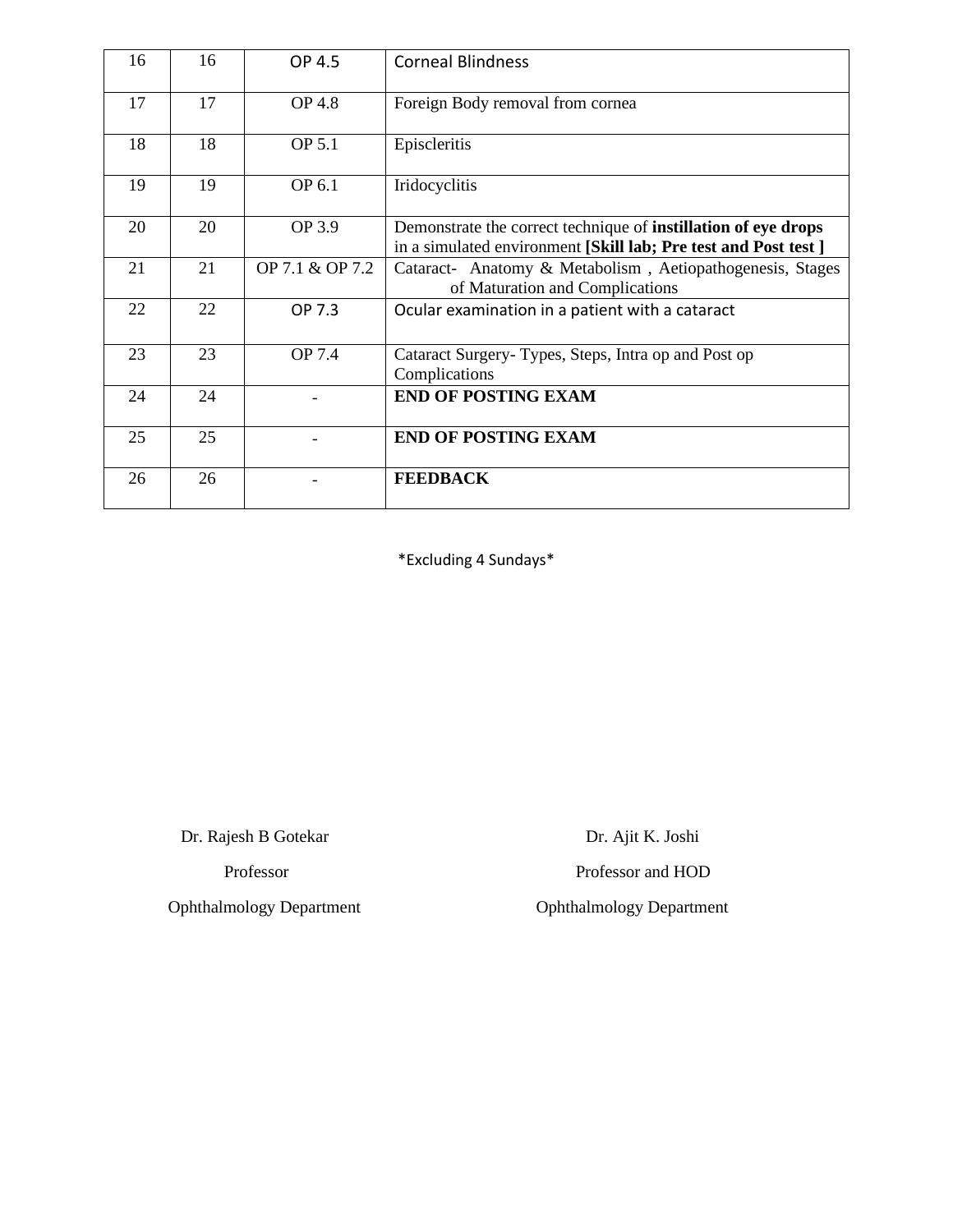## **BHARATI VIDYAPEETH (DEEMED TO BE) UNIVERSITY MEDICAL COLLEGE & HOSPITAL, SANGLI DEPARTMENT OF ENT**

### **-------------------------------------------------------------------------------------------------- 4 th Term TEACHING PROGRAMME FOR CLINICAL POSTINGS**

**'B' Batch- 16/06/2022 TO 13/07/2022 Roll No. 51 - 100**

| Date     | <b>Topic</b>                               | Competency     |
|----------|--------------------------------------------|----------------|
| 16/06/22 | HISTORY TAKING IN ENT                      | <b>EN 2.1</b>  |
| 17/06/22 | <b>SYMPTOMATOLOGY OF EAR</b>               | EN 4.6/4.1     |
| 18/06/22 | <b>USE OF HEADLAMP IN EXAMINATION OF</b>   | <b>EN2.2</b>   |
|          | <b>EAR, NOSE AND THROAT</b>                |                |
| 20/06/22 | <b>CLINICAL EXAMINATION OF EAR</b>         | <b>EN 4.4</b>  |
| 21/06/22 | <b>TUNING FORK TEST</b>                    | <b>EN 2.4</b>  |
| 22/06/22 | <b>CASE PRESENTATION ON CSOM</b>           | <b>EN 4.7</b>  |
| 23/06/22 | <b>SYMPTOMOLOGY OF NOSE</b>                |                |
| 24/06/22 | <b>CLINICAL EXAMINATION OF NOSE</b>        | <b>EN 2.5</b>  |
| 25/06/22 | <b>CASE PRESENTATION ON DEVIATED NASAL</b> | <b>EN 4.23</b> |
|          | <b>SEPTUM</b>                              |                |
| 27/06/22 | SYMPTOMOLOGY OF ORAL CAVITY AND            | <b>EN 2.6</b>  |
|          | <b>THROAT</b>                              |                |
| 28/06/22 | <b>CLINICAL EXAMINATION OF THROAT</b>      | <b>EN 2.6</b>  |
| 29/06/22 | <b>CASE PRESENTATION ON TONSILLITIS</b>    | <b>PE28.3</b>  |
| 30/06/22 | <b>EXAMINATION OF NECK</b>                 | <b>EN 2.7</b>  |
| 01/07/22 | <b>EPISTAXIS</b>                           | <b>EN4.3</b>   |
| 02/07/22 | <b>OBSERVE DIAGNOSTIC NASAL ENDOSCOPY</b>  | <b>EN 3.2</b>  |
| 04/07/22 | <b>OBSERVE RIGID LARYNGOSCOPY</b>          | <b>EN 3.3</b>  |
| 05/07/22 | <b>OBSERVE OTOMICROSCOPIC EXAMINATION</b>  | <b>EN3.1</b>   |
| 06/07/22 | <b>STRIDOR</b>                             | <b>EN 4.7</b>  |
| 07/07/22 | <b>COMMON INTRUMENTS IN ENT</b>            | <b>EN2.10</b>  |
| 08/07/22 | <b>TRACHEOSTOMY</b>                        | <b>EN 4.41</b> |
| 09/07/22 | <b>FOREIGN BODY IN ENT</b>                 | <b>EN 3.4</b>  |
| 11/07/22 | <b>REVISION</b>                            |                |
| 12/07/22 | <b>POST ENDING EXAMS</b>                   |                |
| 13/07/22 | <b>FEEDBACK</b>                            |                |

**Timing: 10.00 am To 12.30 pm**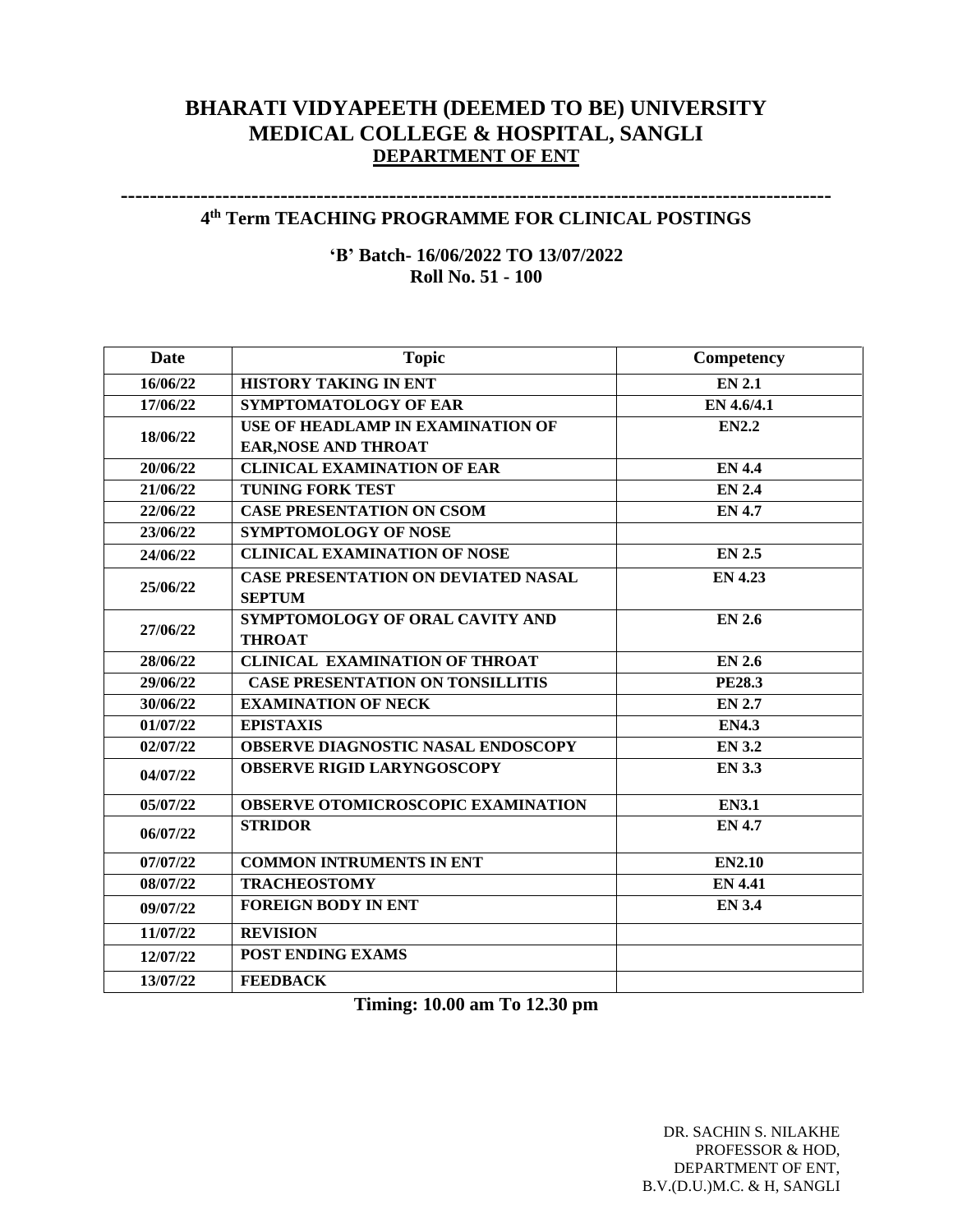## **BHARATI VIDYAPEETH (DEEMED TO BE) UNIVERSITY MEDICAL COLLEGE & HOSPITAL, SANGLI DEPARTMENT OF ENT**

### **-------------------------------------------------------------------------------------------------- 4 th Term TEACHING PROGRAMME FOR CLINICAL POSTINGS**

**'A' Batch- 24/08/2022 TO 20/09/2022 Roll No. 1 - 50**

| Date                 | <b>Topic</b>                               | Competency     |
|----------------------|--------------------------------------------|----------------|
| 24/08/22             | <b>HISTORY TAKING IN ENT</b>               | <b>EN 2.1</b>  |
| 25/08/22             | SYMPTOMATOLOGY OF EAR                      | EN 4.6/4.1     |
| 26/08/22             | USE OF HEADLAMP IN EXAMINATION OF          | <b>EN2.2</b>   |
|                      | <b>EAR, NOSE AND THROAT</b>                |                |
| 27/08/22             | <b>CLINICAL EXAMINATION OF EAR</b>         | <b>EN 4.4</b>  |
| 29/08/22             | <b>TUNING FORK TEST</b>                    | <b>EN 2.4</b>  |
| 30/08/22             | <b>CASE PRESENTATION ON CSOM</b>           | <b>EN 4.7</b>  |
| 31/08/22             | <b>SYMPTOMOLOGY OF NOSE</b>                |                |
| 01/09/22             | <b>CLINICAL EXAMINATION OF NOSE</b>        | <b>EN 2.5</b>  |
| 02/09/22             | <b>CASE PRESENTATION ON DEVIATED NASAL</b> | <b>EN 4.23</b> |
|                      | <b>SEPTUM</b>                              |                |
| 03/09/22             | SYMPTOMOLOGY OF ORAL CAVITY AND            | <b>EN 2.6</b>  |
|                      | <b>THROAT</b>                              |                |
| 05/09/22             | <b>CLINICAL EXAMINATION OF THROAT</b>      | <b>EN 2.6</b>  |
| $\frac{1}{0}6/09/22$ | <b>CASE PRESENTATION ON TONSILLITIS</b>    | <b>PE28.3</b>  |
| 07/09/22             | <b>EXAMINATION OF NECK</b>                 | <b>EN 2.7</b>  |
| 08/09/22             | <b>EPISTAXIS</b>                           | <b>EN4.3</b>   |
| 09/09/22             | <b>OBSERVE DIAGNOSTIC NASAL ENDOSCOPY</b>  | <b>EN 3.2</b>  |
| 10/09/22             | <b>OBSERVE RIGID LARYNGOSCOPY</b>          | <b>EN 3.3</b>  |
| 12/09/22             | OBSERVE OTOMICROSCOPIC EXAMINATION         | <b>EN3.1</b>   |
| 13/09/22             | <b>STRIDOR</b>                             | <b>EN 4.7</b>  |
| 14/09/22             | <b>COMMON INTRUMENTS IN ENT</b>            | <b>EN2.10</b>  |
| 15/09/22             | <b>TRACHEOSTOMY</b>                        | <b>EN 4.41</b> |
| 16/09/22             | <b>FOREIGN BODY IN ENT</b>                 | <b>EN 3.4</b>  |
| 17/09/22             | <b>REVISION</b>                            |                |
| 19/09/22             | <b>POST ENDING EXAMS</b>                   |                |
| 20/09/22             | <b>FEEDBACK</b>                            |                |

**Timing: 10.00 am To 12.30 pm**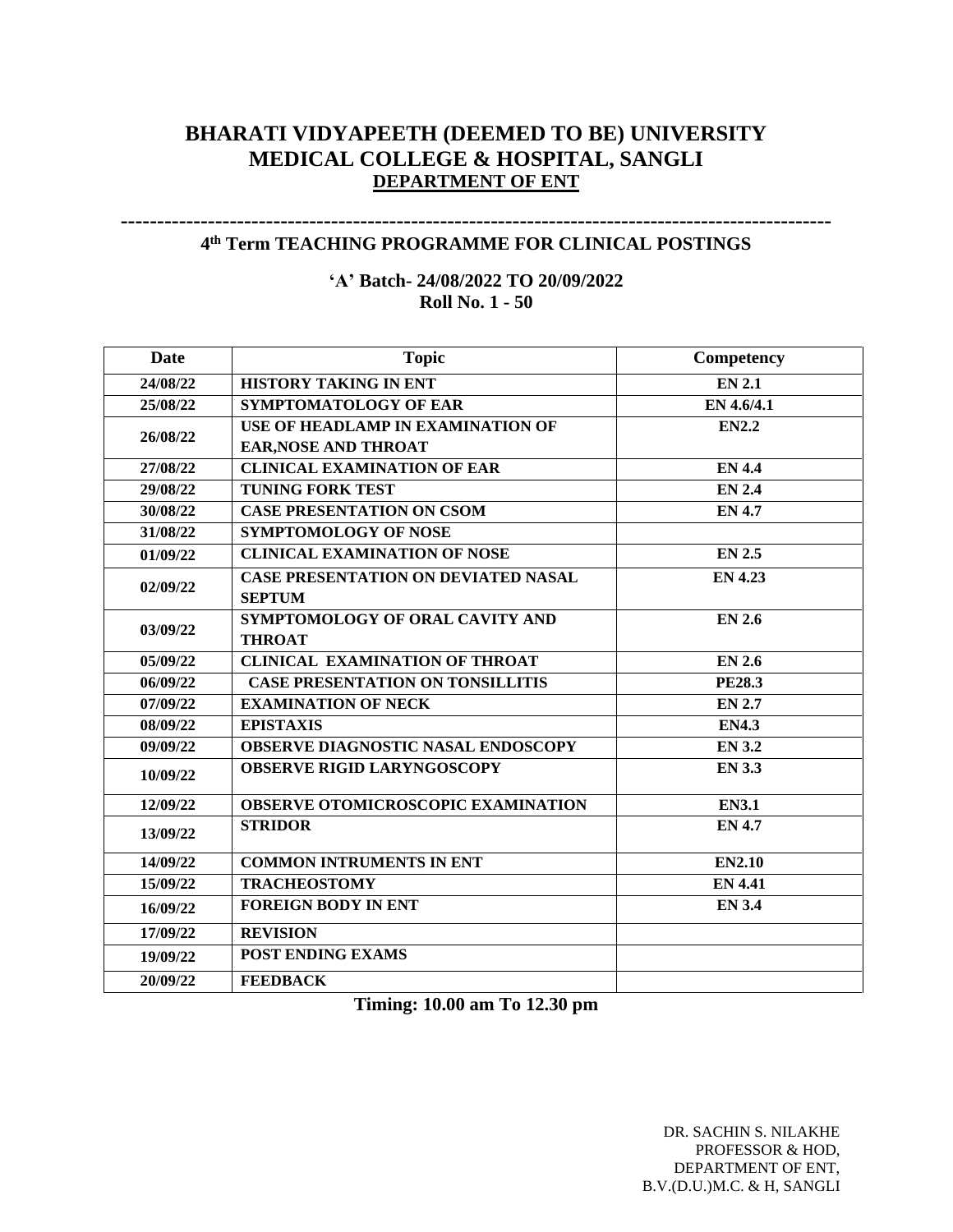## **BHARATI VIDYAPEETH (DEEMED TO BE) UNIVERSITY MEDICAL COLLEGE & HOSPITAL, SANGLI DEPARTMENT OF ENT**

### **-------------------------------------------------------------------------------------------------- 4 th Term TEACHING PROGRAMME FOR CLINICAL POSTINGS**

### **'C' Batch- 14/07/2022 TO 31/07/2022 14/08/2022 To 23/08/2022 Roll No. 101 - 150**

## **Timing: 10.00 am To 12.30 pm**

| Date     | <b>Topic</b>                               | Competency     |
|----------|--------------------------------------------|----------------|
| 14/07/22 | <b>HISTORY TAKING IN ENT</b>               | <b>EN 2.1</b>  |
| 15/07/22 | <b>SYMPTOMATOLOGY OF EAR</b>               | EN 4.6/4.1     |
| 16/07/22 | USE OF HEADLAMP IN EXAMINATION OF          | <b>EN2.2</b>   |
|          | EAR, NOSE AND THROAT                       |                |
| 18/07/22 | <b>CLINICAL EXAMINATION OF EAR</b>         | <b>EN 4.4</b>  |
| 19/07/22 | <b>TUNING FORK TEST</b>                    | <b>EN 2.4</b>  |
| 20/07/22 | <b>CASE PRESENTATION ON CSOM</b>           | <b>EN 4.7</b>  |
| 21/07/22 | <b>SYMPTOMOLOGY OF NOSE</b>                |                |
| 22/07/22 | <b>CLINICAL EXAMINATION OF NOSE</b>        | <b>EN 2.5</b>  |
| 23/07/22 | <b>CASE PRESENTATION ON DEVIATED NASAL</b> | <b>EN 4.23</b> |
|          | <b>SEPTUM</b>                              |                |
| 25/07/22 | SYMPTOMOLOGY OF ORAL CAVITY AND            | <b>EN 2.6</b>  |
|          | <b>THROAT</b>                              |                |
| 26/07/22 | <b>CLINICAL EXAMINATION OF THROAT</b>      | <b>EN 2.6</b>  |
| 27/07/22 | <b>CASE PRESENTATION ON TONSILLITIS</b>    | <b>PE28.3</b>  |
| 28/07/22 | <b>EXAMINATION OF NECK</b>                 | <b>EN 2.7</b>  |
| 29/07/22 | <b>EPISTAXIS</b>                           | <b>EN4.3</b>   |
| 30/07/22 | OBSERVE DIAGNOSTIC NASAL ENDOSCOPY         | <b>EN 3.2</b>  |
| 16/08/22 | <b>OBSERVE RIGID LARYNGOSCOPY</b>          | <b>EN 3.3</b>  |
| 17/08/22 | <b>OBSERVE OTOMICROSCOPIC EXAMINATION</b>  | <b>EN3.1</b>   |
| 18/08/22 | <b>STRIDOR</b>                             | <b>EN 4.7</b>  |
| 19/08/22 | <b>COMMON INTRUMENTS IN ENT</b>            | <b>EN2.10</b>  |
| 20/08/22 | <b>TRACHEOSTOMY</b>                        | <b>EN 4.41</b> |
| 22/08/22 | <b>FOREIGN BODY IN ENT</b>                 | <b>EN 3.4</b>  |
| 23/08/22 | <b>POST ENDING EXAMS</b>                   |                |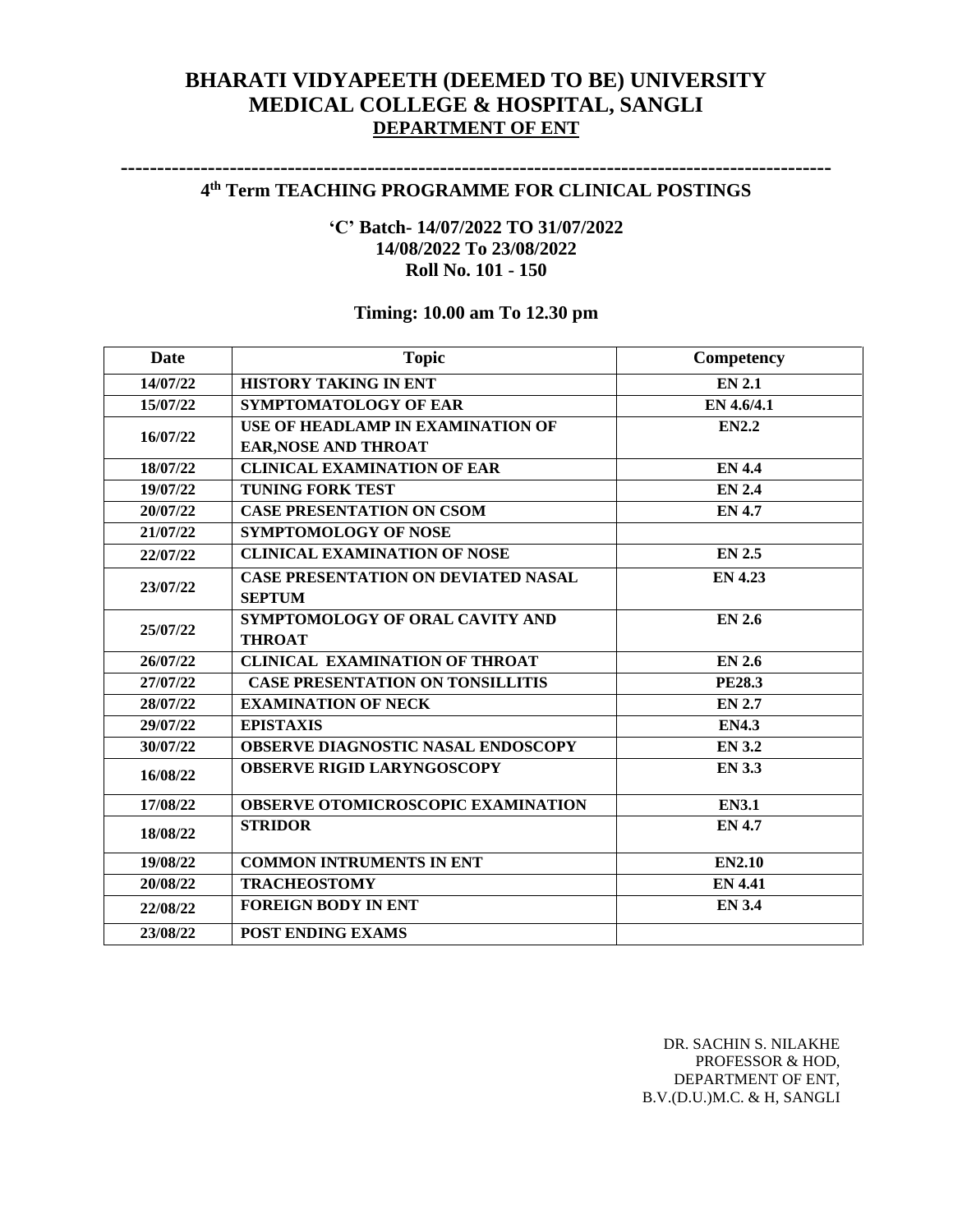#### BHARATI VIDYAPEETH (DEEMED TO BE UNIVERSITY) MEDICAL COLLEGE & HOSPITAL, SANGLI. **DEPARTMENT OF PSYCHIATRY**

#### **4th Term Clinical Posting Batch – B Roll No. 51 to 100 = 50 (Total 50 Student) Date – 21/09/2022 to04/09/2022, Time:- 9:30am to 12:30pm**

| Day                     | Competency<br>No.                     | Topic                                                                                                                                                   | Teaching/<br>Learning<br>Method                    | Teacher                                                      |
|-------------------------|---------------------------------------|---------------------------------------------------------------------------------------------------------------------------------------------------------|----------------------------------------------------|--------------------------------------------------------------|
| 21/09/2022<br>Wednesday | PS 3.2, 1.1<br>PS 3.3, 3.4            | Important signs & symptoms of<br>common psychiatric Disorders.<br>Establishing rapport with the<br>patient.<br>History taking and its<br>documentation. | Small group<br>discussion<br><b>Bedside Clinic</b> | Dr. N. P. Patil<br>Dr. S. U. Ghatge                          |
| 22/09/2022<br>Thursday  | PS 3.5                                | <b>Mental Status examination</b>                                                                                                                        | <b>Bedside Clinic</b><br><b>DOAP</b>               | Dr. S. V. Kulkarni                                           |
| 23/09/2022<br>Friday    | <b>PS 3.5</b>                         | <b>Mental Status examination</b><br>[contd]                                                                                                             | <b>Bedside Clinic</b><br><b>DOAP</b>               | Dr. M. A. Kumbhar                                            |
| 24/09/2022<br>Saturday  | PS 3.7                                | Distinguishing organic and non<br>organic psychiatric disorders                                                                                         | Small group<br>discussion                          | Dr. A. M. Anuse                                              |
| 27/09/2022<br>Tuesday   | PS 3.12                               | Distinguishing psychotic and<br>non psychotic disorders                                                                                                 | Small group<br>discussion                          | Dr. Jagdish Tekale                                           |
| 28/09/2022<br>Wednesday | PS 5.2, 5.3, 5.4                      | Schizophrenia and other<br>psychotic disorders                                                                                                          | <b>Bedside Clinic</b>                              | Dr. N. P. Patil                                              |
| 29/09/2022<br>Thursday  | PS 6.2, 6.3, 6.5<br>PS 7.2, 7.3, 7.5  | <b>Mood Disorders</b>                                                                                                                                   | <b>Bedside Clinic</b><br><b>Bedside Clinic</b>     | Dr. S. U. Ghatge<br>Dr. S. V. Kulkarni                       |
| 30/09/2022<br>Friday    | PS 8.2, 8.3,<br>8.5,<br>9.2, 9.3, 9.5 | Anxiety disorder and Stress<br>related disorders                                                                                                        | <b>Bedside Clinic</b>                              | Dr. M. A. Kumbhar                                            |
| 01/10/2022<br>Saturday  | PS 4.2, 4.3,<br>4.4, 4.5, 3.9         | Substance use disorders and<br>family education                                                                                                         | <b>Bedside Clinic</b><br><b>DOPS</b>               | Dr. A. M. Anuse                                              |
| 04/10/2022<br>Tuesday   |                                       | <b>End of Posting Assessment</b>                                                                                                                        |                                                    | Dr. N. P. Patil / Dr.<br>A. M. Anuse / Dr.<br>Jagdish Tekale |

BHARATI VIDYAPEETH (DEEMED TO BE UNIVERSITY) MEDICAL COLLEGE & HOSPITAL, SANGLI. **DEPARTMENT OF PSYCHIATRY**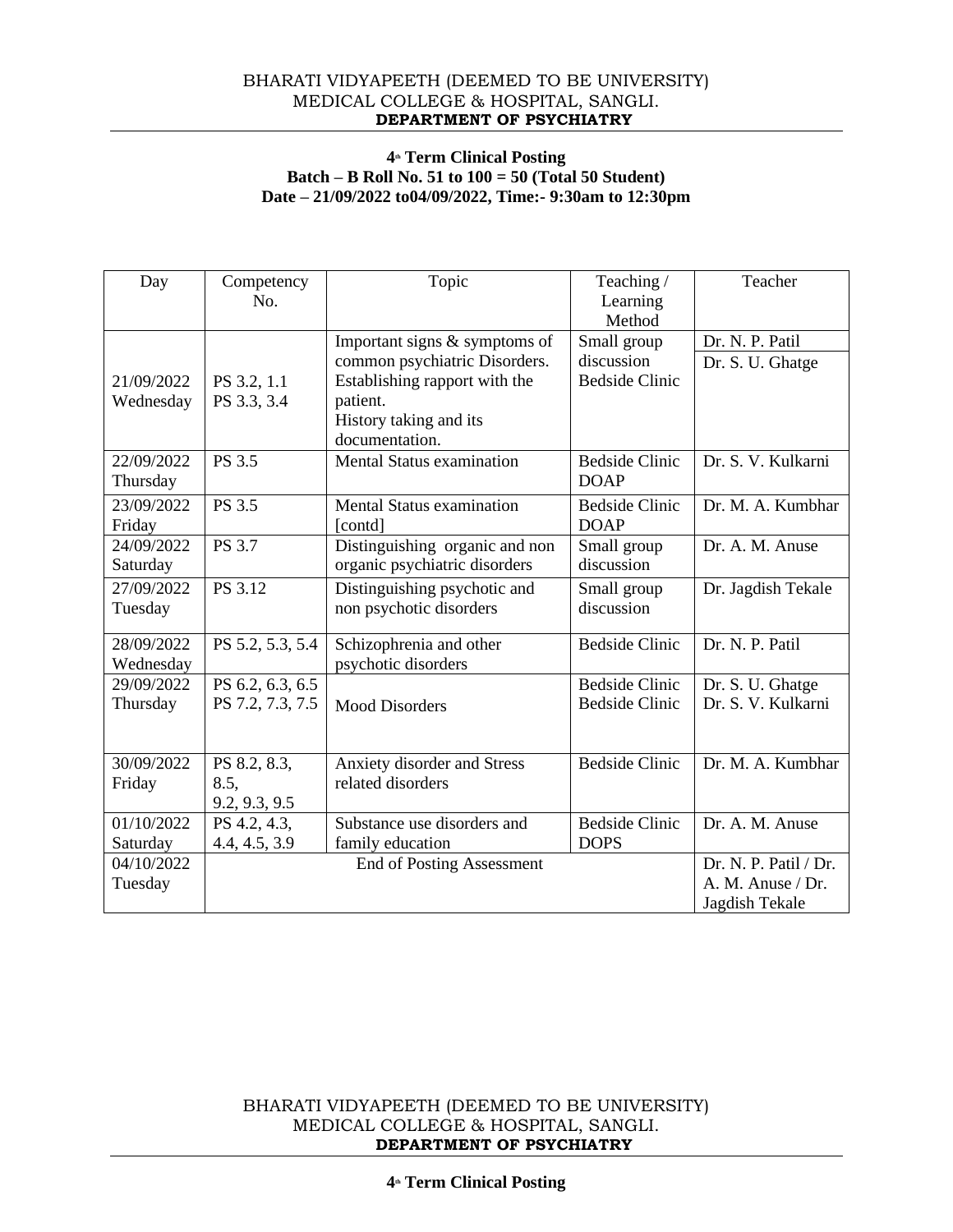#### **Batch – C Roll No. 101 to 150 = 50 (Total 50 Student) Date – 05/10/2022 to 18/10/2022, Time:- 9:30am to 12:30pm**

| Day                     | Competency<br>No.                     | Topic                                                                                                                                                   | Teaching /<br>Learning<br>Method                   | Teacher                                                      |
|-------------------------|---------------------------------------|---------------------------------------------------------------------------------------------------------------------------------------------------------|----------------------------------------------------|--------------------------------------------------------------|
| 05/10/2022<br>Wednesday | PS 3.2, 1.1<br>PS 3.3, 3.4            | Important signs & symptoms of<br>common psychiatric Disorders.<br>Establishing rapport with the<br>patient.<br>History taking and its<br>documentation. | Small group<br>discussion<br><b>Bedside Clinic</b> | Dr. N. P. Patil<br>Dr. S. U. Ghatge                          |
| 06/10/2022<br>Thursday  | PS 3.5                                | Mental Status examination                                                                                                                               | <b>Bedside Clinic</b><br><b>DOAP</b>               | Dr. S. V. Kulkarni                                           |
| 07/10/2022<br>Friday    | PS 3.5                                | <b>Mental Status examination</b><br>[contd]                                                                                                             | <b>Bedside Clinic</b><br><b>DOAP</b>               | Dr. M. A. Kumbhar                                            |
| 08/10/2022<br>Saturday  | <b>PS 3.7</b>                         | Distinguishing organic and non<br>organic psychiatric disorders                                                                                         | Small group<br>discussion                          | Dr. A. M. Anuse                                              |
| 11/10/2022<br>Tuesday   | PS 3.12                               | Distinguishing psychotic and<br>non psychotic disorders                                                                                                 | Small group<br>discussion                          | Dr. Jagdish Tekale                                           |
| 12/10/2022<br>Wednesday | PS 5.2, 5.3, 5.4                      | Schizophrenia and other<br>psychotic disorders                                                                                                          | <b>Bedside Clinic</b>                              | Dr. N. P. Patil                                              |
| 13/10/2022<br>Thursday  | PS 6.2, 6.3, 6.5<br>PS 7.2, 7.3, 7.5  | <b>Mood Disorders</b>                                                                                                                                   | <b>Bedside Clinic</b><br><b>Bedside Clinic</b>     | Dr. S. U. Ghatge<br>Dr. S. V. Kulkarni                       |
| 14/10/2022<br>Friday    | PS 8.2, 8.3,<br>8.5,<br>9.2, 9.3, 9.5 | Anxiety disorder and Stress<br>related disorders                                                                                                        | <b>Bedside Clinic</b>                              | Dr. M. A. Kumbhar                                            |
| 15/10/2022<br>Saturday  | PS 4.2, 4.3,<br>4.4, 4.5, 3.9         | Substance use disorders and<br>family education                                                                                                         | <b>Bedside Clinic</b><br><b>DOPS</b>               | Dr. A. M. Anuse                                              |
| 18/10/2022<br>Tuesday   |                                       | <b>End of Posting Assessment</b>                                                                                                                        |                                                    | Dr. N. P. Patil / Dr.<br>A. M. Anuse / Dr.<br>Jagdish Tekale |

#### BHARATI VIDYAPEETH (DEEMED TO BE UNIVERSITY) MEDICAL COLLEGE & HOSPITAL, SANGLI. **DEPARTMENT OF PSYCHIATRY**

#### **4th Term Clinical Posting Batch – A Roll No. 01 to 50 = 50 (Total 50 Student) Date – 24/10/2022 to 30/10/2022 & 01/11/2022 to 09/11/2022, Time:- 10:00am to 12:30p**

| $\Delta$ dv | $\alpha n \alpha t$<br>nei<br>etenc | onic | hino.<br>. 21 L | .<br>eacnei<br>⊶ ہ⊿.<br>. |
|-------------|-------------------------------------|------|-----------------|---------------------------|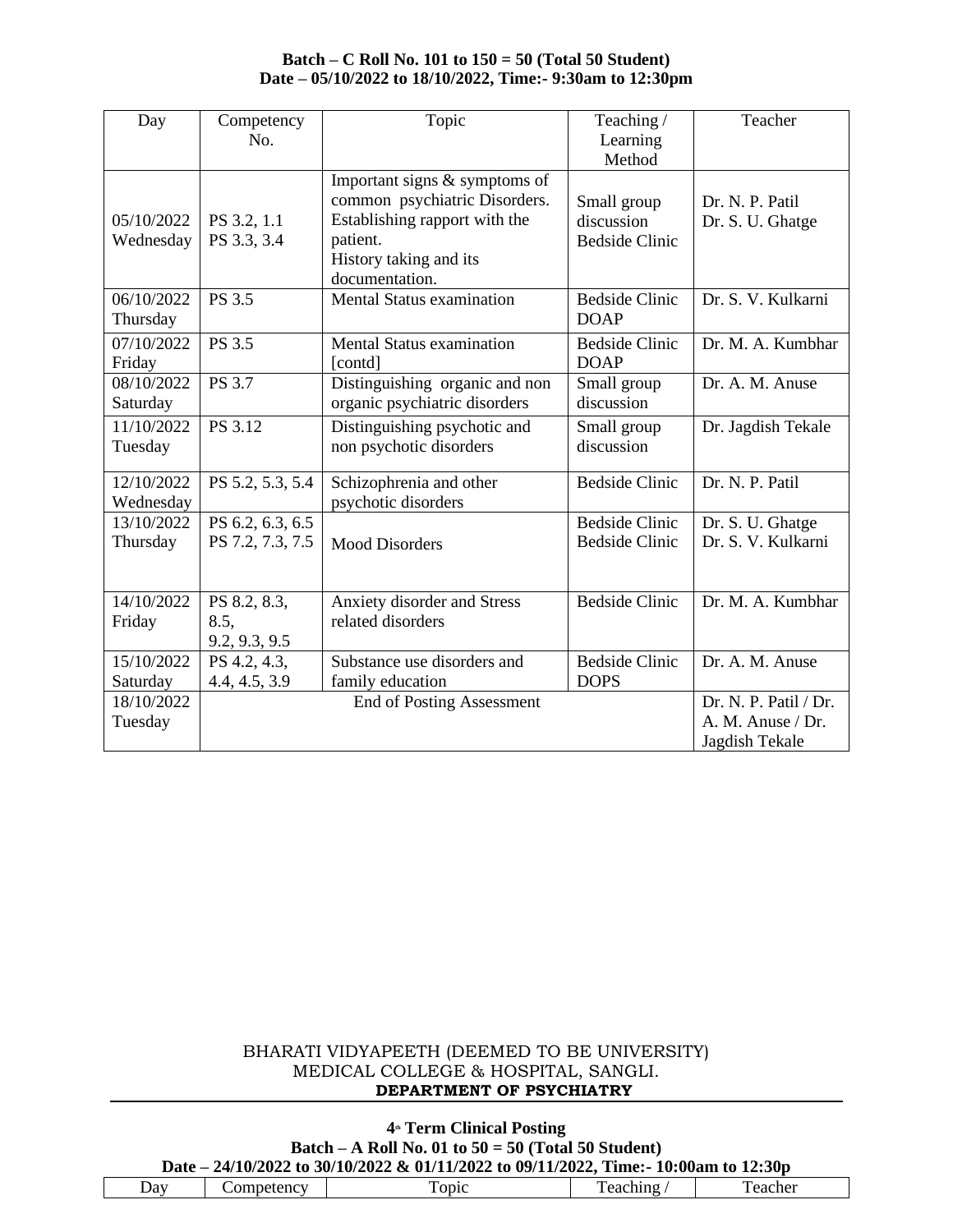|                         | No.                                   |                                                                                                 | Learning<br>Method                                 |                                                              |
|-------------------------|---------------------------------------|-------------------------------------------------------------------------------------------------|----------------------------------------------------|--------------------------------------------------------------|
| 19/10/2022<br>Wednesday | PS 3.2, 1.1                           | Important signs & symptoms of<br>common psychiatric Disorders.<br>Establishing rapport with the | Small group<br>discussion<br><b>Bedside Clinic</b> | Dr. N. P. Patil<br>Dr. S. U. Ghatge                          |
|                         | PS 3.3, 3.4                           | patient.<br>History taking and its<br>documentation.                                            |                                                    |                                                              |
| 20/10/2022<br>Thursday  | PS 3.5                                | Mental Status examination                                                                       | <b>Bedside Clinic</b><br><b>DOAP</b>               | Dr. S. V. Kulkarni                                           |
| 21/10/2022<br>Friday    | PS 3.5                                | <b>Mental Status examination</b><br>[contd]                                                     | <b>Bedside Clinic</b><br><b>DOAP</b>               | Dr. M. A. Kumbhar                                            |
| 22/10/2022<br>Saturday  | <b>PS</b> 3.7                         | Distinguishing organic and non<br>organic psychiatric disorders                                 | Small group<br>discussion                          | Dr. A. M. Anuse                                              |
| 01/11/2022<br>Tuesday   | PS 3.12                               | Distinguishing psychotic and<br>non psychotic disorders                                         | Small group<br>discussion                          | Dr. Jagdish Tekale                                           |
| 02/11/2022<br>Wednesday | PS 5.2, 5.3, 5.4                      | Schizophrenia and other<br>psychotic disorders                                                  | <b>Bedside Clinic</b>                              | Dr. N. P. Patil                                              |
| 03/11/2022<br>Thursday  | PS 6.2, 6.3, 6.5<br>PS 7.2, 7.3, 7.5  | <b>Mood Disorders</b>                                                                           | <b>Bedside Clinic</b><br><b>Bedside Clinic</b>     | Dr. S. U. Ghatge<br>Dr. S. V. Kulkarni                       |
| 04/11/2022<br>Friday    | PS 8.2, 8.3,<br>8.5,<br>9.2, 9.3, 9.5 | Anxiety disorder and Stress<br>related disorders                                                | <b>Bedside Clinic</b>                              | Dr. M. A. Kumbhar                                            |
| 05/11/2022<br>Saturday  | PS 4.2, 4.3,<br>4.4, 4.5, 3.9         | Substance use disorders and<br>family education                                                 | <b>Bedside Clinic</b><br><b>DOPS</b>               | Dr. A. M. Anuse                                              |
| 08/11/2022<br>Tuesday   |                                       | <b>End of Posting Assessment</b>                                                                |                                                    | Dr. N. P. Patil / Dr.<br>A. M. Anuse / Dr.<br>Jagdish Tekale |

# **Bharati Vidyapeeth (Deemed to be University) Medical College & Hospital, Sangli.**

**Department of Dermatology, Venereology & Leprosy Clinical Posting of Phase II - Tuesday to Saturday 3 hours /day – 15 hours/week for 2 weeks from Sep. 2020 to Nov. 2022**

**----------------------------------------------------------------------------------------------------**

**Batch "C"- Roll No. 101 to 150 Students**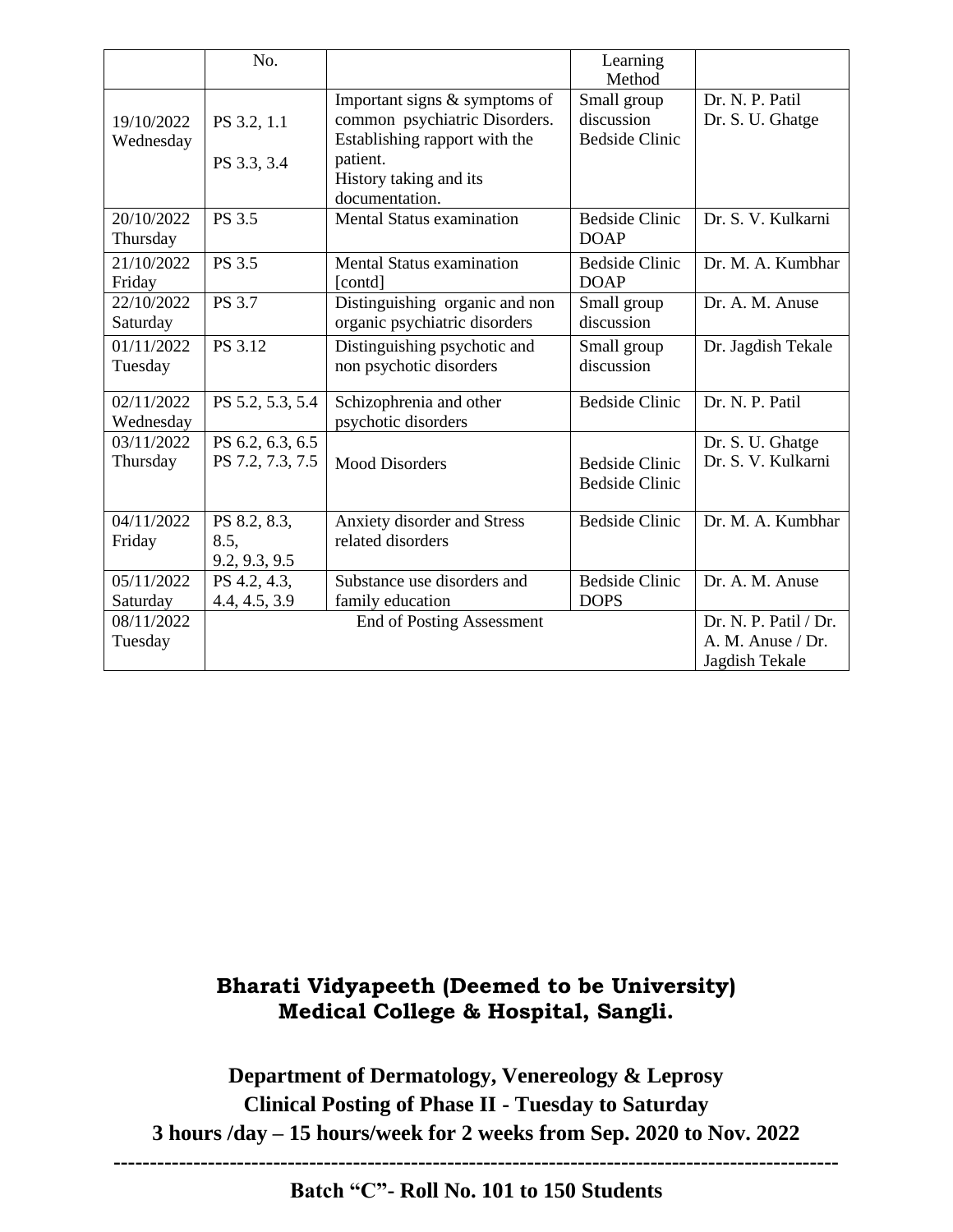## Posting from 21/09/2022 to 04/10/2022 Students will be divided in 2 groups of 25 each as C1& C2

| <b>Date</b> | <b>Topic</b>                                      |
|-------------|---------------------------------------------------|
| 21/09/2022  | Introduction to Skin                              |
| 22/09/2022  | Describe Basic Skin lesions                       |
| 23/09/2022  | History taking in dermatology on various patients |
| 24/09/2022  | Pyodermas                                         |
| 25/09/2022  | <b>Sunday</b>                                     |
| 26/09/2022  |                                                   |
| 27/09/2022  | <b>Fungal Infections</b>                          |
| 28/09/2022  | Scabies & Pediculosis                             |
| 29/09/2022  | Viral Infections I                                |
| 30/09/2022  | Viral Infections II                               |
| 01/10/2022  | Acne                                              |
| 02/10/2022  | <b>Sunday</b>                                     |
| 03/10/2022  |                                                   |
| 04/10/2022  | Internal Assessment Exam & Feedback               |

# **Bharati Vidyapeeth (Deemed to be University) Medical College & Hospital, Sangli.**

**Department of Dermatology, Venereology & Leprosy Clinical Posting of Phase II - Tuesday to Saturday 3 hours /day – 15 hours/week for 2 weeks from Sep. 2020 to Nov. 2022**

**----------------------------------------------------------------------------------------------------**

**Batch "A"- Roll No. 01 to 50 Students** Posting from 05/10/2022 to 18/10/2022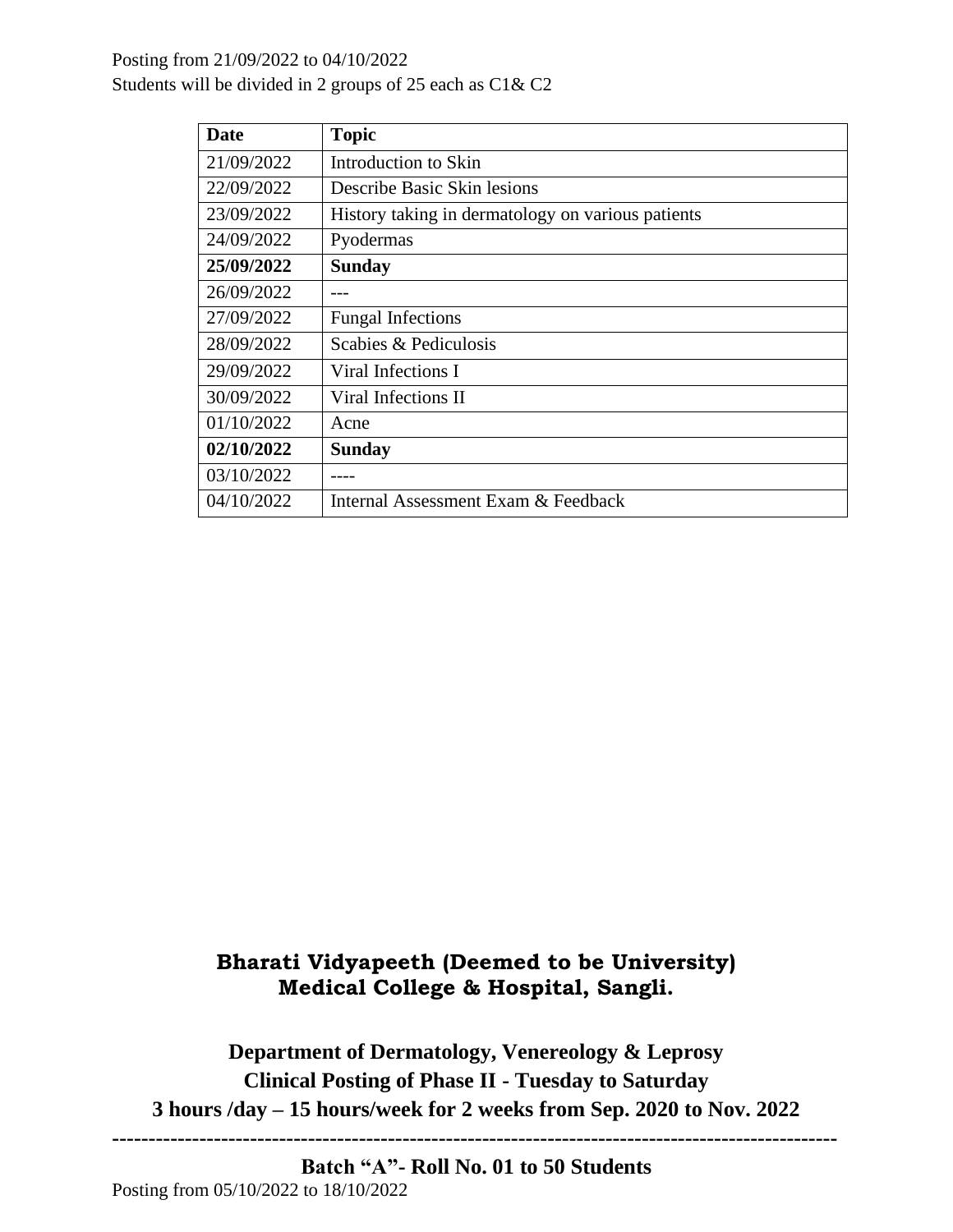| <b>Date</b> | <b>Topic</b>                                      |
|-------------|---------------------------------------------------|
| 05/10/2022  | Introduction to Skin                              |
| 06/10/2022  | Describe Basic Skin lesions                       |
| 07/10/2022  | History taking in dermatology on various patients |
| 08/10/2022  | Pyodermas                                         |
| 09/10/2022  | <b>Sunday</b>                                     |
| 10/10/2022  |                                                   |
| 11/10/2022  | <b>Fungal Infections</b>                          |
| 12/10/2022  | Scabies & Pediculosis                             |
| 13/10/2022  | Viral Infections I                                |
| 14/10/2022  | Viral Infections II                               |
| 15/10/2022  | Acne                                              |
| 16/10/2022  | <b>Sunday</b>                                     |
| 17/10/2022  |                                                   |
| 18/10/2022  | Internal Assessment Exam & Feedback               |

# **Bharati Vidyapeeth (Deemed to be University) Medical College & Hospital, Sangli.**

**Department of Dermatology, Venereology & Leprosy Clinical Posting of Phase II - Tuesday to Saturday 3 hours /day – 15 hours/week for 2 weeks from Sep. 2022 to Nov. 2022 ----------------------------------------------------------------------------------------------------**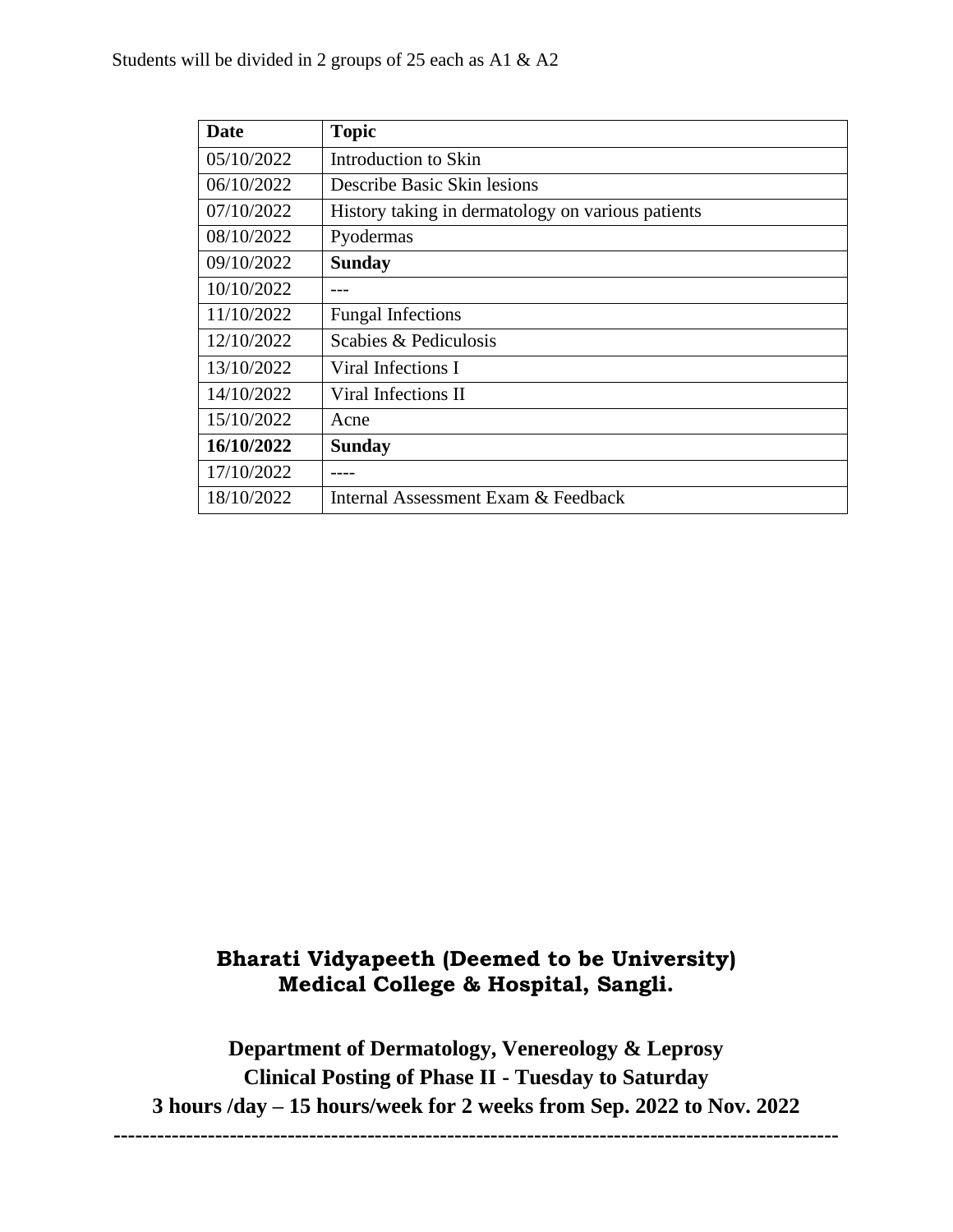## **Batch "B"- Roll No. 51 to 100 Students**

Posting from 19/10/2022 to 23/10/2022, 01/11/2022 to 09/11/2022 Students will be divided in 2 groups of 25 each as B1 & B2

| <b>Date</b> | <b>Topic</b>                                      |
|-------------|---------------------------------------------------|
| 19/10/2022  | Introduction to Skin                              |
| 20/10/2022  | Describe Basic Skin lesions                       |
| 21/10/2022  | History taking in dermatology on various patients |
| 22/10/2022  | Pyodermas                                         |
| 23/10/2022  | <b>Sunday</b>                                     |
| 24/10/2022  | Diwali Vacation                                   |
| 30/10/2022  |                                                   |
| 31/10/2022  |                                                   |
| 01/11/2022  | <b>Fungal Infections</b>                          |
| 02/11/2022  | Scabies & Pediculosis                             |
| 03/11/2022  | Viral Infections I                                |
| 04/11/2022  | Viral Infections II                               |
| 05/11/2022  | Acne                                              |
| 06/11/2022  | <b>Sunday</b>                                     |
| 07/11/2022  |                                                   |
| 08/11/2022  | <b>Internal Assessment Exam</b>                   |
| 09/11/2022  | Feedback                                          |

**Department of Dermatology, Venereology & Leprosy Clinical Posting of Phase II From Sep 2022 to Nov 2022**

## **(Total 150 students)**

**----------------------------------------------------------------------------------------------------**

Posting of Batch C from- 21/09/2022 to 04/10/2022, Batch A from 05/10/2022 to 18/10/2022 & Batch B from 19/10/2022 to 23/10/2022, 01/11/2022 to 09/11/2022 Students in each batch will be divided in 2 groups of 25 each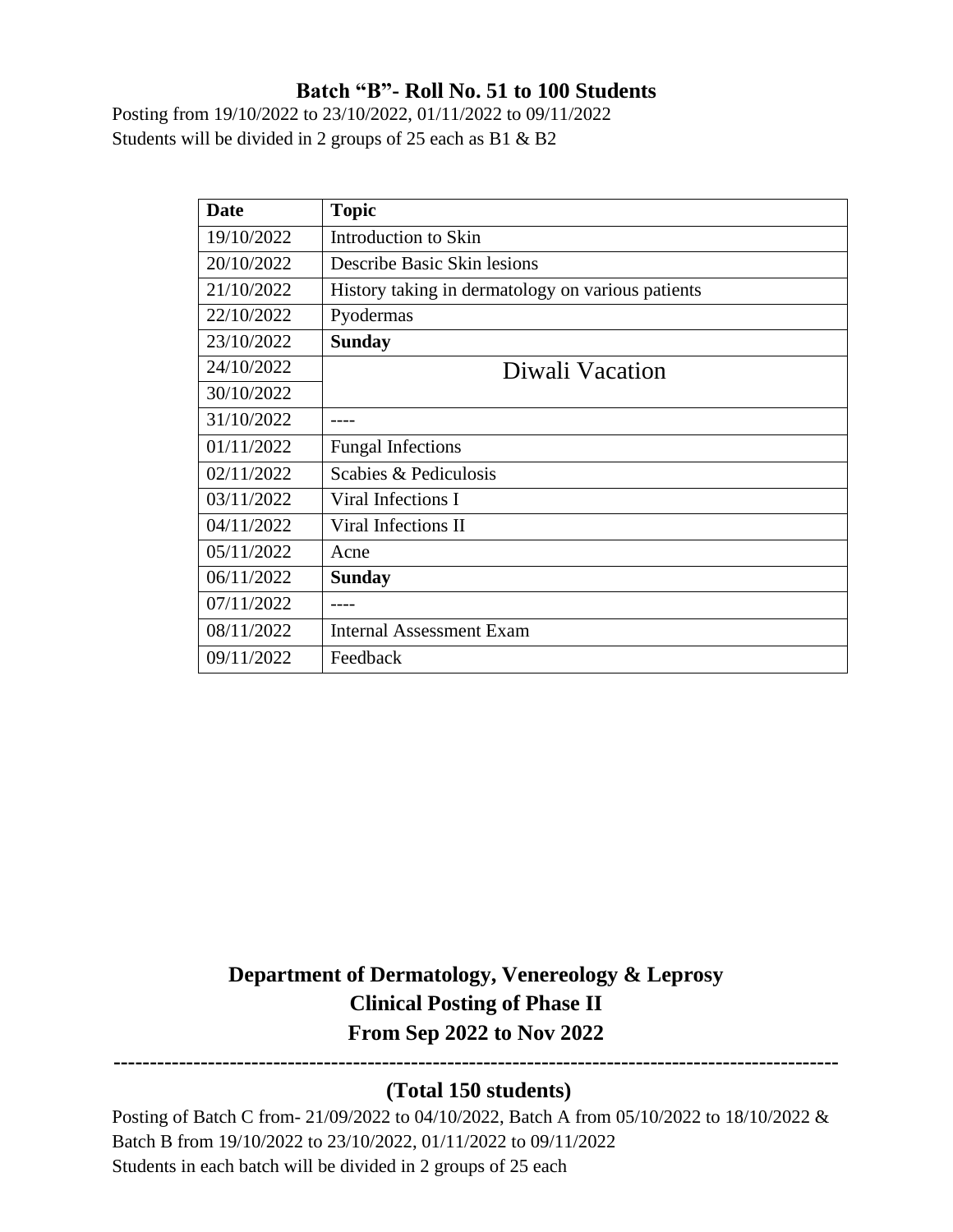Each Posting in the Phase II is of 3 hours /day – 15 hours/week for 2 weeks (From Tuesday to Saturday)

| Day            | <b>Topic</b>                                         | <b>Competency Number</b>  |
|----------------|------------------------------------------------------|---------------------------|
| 1              | Introduction to Skin                                 | AN 4.2                    |
| $\overline{2}$ | Describe Basic Skin lesions                          | DR13.1, DR 14.2           |
| 3              | History taking in dermatology on<br>various patients |                           |
| 4              | Pyodermas                                            | DR15.1, DR 15.2 & DR 15.4 |
| 5              | <b>Fungal Infections</b>                             | DR 7.1, DR 7.2            |
| 6              | Scabies & Pediculosis                                | DR 5.2 & DR 6.2           |
| $\overline{7}$ | Viral Infections I                                   | DR 8.2, DR 8.3            |
| 8              | Viral Infections II                                  | DR8.4, DR 8.5 & DR 8.6    |
| 9              | Acne                                                 | DR 1.1 & DR 1.2           |
| 10             | Internal Assessment & Feedback                       |                           |

# **Bharati Vidyapeeth (Deemed to be University) Medical College & Hospital, Sangli.**

**--------------------------------------------------------------------------------------**

**SUBJECT: DERMATOLOGY, VENEREOLOGY & LEPROSY**

**Clinical Clerkship**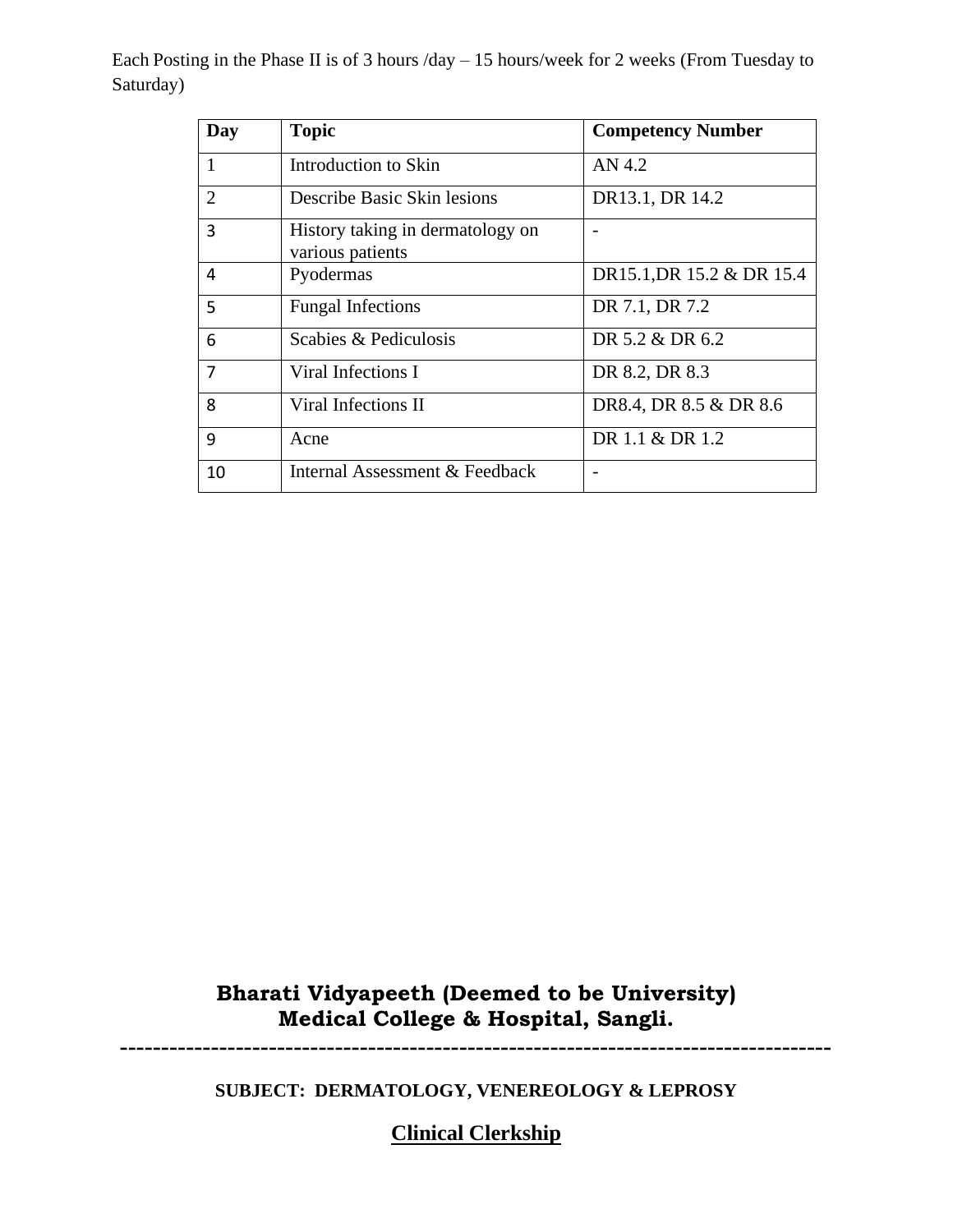- ➢ **Introduction:** It is the learning process of UG students during their Clinical Posting, in which they will experience longitudinal patient care. They will be trained  $\&$  given hands on training in patient care & procedural skills.
- ➢ **Structure:**The Clinical Clerkship will begin in Phase II in Dermatology, Venereology & Leprosy and will be continued in Phase III and Phase IV. During Phase II- there will be orientation programme regarding the subject, History taking, Identification of Skin lesions & Local examination & Observation of communication skills. In Phase III and Phase IV in continuation to all of above, choice of investigations, basic procedures, decision making, management and outcomes in care of patient will be taught.

## ➢ **Detail Plan of Clinical clerkship:**

- 1. During Clinical posting each batch will be divided into 2 sub batches.
- 2. 2 batches will be taken by 2 different faculty (9.30 am to 10.30 am)
- 3. 1<sup>st</sup>batch will be in OPD  $\&$  2<sup>nd</sup> batch in wards and both batches will rotate alternately for one hour each. (10.30 am to 12.30 pm)
- 4. In wards alongwith rounds, students will be asked to observe various procedures.
- 5. Batch 1 students and Batch 2 students will come in evening to Dermatology ward on alternate days, attend evening rounds and observe the history taking, clinical examination of new admissions of patients & do follow up of these patients.
- 6. All students will be asked to write the case histories of 2 patients with complete management in Journal.
- 7. The students should observe the various procedures done in dermatology and document his/her observation in log book.

## ➢ **Assessment:**

- 1. The designated faculty should monitor the activities of student, monitor progress, provide feedback and review the Log book.
- 2. At end of every clinical posting there will be end of posting examination which will include theory & practical.
- 3. Also feedback about performance of students during clinical posting and exam will be done at end of every clinical posting.

| <b>SN</b> | <b>Term</b> | Dept. | Roll | Date | Time | Date in skill |
|-----------|-------------|-------|------|------|------|---------------|
|-----------|-------------|-------|------|------|------|---------------|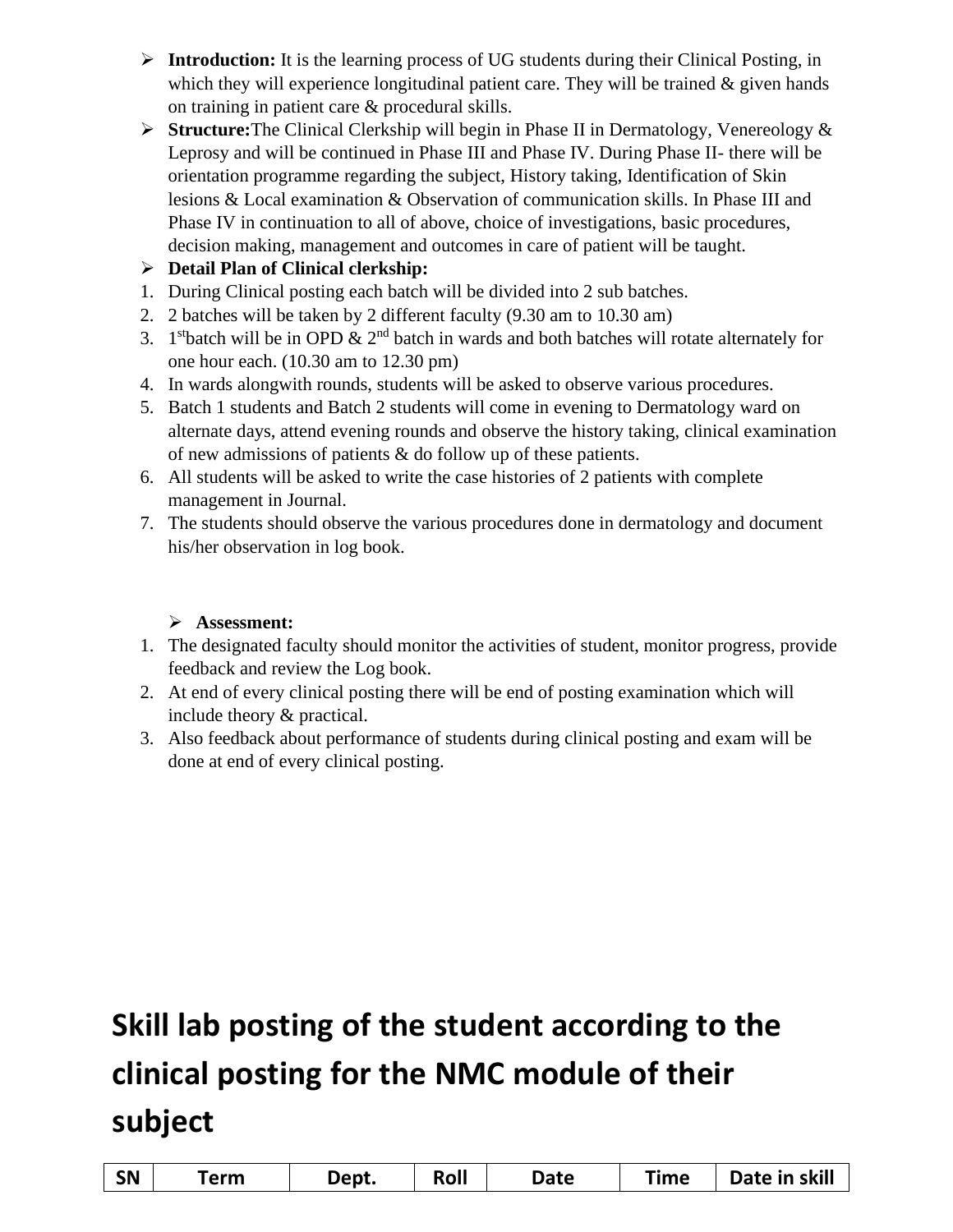|                |                      |                | no      |            |          | lab        |
|----------------|----------------------|----------------|---------|------------|----------|------------|
|                |                      |                |         | 16/06/2022 | 10.00    | 18/06/2022 |
|                |                      |                | $01$ to | to         | am       | 25/06/2022 |
| $\mathbf{1}$   | 4 <sup>th</sup> Term | <b>PSM</b>     | 25      | 13/07/2022 | to 11.15 | 02/07/2022 |
|                | Clinical             |                |         |            | am       |            |
|                | posting of           | Batch A        |         | 16/06/2022 | 11.15    |            |
|                | the CBME             |                | $26$ to | to         | am       |            |
|                | <b>Batch 2020</b>    |                | 50      | 13/07/2022 | to 12.30 |            |
|                |                      |                |         |            | pm       |            |
|                |                      |                | $51$ to | 16/06/2022 | 10.00    | 21/06/2022 |
|                |                      |                | 75      | to         | am       | 28/06/2022 |
|                | 4 <sup>th</sup> Term |                |         | 13/07/2022 | to 11.15 | 05/07/2022 |
| $\overline{2}$ | Clinical             | <b>ENT</b>     |         |            | am       |            |
|                | posting of           | Batch B        |         | 16/06/2022 | 11.15    |            |
|                | the CBME             |                | 76 to   | to         | am       |            |
|                | <b>Batch 2020</b>    |                | 100     | 13/07/2022 | to 12.30 |            |
|                |                      |                |         |            | pm       |            |
|                |                      |                |         | 16/06/2022 | 10.00    | 09/07/2022 |
| $\overline{3}$ |                      |                | 101     | to         | am       | 12/07/2022 |
|                | 4 <sup>th</sup> Term | Ophthal        | to      | 13/07/2022 | to 11.15 |            |
|                | Clinical             |                | 125     |            | am       |            |
|                | posting of           | <b>Batch C</b> |         | 16/06/2022 | 11.15    |            |
|                | the CBME             |                | 126     | to         | am       |            |
|                | <b>Batch 2020</b>    |                | to      | 13/07/2022 | to 12.30 |            |
|                |                      |                | 150     |            | pm       |            |

| <b>SN</b> | Term | Dept. | Roll | Date | <b>Time</b> | Date in skill |
|-----------|------|-------|------|------|-------------|---------------|
|           |      |       | no   |      |             | lab           |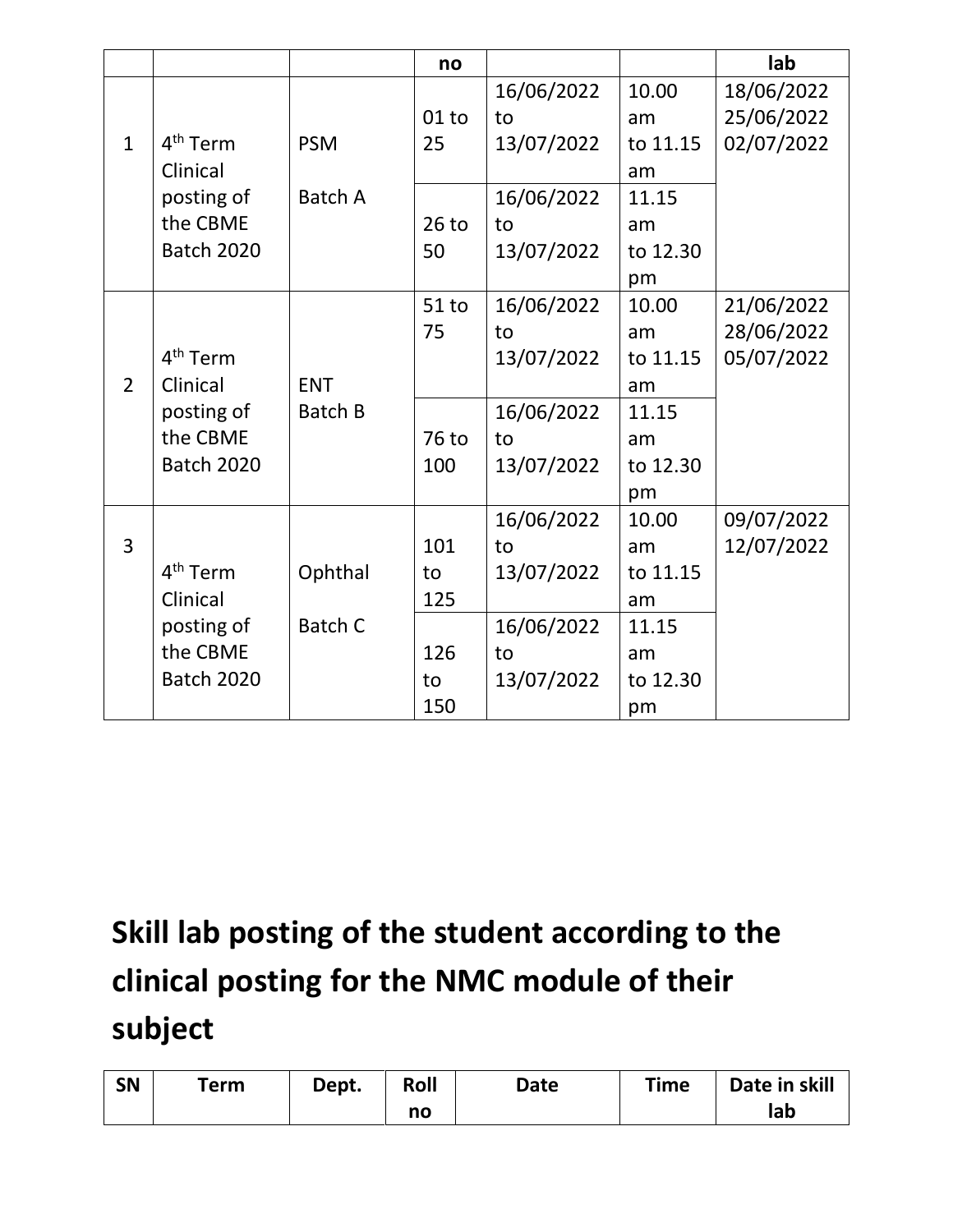|                |                      |                |         | 14/07/2022 to | 10.00    | 16/07/2022 |
|----------------|----------------------|----------------|---------|---------------|----------|------------|
|                |                      |                | $51$ to | 31/07/2022    | am       | 23/07/2022 |
| $\mathbf{1}$   | 4 <sup>th</sup> Term | <b>PSM</b>     | 75      |               | to 11.15 | 30/07/2022 |
|                | Clinical             |                |         | 14/08/2022 to | am       |            |
|                | posting of           | <b>Batch B</b> |         | 23/08/2022    |          |            |
|                | the CBME             |                |         | 14/07/2022 to | 11.15    |            |
|                | <b>Batch 2020</b>    |                | 76 to   | 31/07/2022    | am       |            |
|                |                      |                | 100     | 14/08/2022 to | to 12.30 |            |
|                |                      |                |         | 23/08/2022    | pm       |            |
|                |                      |                | 101     | 14/07/2022 to | 10.00    | 19/07/2022 |
|                |                      |                | to      | 31/07/2022    | am       | 26/07/2022 |
|                | 4 <sup>th</sup> Term |                | 125     | 14/08/2022 to | to 11.15 | 16/08/2022 |
| $\overline{2}$ | Clinical             | <b>ENT</b>     |         | 23/08/2022    | am       |            |
|                | posting of           | Batch C        |         | 14/07/2022 to | 11.15    |            |
|                | the CBME             |                | 126     | 31/07/2022    | am       |            |
|                | <b>Batch 2020</b>    |                | to      | 14/08/2022 to | to 12.30 |            |
|                |                      |                | 150     | 23/08/2022    | pm       |            |
|                |                      |                |         |               |          |            |
|                |                      |                |         | 14/07/2022 to | 10.00    | 20/08/2022 |
| 3              |                      |                | $01$ to | 31/07/2022    | am       | 23/08/2022 |
|                | 4 <sup>th</sup> Term | Ophthal        | 25      | 14/08/2022 to | to 11.15 |            |
|                | Clinical             |                |         | 23/08/2022    | am       |            |
|                | posting of           | Batch A        |         | 14/07/2022 to | 11.15    |            |
|                | the CBME             |                | $26$ to | 31/07/2022    | am       |            |
|                | <b>Batch 2020</b>    |                | 50      | 14/08/2022 to | to 12.30 |            |
|                |                      |                |         | 23/08/2022    | pm       |            |

| <b>SN</b> | Term | Dept. | Roll | Date | <b>Time</b> | Date in skill |
|-----------|------|-------|------|------|-------------|---------------|
|           |      |       | no   |      |             | lab           |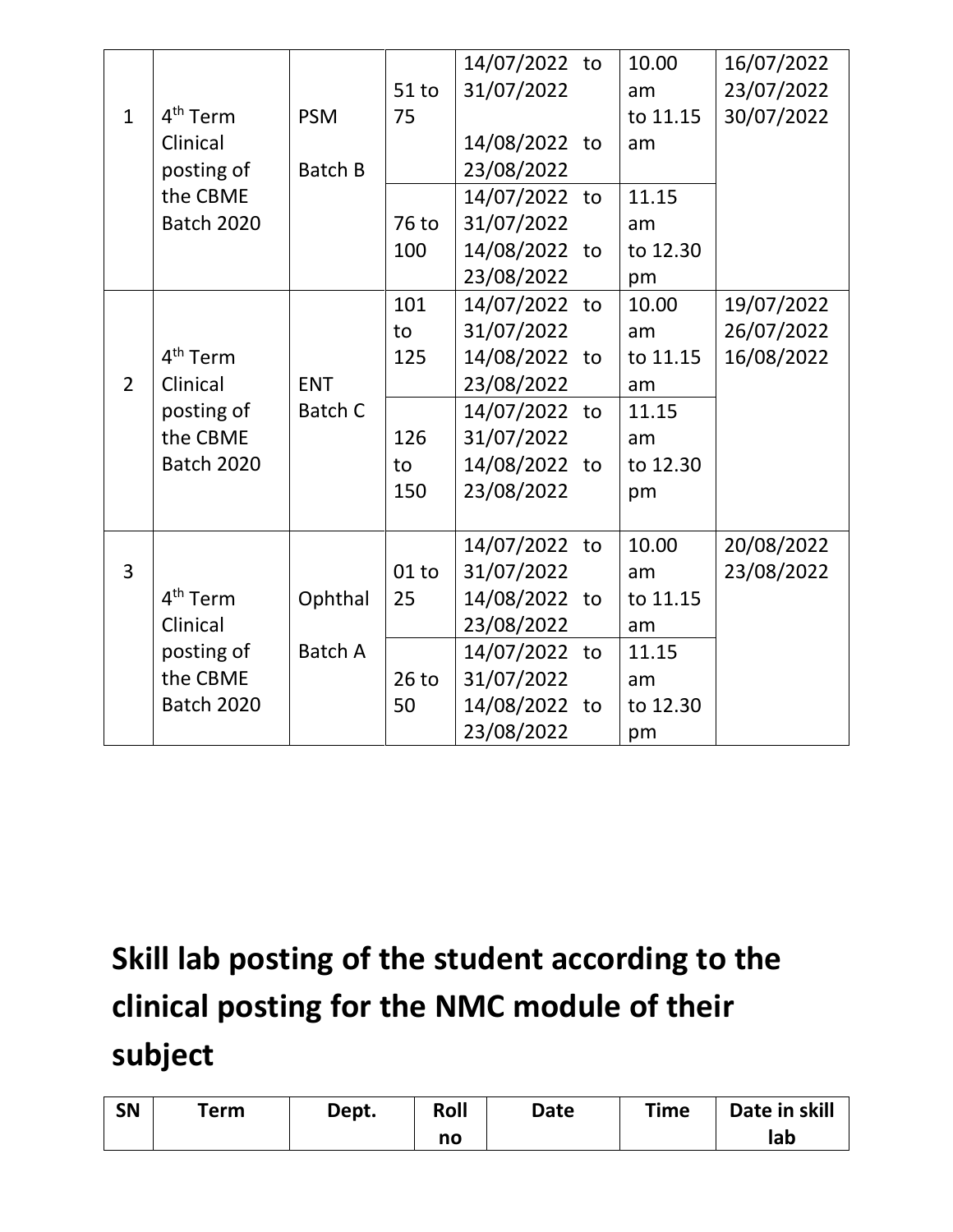|                |                      |            |         | 24/08/2022 | 10.00    | 27/08/2022 |
|----------------|----------------------|------------|---------|------------|----------|------------|
|                |                      |            | 101     | to         | am       | 03/09/2022 |
| $\mathbf{1}$   | 4 <sup>th</sup> Term | <b>PSM</b> | to      | 20/09/2022 | to 11.15 | 10/09/2022 |
|                | Clinical             |            | 125     |            | am       |            |
|                | posting of           | Batch C    |         | 24/08/2022 | 11.15    |            |
|                | the CBME             |            | 126     | to         | am       |            |
|                | <b>Batch 2020</b>    |            | to      | 20/09/2022 | to 12.30 |            |
|                |                      |            | 150     |            | pm       |            |
|                |                      |            | $01$ to | 24/08/2022 | 10.00    | 30/08/2022 |
|                |                      |            | 25      | to         | am       | 06/09/2022 |
|                | 4 <sup>th</sup> Term |            |         | 20/09/2022 | to 11.15 | 13/09/2022 |
| $\overline{2}$ | Clinical             | <b>ENT</b> |         |            | am       |            |
|                | posting of           | Batch A    |         | 24/08/2022 | 11.15    |            |
|                | the CBME             |            | $26$ to | to         | am       |            |
|                | <b>Batch 2020</b>    |            | 50      | 20/09/2022 | to 12.30 |            |
|                |                      |            |         |            | pm       |            |
|                |                      |            |         | 24/08/2022 | 10.00    | 17/09/2022 |
| $\overline{3}$ |                      |            | $51$ to | to         | am       | 20/09/2022 |
|                | 4 <sup>th</sup> Term | Ophthal    | 75      | 20/09/2022 | to 11.15 |            |
|                | Clinical             |            |         |            | am       |            |
|                | posting of           | Batch B    |         | 24/08/2022 | 11.15    |            |
|                | the CBME             |            | 76 to   | to         | am       |            |
|                | <b>Batch 2020</b>    |            | 100     | 20/09/2022 | to 12.30 |            |
|                |                      |            |         |            | pm       |            |

| <b>SN</b> | Term                 | Dept.    | Roll    | <b>Date</b> | <b>Time</b> | Date in skill |
|-----------|----------------------|----------|---------|-------------|-------------|---------------|
|           |                      |          | no      |             |             | lab           |
|           |                      |          |         | 21/09/2022  | 10.00       | 24/09/2022    |
|           |                      |          | $01$ to | to          | am          | 01/10/2022    |
|           | 4 <sup>th</sup> Term | Resp.Med | 25      | 04/10/2022  | to 11.15    |               |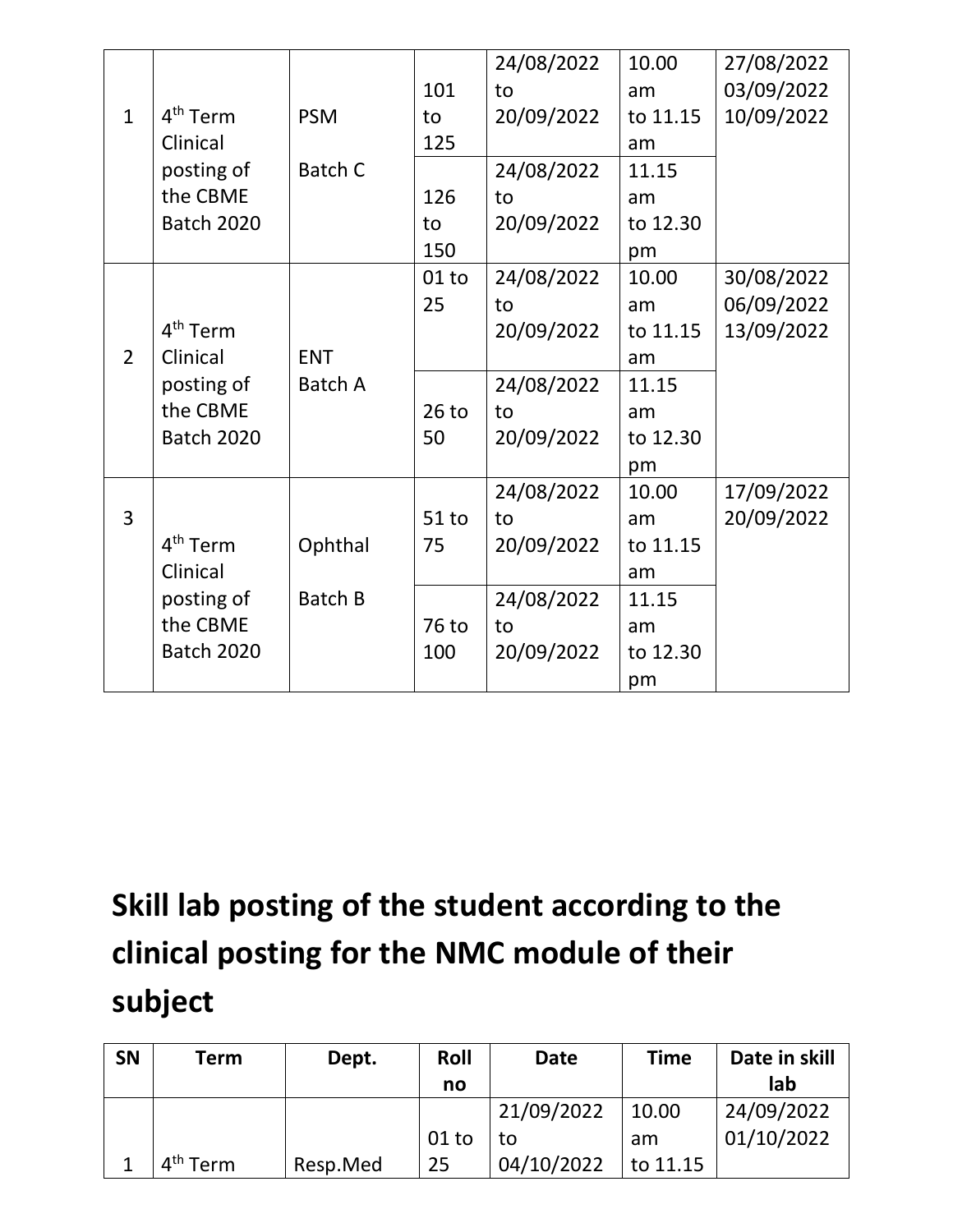|                | Clinical<br>posting of<br>the CBME<br><b>Batch 2020</b>                         | Batch A               | $26$ to<br>50                        | 21/09/2022<br>to<br>04/10/2022                                   | am<br>11.15<br>am<br>to 12.30<br>pm                            |            |
|----------------|---------------------------------------------------------------------------------|-----------------------|--------------------------------------|------------------------------------------------------------------|----------------------------------------------------------------|------------|
| $\overline{2}$ | 4 <sup>th</sup> Term<br>Clinical<br>posting of<br>the CBME<br><b>Batch 2020</b> | Psy.<br>Batch B       | $51$ to<br>75<br>76 to<br>100        | 21/09/2022<br>to<br>04/10/2022<br>21/09/2022<br>to<br>04/10/2022 | 10.00<br>am<br>to 11.15<br>am<br>11.15<br>am<br>to 12.30<br>pm | 27/09/2022 |
| 3              | 4 <sup>th</sup> Term<br>Clinical<br>posting of<br>the CBME<br><b>Batch 2020</b> | <b>DVL</b><br>Batch C | 101<br>to<br>125<br>126<br>to<br>150 | 21/09/2022<br>to<br>04/10/2022<br>21/09/2022<br>to<br>04/10/2022 | 10.00<br>am<br>to 11.15<br>am<br>11.15<br>am<br>to 12.30<br>pm | 04/10/2022 |

| <b>SN</b> | Term                 | Dept.    | Roll    | <b>Date</b> | <b>Time</b> | Date in skill |
|-----------|----------------------|----------|---------|-------------|-------------|---------------|
|           |                      |          | no      |             |             | lab           |
|           |                      |          |         | 05/10/2022  | 10.00       | 08/10/2022    |
|           |                      |          | $51$ to | to          | am          | 15/10/2022    |
|           | 4 <sup>th</sup> Term | Resp.Med | 75      | 18/10/2022  | to 11.15    |               |
|           | Clinical             |          |         |             | am          |               |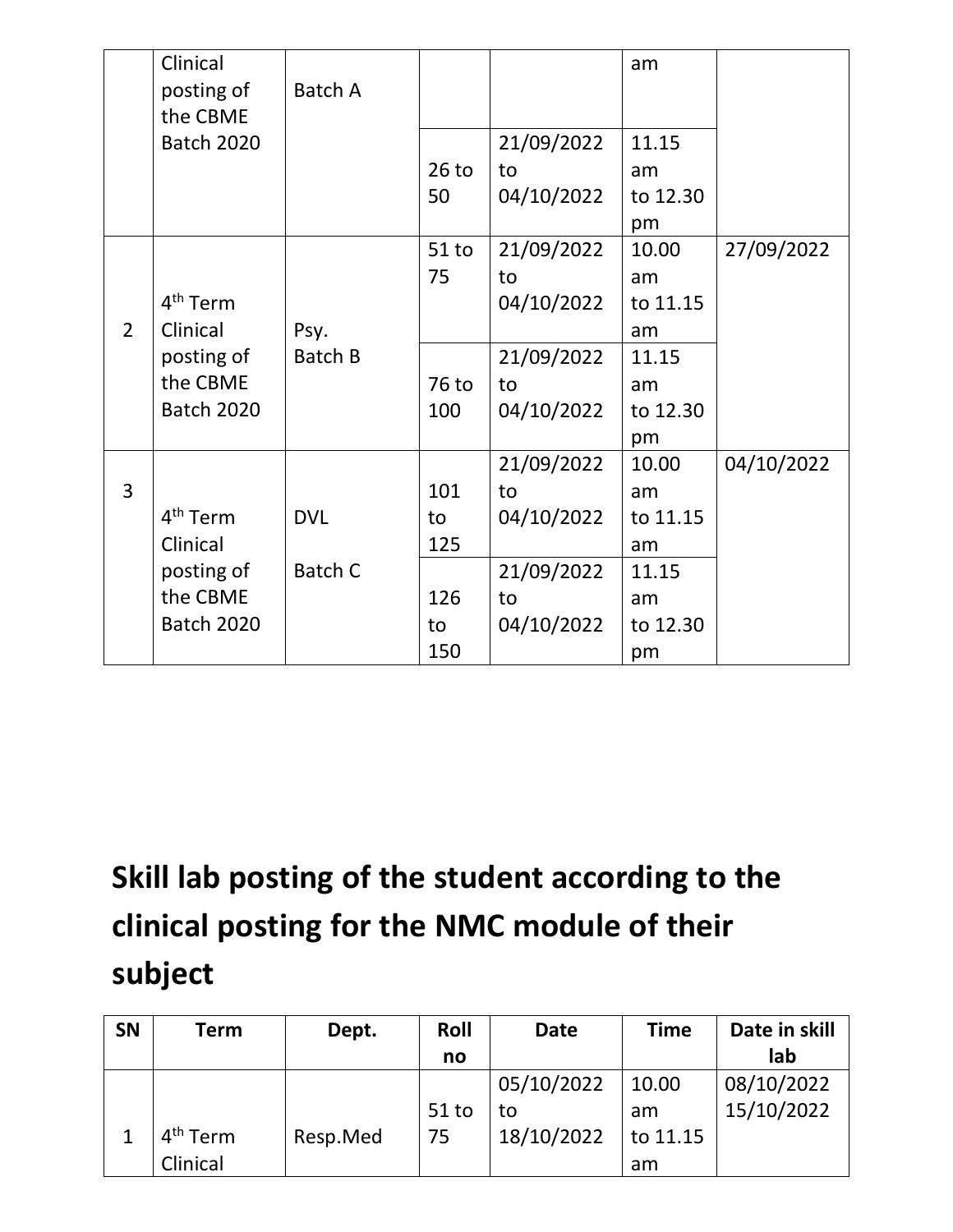|                | posting of<br>the CBME<br><b>Batch 2020</b> | Batch B    | 76 to<br>100 | 05/10/2022<br>to<br>18/10/2022 | 11.15<br>am<br>to 12.30 |            |
|----------------|---------------------------------------------|------------|--------------|--------------------------------|-------------------------|------------|
|                |                                             |            | 101          | 05/10/2022                     | pm<br>10.00             | 11/10/2022 |
|                | 4 <sup>th</sup> Term                        |            | to<br>125    | to<br>18/10/2022               | am<br>to 11.15          |            |
| $\overline{2}$ | Clinical                                    | Psy.       |              |                                | am                      |            |
|                | posting of                                  | Batch C    |              | 05/10/2022                     | 11.15                   |            |
|                | the CBME                                    |            | 126          | to                             | am                      |            |
|                | <b>Batch 2020</b>                           |            | to           | 18/10/2022                     | to 12.30                |            |
|                |                                             |            | 150          |                                | pm                      |            |
|                |                                             |            |              | 05/10/2022                     | 10.00                   | 18/10/2022 |
| 3              |                                             |            | $01$ to      | to                             | am                      |            |
|                | 4 <sup>th</sup> Term                        | <b>DVL</b> | 25           | 18/10/2022                     | to 11.15                |            |
|                | Clinical                                    |            |              |                                | am                      |            |
|                | posting of                                  | Batch A    |              | 05/10/2022                     | 11.15                   |            |
|                | the CBME                                    |            | $26$ to      | to                             | am                      |            |
|                | <b>Batch 2020</b>                           |            | 50           | 18/10/2022                     | to 12.30                |            |
|                |                                             |            |              |                                | pm                      |            |

| <b>SN</b> | <b>Term</b>          | Dept.   | Roll | <b>Date</b>   | <b>Time</b> | Date in skill |
|-----------|----------------------|---------|------|---------------|-------------|---------------|
|           |                      |         | no   |               |             | lab           |
|           |                      |         |      | 19/10/2022 to | 10.00       | 22/10/2022    |
|           |                      |         | 101  | 23/10/2022    | am          | 05/11/2022    |
|           | 4 <sup>th</sup> Term | Resp.Me | to   | 01/11/2022 to | to 11.15    |               |
|           | Clinical             | d       | 125  | 09/11/2022    | am          |               |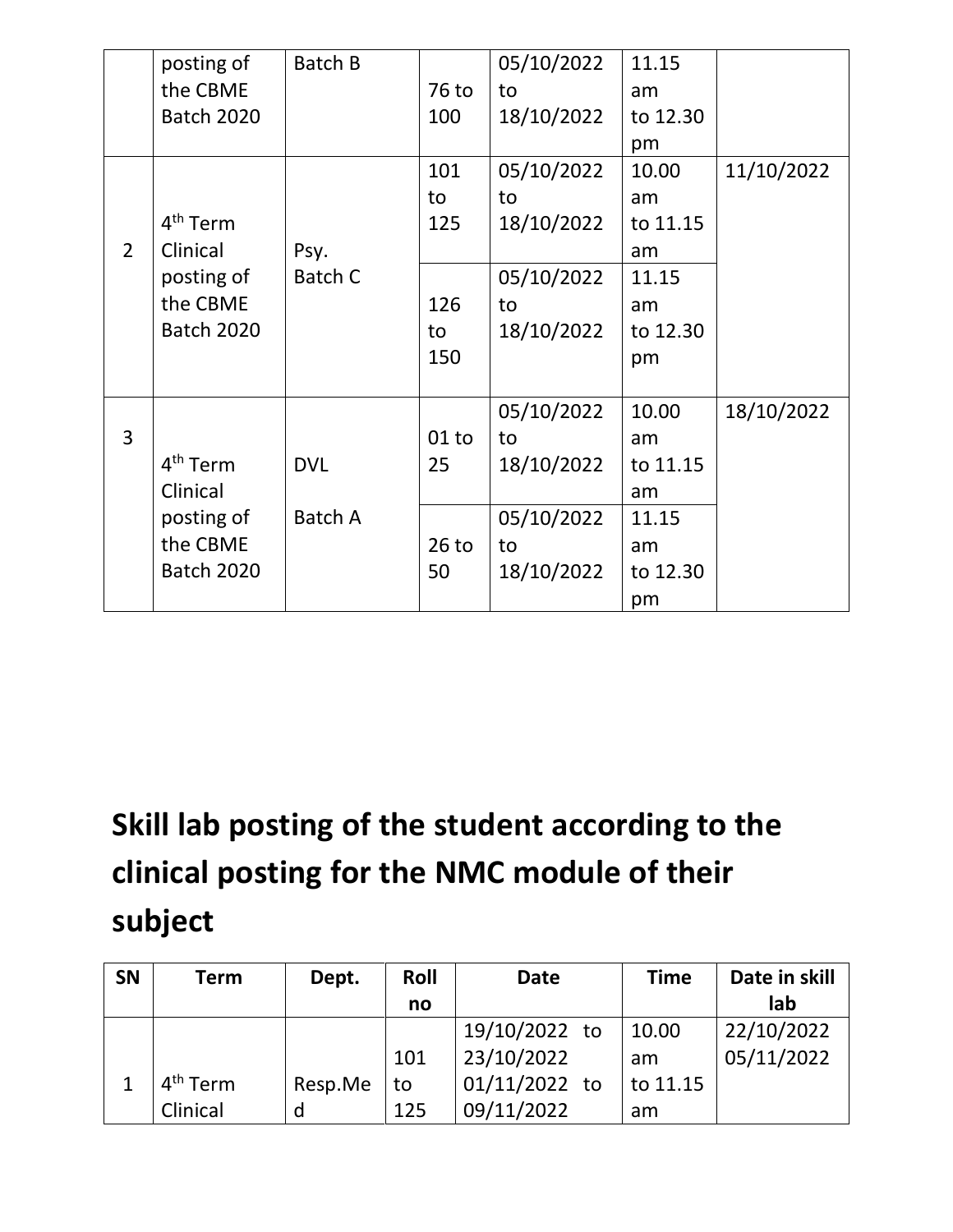|                | posting of           |            |         | 19/10/2022 to | 11.15    |            |
|----------------|----------------------|------------|---------|---------------|----------|------------|
|                | the CBME             | Batch C    | 126     | 23/10/2022    | am       |            |
|                | <b>Batch 2020</b>    |            | to      | 01/11/2022 to | to 12.30 |            |
|                |                      |            | 150     | 09/11/2022    | pm       |            |
|                |                      |            | $01$ to | 19/10/2022 to | 10.00    | 08/11/2022 |
|                |                      |            | 25      | 23/10/2022    | am       |            |
|                | 4 <sup>th</sup> Term |            |         | 01/11/2022 to | to 11.15 |            |
| $\overline{2}$ | Clinical             | Psy.       |         | 09/11/2022    | am       |            |
|                | posting of           | Batch A    |         | 19/10/2022 to | 11.15    |            |
|                | the CBME             |            | $26$ to | 23/10/2022    | am       |            |
|                | <b>Batch 2020</b>    |            | 50      | 01/11/2022 to | to 12.30 |            |
|                |                      |            |         | 09/11/2022    | pm       |            |
|                |                      |            |         | 19/10/2022 to | 10.00    | 01/11/2022 |
| $\overline{3}$ |                      |            | $51$ to | 23/10/2022    | am       |            |
|                | 4 <sup>th</sup> Term | <b>DVL</b> | 75      | 01/11/2022 to | to 11.15 |            |
|                | Clinical             |            |         | 09/11/2022    | am       |            |
|                | posting of           | Batch B    |         | 19/10/2022 to | 11.15    |            |
|                | the CBME             |            | 76 to   | 23/10/2022    | am       |            |
|                | <b>Batch 2020</b>    |            | 100     | 01/11/2022 to | to 12.30 |            |
|                |                      |            |         | 09/11/2022    | pm       |            |

| <b>SN</b> | Term                          | Dept.    | Roll | <b>Date</b> | <b>Time</b> | Date in skill |
|-----------|-------------------------------|----------|------|-------------|-------------|---------------|
|           |                               |          | no   |             |             | lab           |
|           |                               |          |      | 08/02/2022  | 10.00       | 12/02/2022    |
|           |                               |          | 01   | to          | am          | 19/02/2022    |
|           | 3 <sup>rd</sup> Term Clinical | Medicine | to   | 07/03/2022  | to          |               |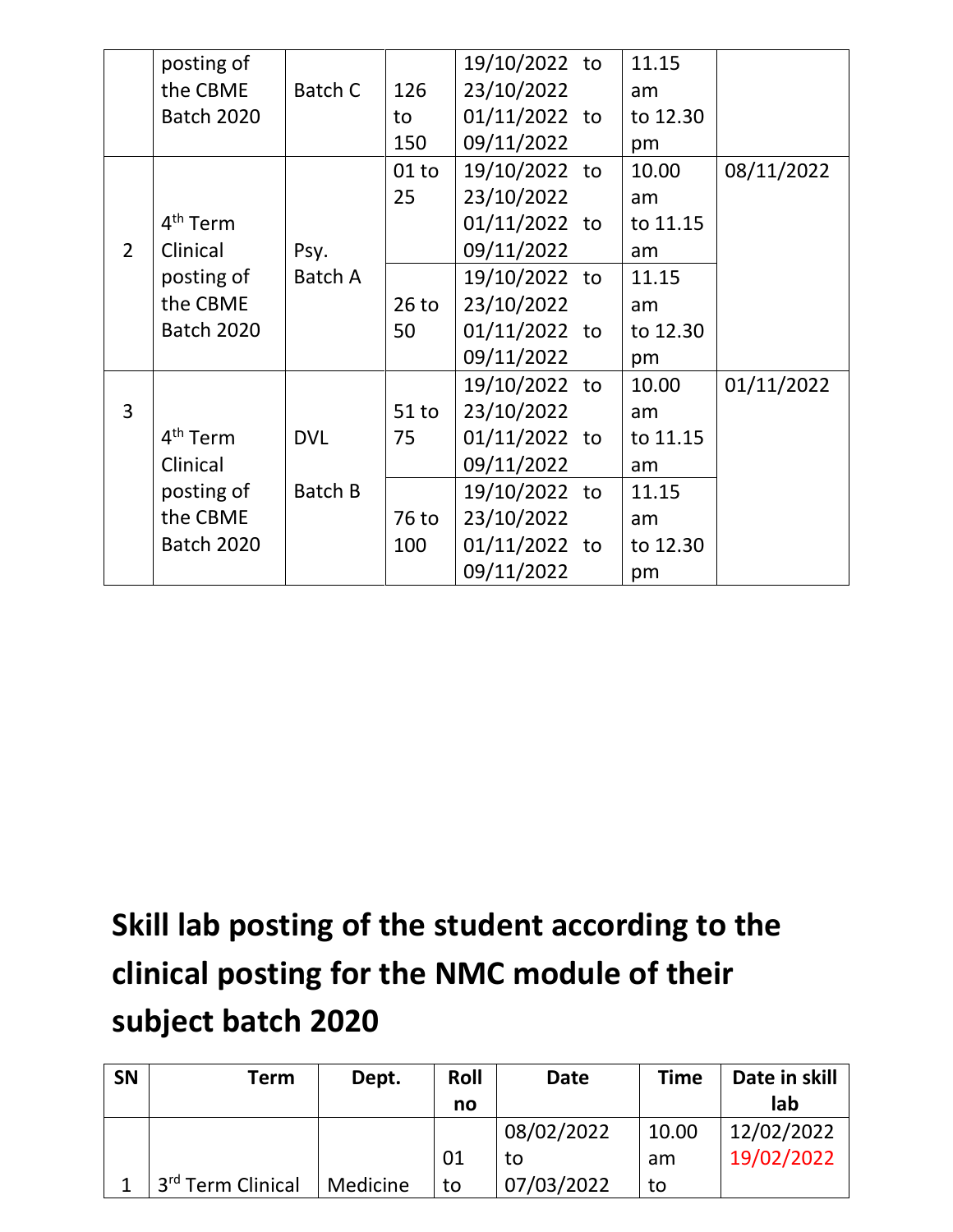|                | posting of the<br><b>CBME Batch</b> | <b>Batch A</b> | 25  |                            | 11.15<br>am |            |
|----------------|-------------------------------------|----------------|-----|----------------------------|-------------|------------|
|                | 2020                                |                | 26  | 08/02/2022<br>to07/03/2022 | 11.15<br>am |            |
|                |                                     |                | to  |                            | to          |            |
|                |                                     |                | 50  |                            | 12.30       |            |
|                |                                     |                |     |                            | pm          |            |
|                |                                     |                | 51  | 08/02/2022                 | 10.00       | 15/02/2022 |
|                |                                     |                | to  | to                         | am          | 22/02/2022 |
|                |                                     |                | 75  | 07/03/2022                 | to          |            |
| $\overline{2}$ | 3 <sup>rd</sup> Term Clinical       | Surgery        |     |                            | 11.15       |            |
|                | posting of the                      | <b>Batch B</b> |     |                            | am          |            |
|                | <b>CBME Batch</b>                   |                |     | 08/02/2022                 | 11.15       |            |
|                | 2020                                |                | 76  | to                         | am          |            |
|                |                                     |                | to  | 07/03/2022                 | to          |            |
|                |                                     |                | 100 |                            | 12.30       |            |
|                |                                     |                |     |                            | pm          |            |
|                |                                     |                |     | 08/02/2022                 | 10.00       | 26/02/2022 |
| 3              |                                     |                | 101 | to                         | am          | 05/03/2022 |
|                | 3 <sup>rd</sup> Term Clinical       | OB./Gyn        | to  | 07/03/2022                 | to          |            |
|                | posting of the                      |                | 125 |                            | 11.15       |            |
|                | <b>CBME Batch</b>                   | <b>Batch C</b> |     |                            | am          |            |
|                | 2020                                |                | 126 | 08/02/2022                 | 11.15       |            |
|                |                                     |                | to  | to                         | am          |            |
|                |                                     |                | 150 | 07/03/2022                 | to          |            |
|                |                                     |                |     |                            | 12.30       |            |
|                |                                     |                |     |                            | pm          |            |

| <b>SN</b> | Term | Dept. | Roll | <b>Date</b> | <b>Time</b> | Date in skill |
|-----------|------|-------|------|-------------|-------------|---------------|
|           |      |       | no   |             |             | lab           |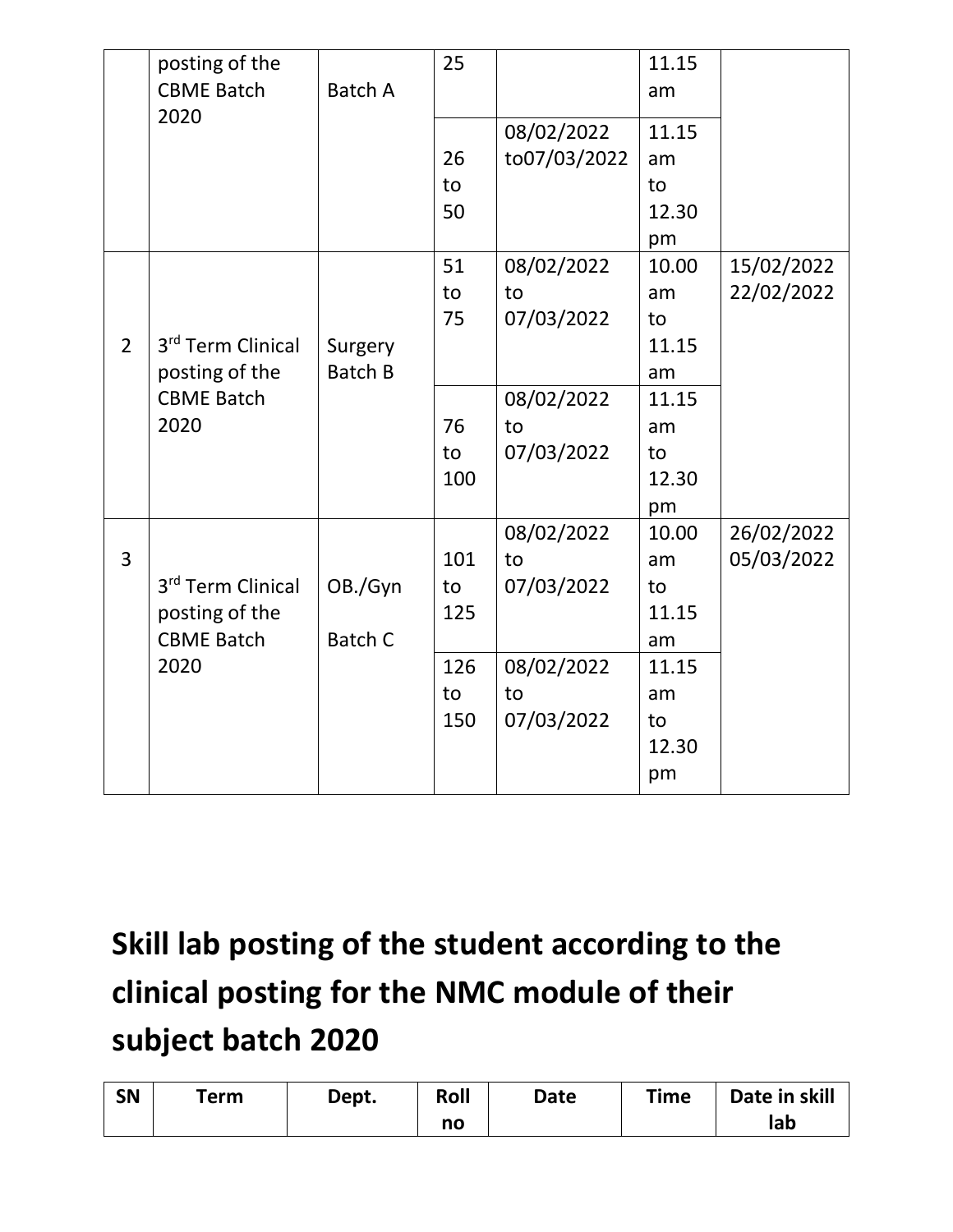|                |                      |                | 51 to   | 08/03/2022 | 10.00    |            |
|----------------|----------------------|----------------|---------|------------|----------|------------|
|                |                      |                | 75      | to         | am       | 12/03/2022 |
| $\mathbf{1}$   | 3 <sup>rd</sup> Term | Medicine       |         | 04/04/2022 | to 11.15 | 19/03/2022 |
|                | Clinical             |                |         |            | am       |            |
|                | posting of           | Batch <b>B</b> |         | 08/03/2022 | 11.15    |            |
|                | the CBME             |                | 76 to   | to         | am       |            |
|                | <b>Batch 2020</b>    |                | 100     | 04/04/2022 | to 12.30 |            |
|                |                      |                |         |            | pm       |            |
|                |                      |                |         | 08/03/2022 | 10.00    | 15/03/2022 |
|                |                      |                | 101     | to         | am       | 22/03/2022 |
|                |                      |                | to      | 04/04/2022 | to 11.15 |            |
| $\overline{2}$ | 3 <sup>rd</sup> Term | Surgery        | 125     |            | am       |            |
|                | Clinical             | <b>Batch C</b> | 126     | 08/03/2022 | 11.15    |            |
|                | posting of           |                | to      | to         | am       |            |
|                | the CBME             |                | 150     | 04/04/2022 | to 12.30 |            |
|                | <b>Batch 2020</b>    |                |         |            | pm       |            |
|                |                      |                |         | 08/03/2022 | 10.00    | 26/03/2022 |
| 3              |                      |                | $01$ to | to         | am       | 02/04/2022 |
|                | 3 <sup>rd</sup> Term | OB./Gyn        | 25      | 04/04/2022 | to 11.15 |            |
|                | Clinical             |                |         |            | am       |            |
|                | posting of           | <b>Batch A</b> |         |            |          |            |
|                | the CBME             |                |         | 08/03/2022 | 11.15    |            |
|                | <b>Batch 2020</b>    |                | $26$ to | to         | am       |            |
|                |                      |                | 50      | 04/04/2022 | to 12.30 |            |
|                |                      |                |         |            | pm       |            |
|                |                      |                |         |            |          |            |

| SN | <b>Term</b> | Dept.    | Roll | <b>Date</b> | <b>Time</b> | Date in skill |
|----|-------------|----------|------|-------------|-------------|---------------|
|    |             |          | no   |             |             | lab           |
|    |             |          |      | 05/04/2022  | 10.00       |               |
|    |             |          | 101  | to          | am          | 09/04/2022    |
|    | $3rd$ Term  | Medicine | to   | 02/05/2022  | to 11.15    | 16/04/2022    |
|    | Clinical    |          | 125  |             | am          |               |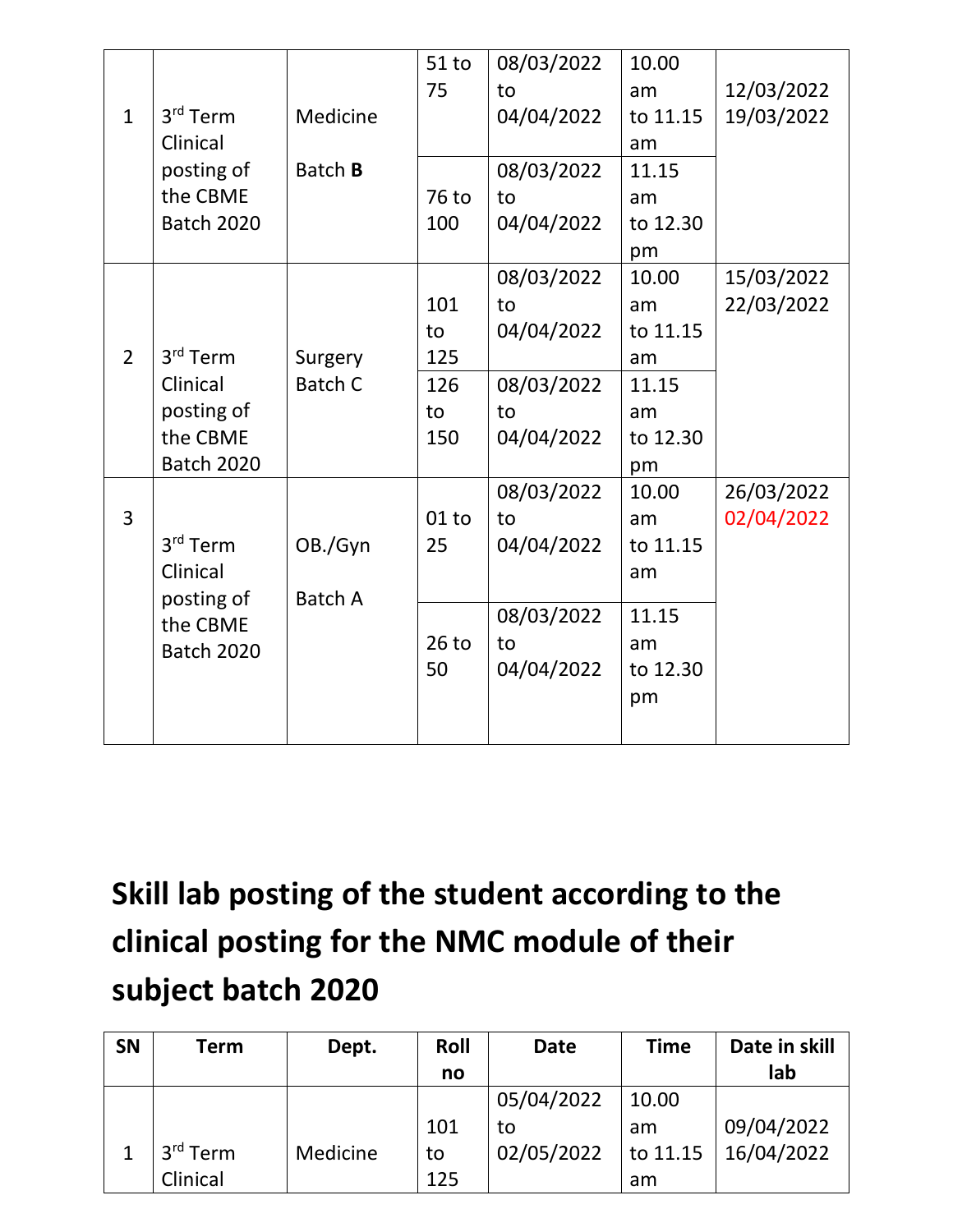|                | posting of<br>the CBME<br><b>Batch 2020</b>                                     | Batch C            | 126<br>to<br>150            | 05/04/2022<br>to<br>02/05/2022                                   | 11.15<br>am<br>to 12.30<br>pm                                  |                          |
|----------------|---------------------------------------------------------------------------------|--------------------|-----------------------------|------------------------------------------------------------------|----------------------------------------------------------------|--------------------------|
| $\overline{2}$ | 3 <sup>rd</sup> Term                                                            | Surgery            | $01$ to<br>25               | 05/04/2022<br>to<br>02/05/2022                                   | 10.00<br>am<br>to 11.15<br>am                                  | 12/04/2022<br>19/04/2022 |
|                | Clinical<br>posting of<br>the CBME<br><b>Batch 2020</b>                         | <b>Batch A</b>     | $26$ to<br>50               | 05/04/2022<br>to<br>02/05/2022                                   | 11.15<br>am<br>to 12.30<br>pm                                  |                          |
| 3              | 3 <sup>rd</sup> Term<br>Clinical<br>posting of<br>the CBME<br><b>Batch 2020</b> | OB./Gyn<br>Batch B | 51 to<br>75<br>76 to<br>100 | 05/04/2022<br>to<br>02/05/2022<br>05/04/2022<br>to<br>02/05/2022 | 10.00<br>am<br>to 11.15<br>am<br>11.15<br>am<br>to 12.30<br>pm | 23/04/2022<br>30/04/2022 |

| <b>SN</b> | <b>Term</b>          | Dept.          | Roll    | <b>Date</b> | <b>Time</b> | Date in skill |
|-----------|----------------------|----------------|---------|-------------|-------------|---------------|
|           |                      |                | no      |             |             | lab           |
|           |                      |                |         | 03/05/2022  | 10.00       |               |
|           |                      |                | $01$ to | to          | am          | 07/05/2022    |
|           | 3 <sup>rd</sup> Term | Pediatric      | 25      | 16/05/2022  | to 11.15    |               |
|           | Clinical             |                |         |             | am          |               |
|           | posting of           | <b>Batch A</b> |         | 03/05/2022  | 11.15       |               |
|           | the CBME             |                | $26$ to | to          | am          |               |
|           | <b>Batch 2020</b>    |                | 50      | 16/05/2022  | to 12.30    |               |
|           |                      |                |         |             | pm          |               |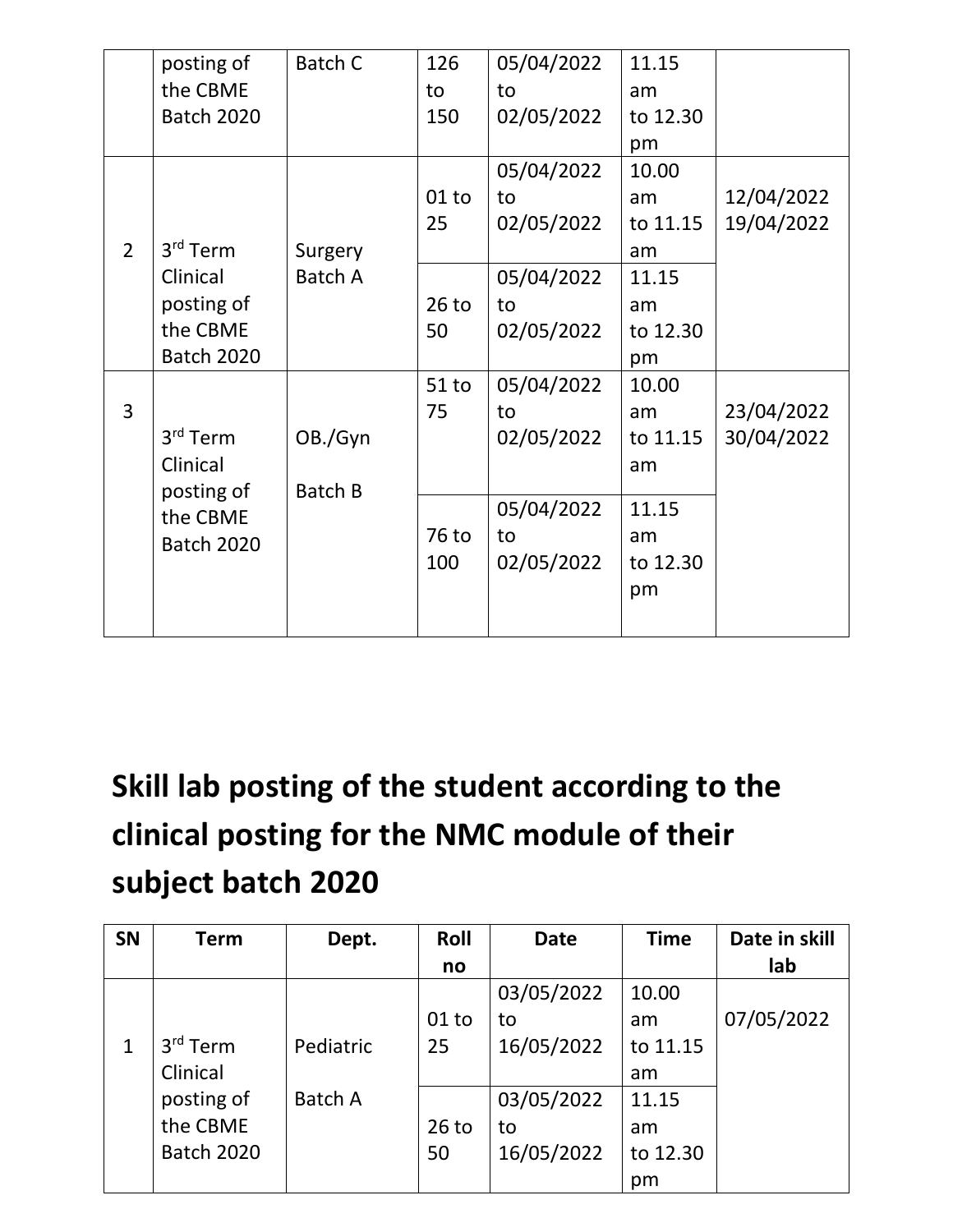|                |                      |           | $51$ to | 03/05/2022 | 10.00    | 10/05/2022 |
|----------------|----------------------|-----------|---------|------------|----------|------------|
|                |                      |           | 75      | to         | am       |            |
|                |                      |           |         | 16/05/2022 | to 11.15 |            |
| $\overline{2}$ | 3 <sup>rd</sup> Term | ortho     |         |            | am       |            |
|                | Clinical             | Batch B   |         | 03/05/2022 | 11.15    |            |
|                | posting of           |           | 76 to   | to         | am       |            |
|                | the CBME             |           | 100     | 16/05/2022 | to 12.30 |            |
|                | <b>Batch 2020</b>    |           |         |            | pm       |            |
|                |                      |           |         | 03/05/2022 | 10.00    | 14/05/2022 |
| 3              |                      |           | 101     | to         | am       |            |
|                | 3 <sup>rd</sup> Term | Radiology | to      | 16/05/2022 | to 11.15 |            |
|                | Clinical             |           | 125     |            | am       |            |
|                | posting of           | Batch C   |         |            |          |            |
|                | the CBME             |           | 126     | 03/05/2022 | 11.15    |            |
|                | <b>Batch 2020</b>    |           | to      | to         | am       |            |
|                |                      |           | 150     | 16/05/2022 | to 12.30 |            |
|                |                      |           |         |            | pm       |            |
|                |                      |           |         |            |          |            |

| SN             | <b>Term</b>          | Dept.          | Roll    | <b>Date</b> | <b>Time</b> | Date in skill |
|----------------|----------------------|----------------|---------|-------------|-------------|---------------|
|                |                      |                | no      |             |             | lab           |
|                |                      | Pediatric      | $51$ to | 17/05/2022  | 10.00       | 21/05/2022    |
|                |                      |                | 75      | to          | am          |               |
| $\mathbf{1}$   | $3rd$ Term           | Batch <b>B</b> |         | 30/05/2022  | to 11.15    |               |
|                | Clinical             |                |         |             | am          |               |
|                | posting of           |                |         | 17/05/2022  | 11.15       |               |
|                | the CBME             |                | 76 to   | to          | am          |               |
|                | <b>Batch 2020</b>    |                | 100     | 30/05/2022  | to 12.30    |               |
|                |                      |                |         |             | pm          |               |
|                |                      |                |         | 17/05/2022  | 10.00       | 24/05/2022    |
|                |                      |                | 101     | to          | am          |               |
|                |                      |                | to      | 30/05/2022  | to 11.15    |               |
| $\overline{2}$ | 3 <sup>rd</sup> Term | ortho          | 125     |             | am          |               |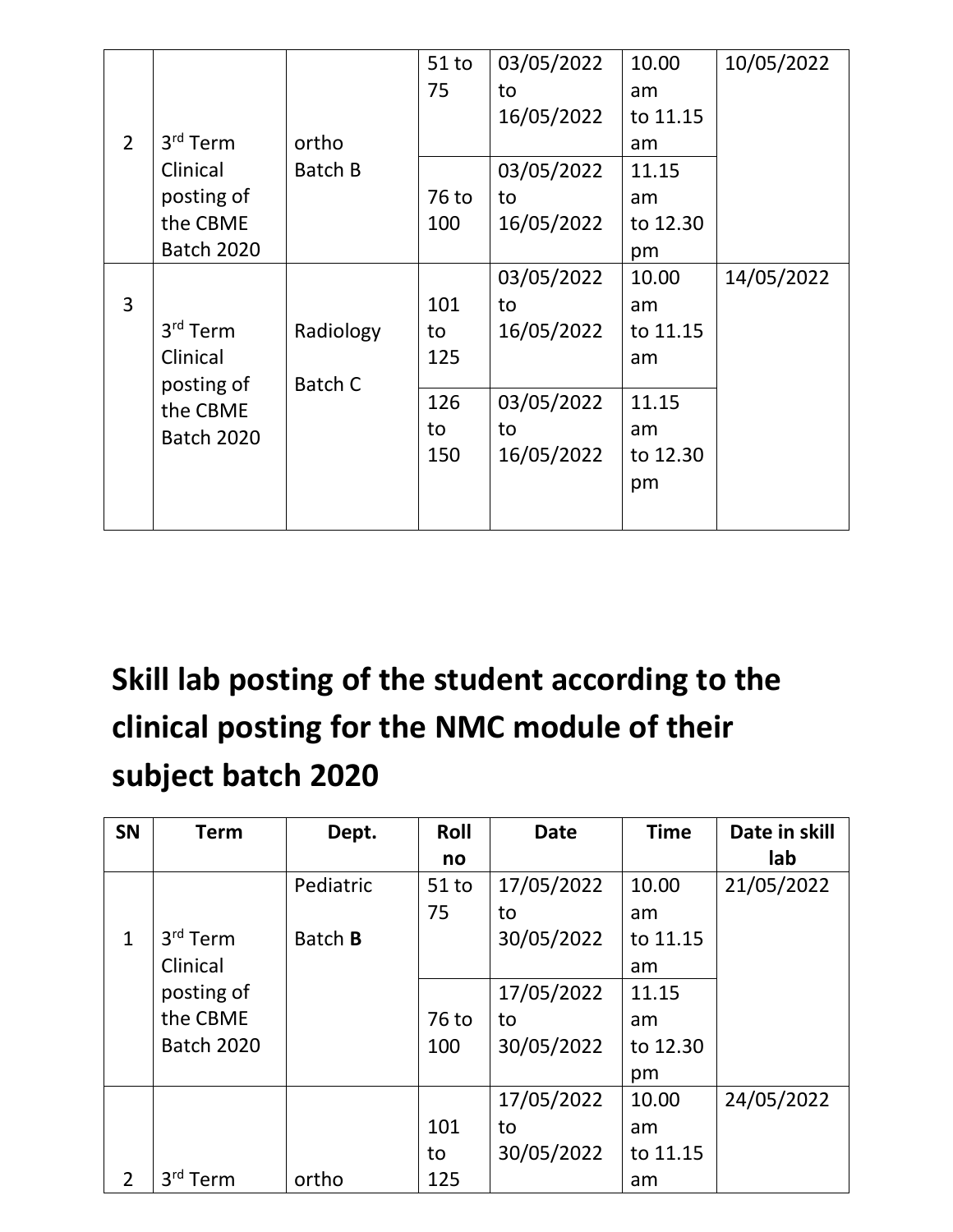|   | Clinical             | Batch C   | 126     | 17/05/2022 | 11.15    |            |
|---|----------------------|-----------|---------|------------|----------|------------|
|   | posting of           |           | to      | to         | am       |            |
|   | the CBME             |           | 150     | 30/05/2022 | to 12.30 |            |
|   | <b>Batch 2020</b>    |           |         |            | pm       |            |
|   |                      |           |         | 17/05/2022 | 10.00    |            |
| 3 |                      |           | $01$ to | to         | am       | 28/05/2022 |
|   | 3 <sup>rd</sup> Term | Radiology | 25      | 30/05/2022 | to 11.15 |            |
|   | Clinical             |           |         |            | am       |            |
|   | posting of           | Batch A   |         |            |          |            |
|   | the CBME             |           |         | 17/05/2022 | 11.15    |            |
|   | <b>Batch 2020</b>    |           | $26$ to | to         | am       |            |
|   |                      |           | 50      | 30/05/2022 | to 12.30 |            |
|   |                      |           |         |            | pm       |            |
|   |                      |           |         |            |          |            |

| <b>SN</b>      | <b>Term</b>          | Dept.     | Roll    | <b>Date</b> | <b>Time</b> | Date in skill |
|----------------|----------------------|-----------|---------|-------------|-------------|---------------|
|                |                      |           | no      |             |             | lab           |
|                |                      |           |         | 31/05/2022  | 10.00       |               |
|                |                      |           | 101     | to          | am          | 04/06/2022    |
| $\mathbf{1}$   | 3 <sup>rd</sup> Term | Pediatric | to      | 13/06/2022  | to 11.15    |               |
|                | Clinical             |           | 125     |             | am          |               |
|                | posting of           | Batch C   | 126     | 31/05/2022  | 11.15       |               |
|                | the CBME             |           | to      | to          | am          |               |
|                | <b>Batch 2020</b>    |           | 150     | 13/06/2022  | to 12.30    |               |
|                |                      |           |         |             | pm          |               |
|                |                      |           |         | 31/05/2022  | 10.00       | 07/06/2022    |
|                |                      |           | $01$ to | to          | am          |               |
|                |                      | ortho     | 25      | 13/06/2022  | to 11.15    |               |
| $\overline{2}$ | 3 <sup>rd</sup> Term |           |         |             | am          |               |
|                | Clinical             |           |         | 31/05/2022  | 11.15       |               |
|                | posting of           | Batch A   | $26$ to | to          | am          |               |
|                | the CBME             |           | 50      | 13/06/2022  | to 12.30    |               |
|                | <b>Batch 2020</b>    |           |         |             | pm          |               |